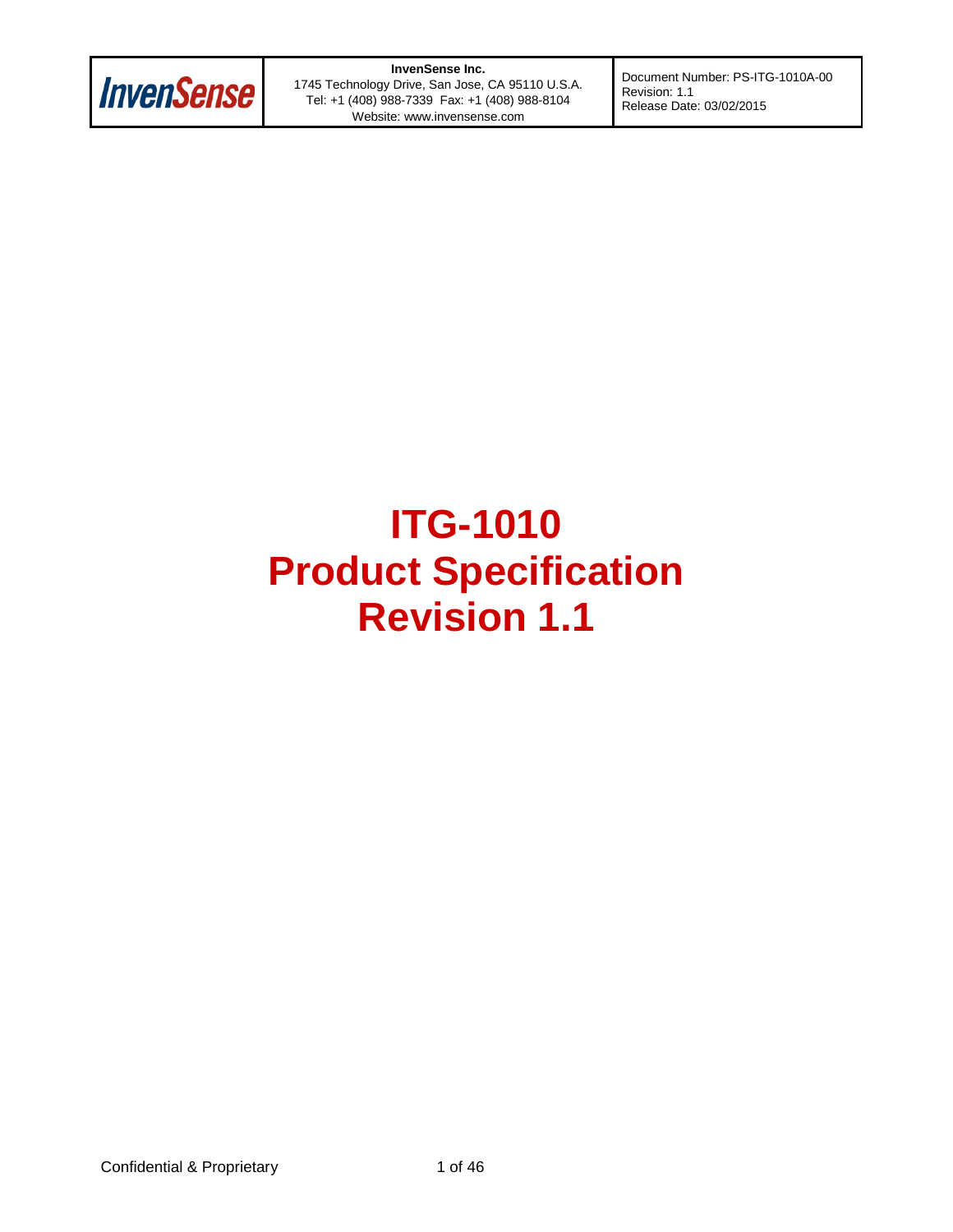

# **CONTENTS**

| 1                       |            |                                                                       |  |
|-------------------------|------------|-----------------------------------------------------------------------|--|
|                         | 1.1        |                                                                       |  |
|                         | 1.2<br>1.3 |                                                                       |  |
|                         | 1.4        |                                                                       |  |
|                         |            |                                                                       |  |
|                         | 2.1        |                                                                       |  |
|                         | 2.2        |                                                                       |  |
|                         | 2.3        |                                                                       |  |
|                         | 2.4        |                                                                       |  |
|                         | 2.5<br>2.6 |                                                                       |  |
|                         |            |                                                                       |  |
|                         |            |                                                                       |  |
|                         | 3.1<br>3.2 |                                                                       |  |
|                         | 3.3        |                                                                       |  |
|                         | 3.4        |                                                                       |  |
|                         | 3.5        |                                                                       |  |
|                         | 3.6        |                                                                       |  |
| $\overline{\mathbf{4}}$ |            |                                                                       |  |
|                         | 4.1        |                                                                       |  |
|                         | 4.2        |                                                                       |  |
|                         | 4.3        |                                                                       |  |
| 5                       |            |                                                                       |  |
|                         | 5.1        |                                                                       |  |
|                         | 5.2        |                                                                       |  |
|                         | 5.3<br>5.4 | THREE-AXIS MEMS GYROSCOPE WITH 16-BIT ADCS AND SIGNAL CONDITIONING 15 |  |
|                         | 5.5        |                                                                       |  |
|                         | 5.6        |                                                                       |  |
|                         | 5.7        |                                                                       |  |
|                         | 5.8<br>5.9 |                                                                       |  |
|                         | 5.10       |                                                                       |  |
| 6                       |            |                                                                       |  |
|                         | 6.1        |                                                                       |  |
| $\mathbf{7}$            |            |                                                                       |  |
|                         | 7.1        |                                                                       |  |
|                         | 7.2        |                                                                       |  |
| 8                       |            |                                                                       |  |
|                         | 8.1        |                                                                       |  |
|                         | 8.2        |                                                                       |  |
|                         | 8.3        |                                                                       |  |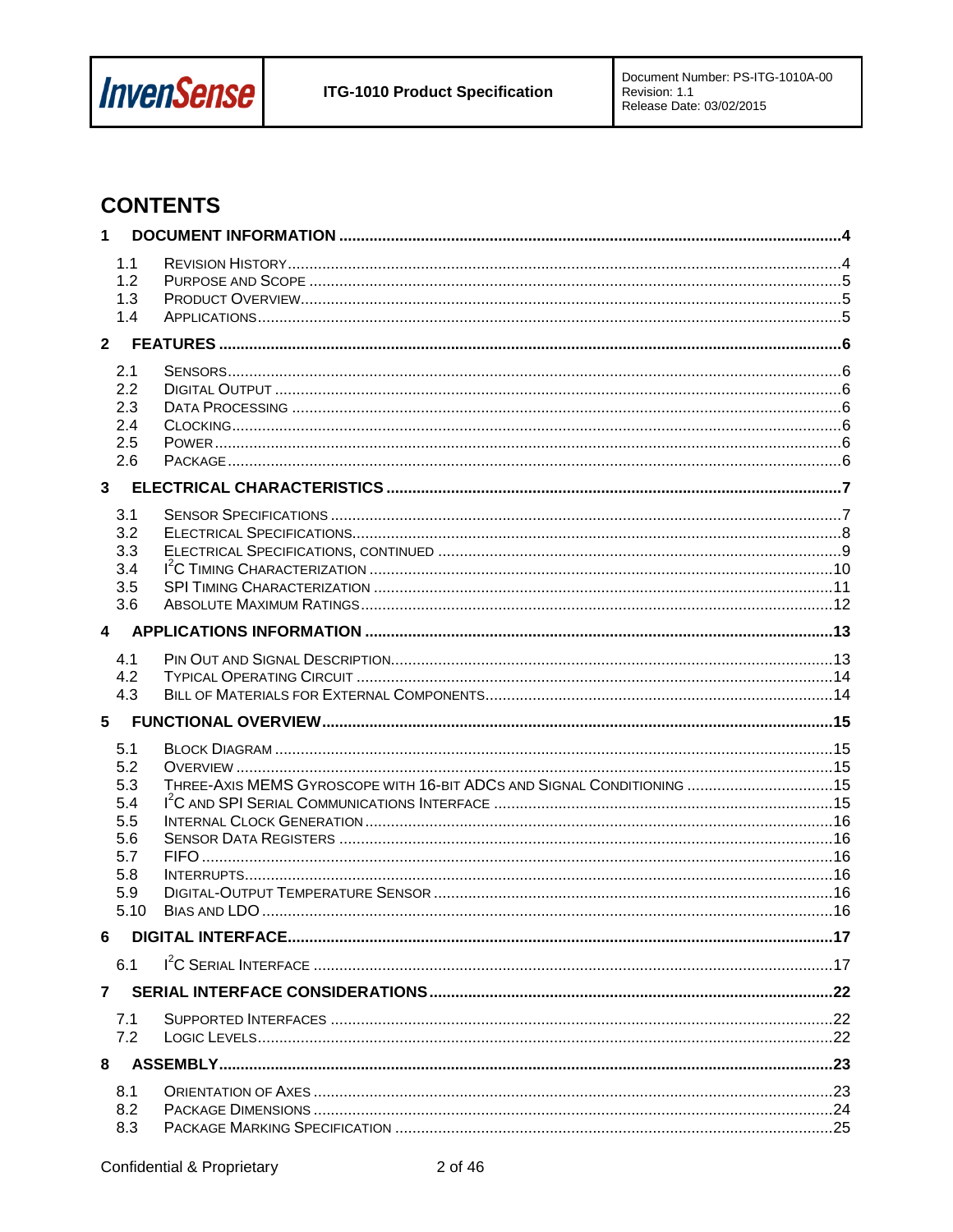

| 8.4<br>8.5                                                           |                                                                                 |  |
|----------------------------------------------------------------------|---------------------------------------------------------------------------------|--|
| 9                                                                    |                                                                                 |  |
| 10                                                                   |                                                                                 |  |
| 10.1<br>10.2<br>10.3<br>10.4<br>10.5<br>10.6<br>10.7<br>10.8<br>10.9 | REGISTERS 04-05, 07-08, 10-11- GYROSCOPE OFFSET TEMPERATURE COMPENSATION (TC)30 |  |
| 11                                                                   |                                                                                 |  |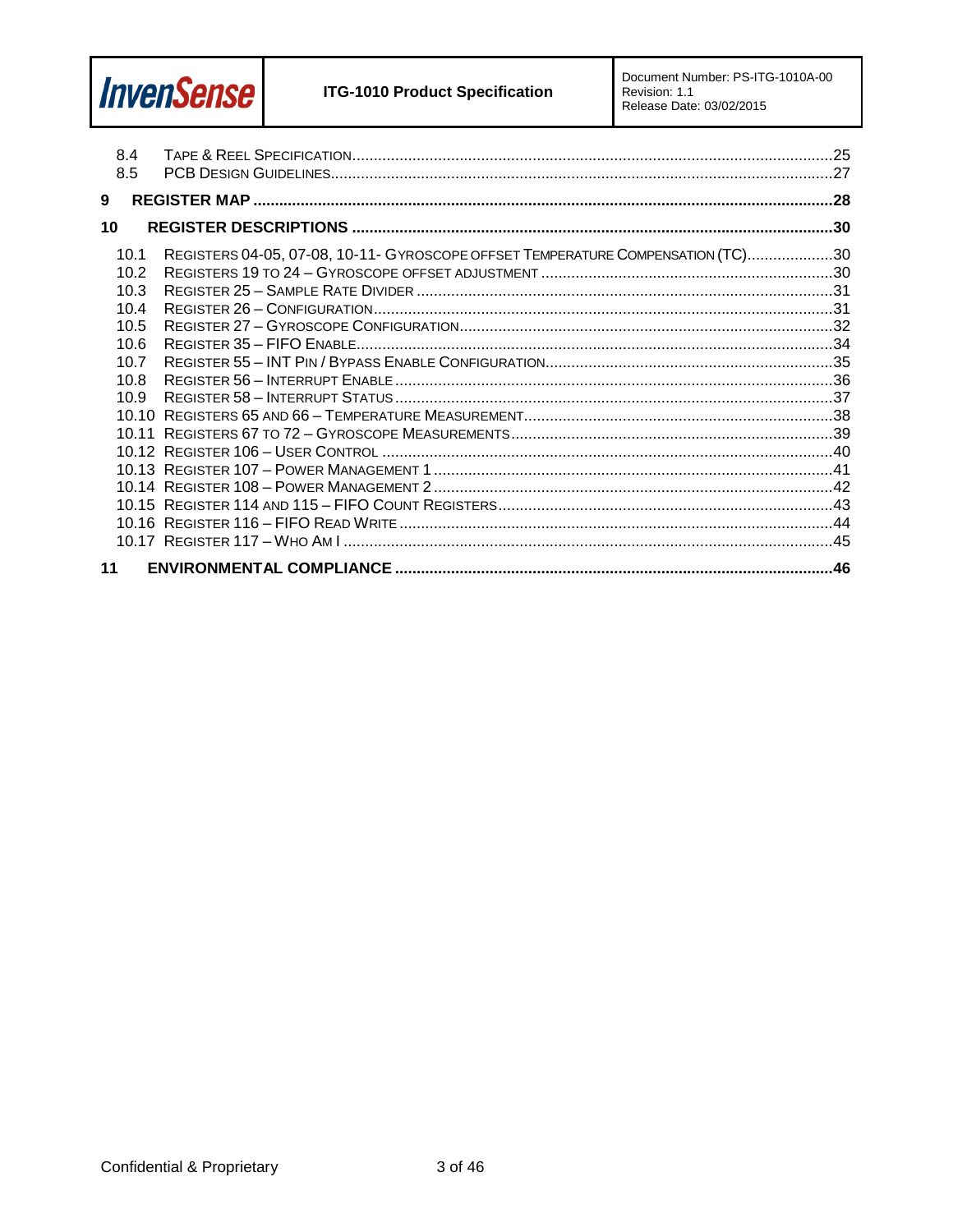

## <span id="page-3-0"></span>**1 Document Information**

### <span id="page-3-1"></span>**1.1 Revision History**

| <b>Revision</b><br><b>Date</b> |     | <b>Revision Description</b>                            |
|--------------------------------|-----|--------------------------------------------------------|
| 12/24/2013                     | 1.0 | <b>Initial Release</b>                                 |
| 03/02/2015                     | 1.1 | Changed the top mark specification from IT10 to T36D C |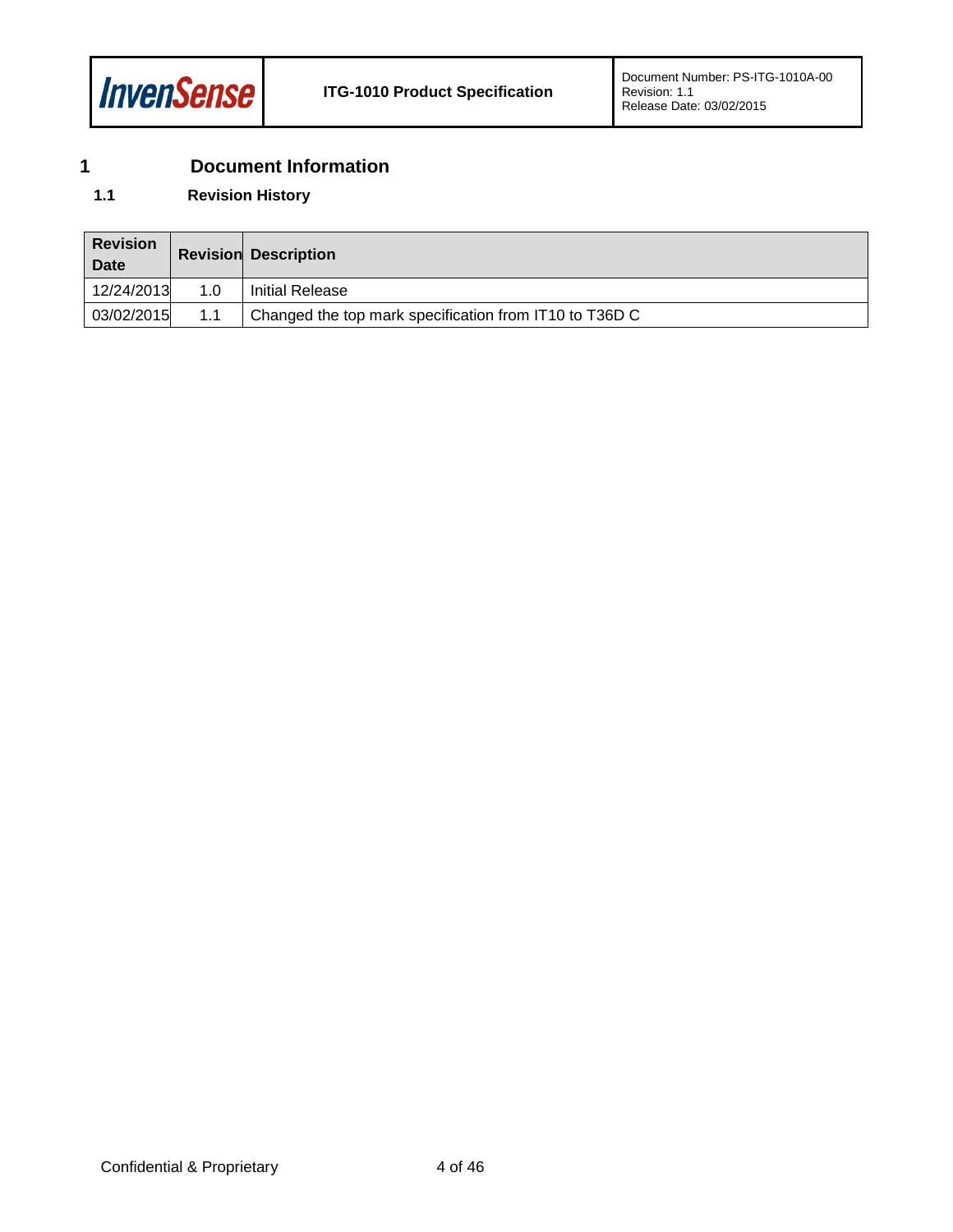

#### <span id="page-4-0"></span>**1.2 Purpose and Scope**

This document is a preliminary product specification, providing a description, specifications, and design related information for the three axis ITG-1010™ gyroscope. The device is housed in a small 3x3x0.9mm QFN package.

#### <span id="page-4-1"></span>**1.3 Product Overview**

The ITG-1010 is a single-chip, digital output, 3 Axis MEMS gyroscope IC which features a 512-byte FIFO. The FIFO can lower the traffic on the serial bus interface, and reduce power consumption by allowing the system processor to burst read sensor data and then go into a low-power mode.

The gyroscope includes a programmable full-scale range of  $\pm 250$ ,  $\pm 500$ ,  $\pm 1000$ , and  $\pm 2000$  degrees/sec, very low Rate noise at 0.01 dps/√Hz and extremely low power consumption at 3.2mA. Factory-calibrated initial sensitivity reduces production-line calibration requirements.

Other industry-leading features include on-chip 16-bit ADCs, programmable digital filters, a precision clock with 1% drift from -40°C to 85°C, an embedded temperature sensor, and programmable interrupts. The device features I<sup>2</sup>C and SPI serial interfaces, a VDD operating range of 1.71 to 3.6V, and a separate digital IO supply, VDDIO from 1.71V to 3.6V.

By leveraging its patented and volume-proven CMOS-MEMS fabrication platform, which integrates MEMS wafers with companion CMOS electronics through wafer-level bonding, InvenSense has driven the gyro package size down to a footprint and thickness of 3x3x0.9mm (16-pin QFN), to provide a very small yet high performance low cost package. The device provides high robustness by supporting 10,000*g* shock reliability.

#### <span id="page-4-2"></span>**1.4 Applications**

- Motion UI
- Handset gaming
- Location based services, points of interest, and dead reckoning
- Health and sports monitoring
- Power management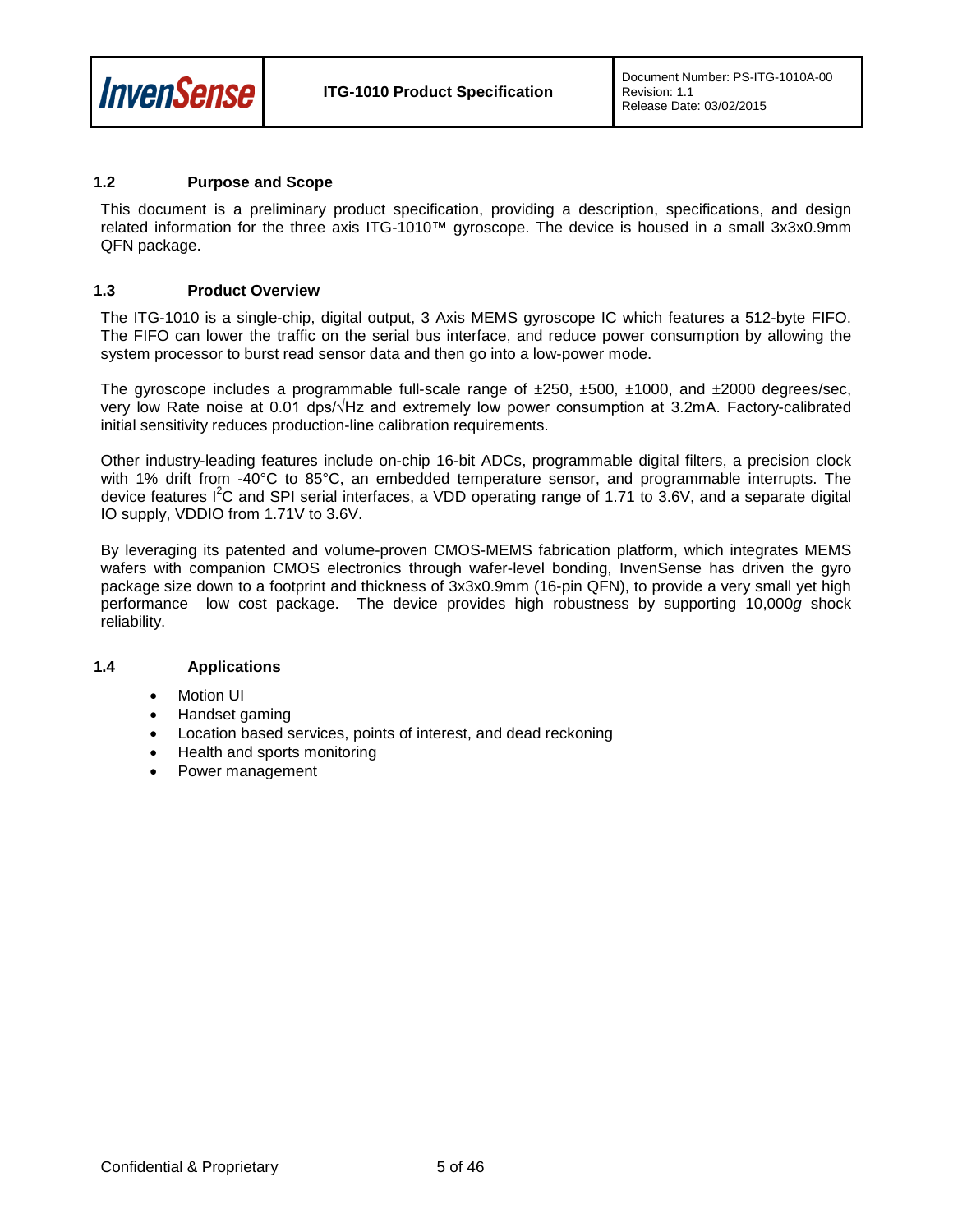

### <span id="page-5-0"></span>**2 Features**

The ITG-1010 MEMS gyroscope includes a wide range of features:

#### <span id="page-5-1"></span>**2.1 Sensors**

- Monolithic X-, Y-, Z-Axis angular rate sensor (gyros) integrated circuit
- Digital-output temperature sensor
- External sync signal connected to the FSYNC pin supports image, video and GPS synchronization
- Factory calibrated scale factor
- High cross-axis isolation via proprietary MEMS design
- 10,000*g* shock tolerant

#### <span id="page-5-2"></span>**2.2 Digital Output**

- Fast Mode (400kHz)  $I^2C$  serial interface
- 1 MHz SPI serial interface for full read/write capability
- 20 MHz SPI to read gyro sensor & temp sensor data.
- 16-bit ADCs for digitizing sensor outputs
- User-programmable full-scale-range of ±250, ±500, ±1000, and ±2000 °/sec

#### <span id="page-5-3"></span>**2.3 Data Processing**

- The total data set obtained by the device includes gyroscope data, temperature data, and the one bit external sync signal connected to the FSYNC pin.
- FIFO allows burst read, reduces serial bus traffic and saves power on the system processor.
- FIFO can be accessed through both  $I^2C$  and SPI interfaces.
- Programmable interrupt
- Programmable low-pass filters

#### <span id="page-5-4"></span>**2.4 Clocking**

On-chip timing generator clock frequency  $\pm 1\%$  drift over full temperature range

#### <span id="page-5-5"></span>**2.5 Power**

- VDD supply voltage range of 1.71V to 3.6V
- Flexible VDDIO reference voltage allows for multiple  $I^2C$  and SPI interface voltage levels
- Power consumption with three axes active: 3.2mA
- Sleep mode: 8uA
- Each axis can be individually powered down

#### <span id="page-5-6"></span>**2.6 Package**

- 3x3x0.9mm footprint and maximum thickness 16-pin QFN plastic package
- MEMS structure hermetically sealed at wafer level
- RoHS and Green compliant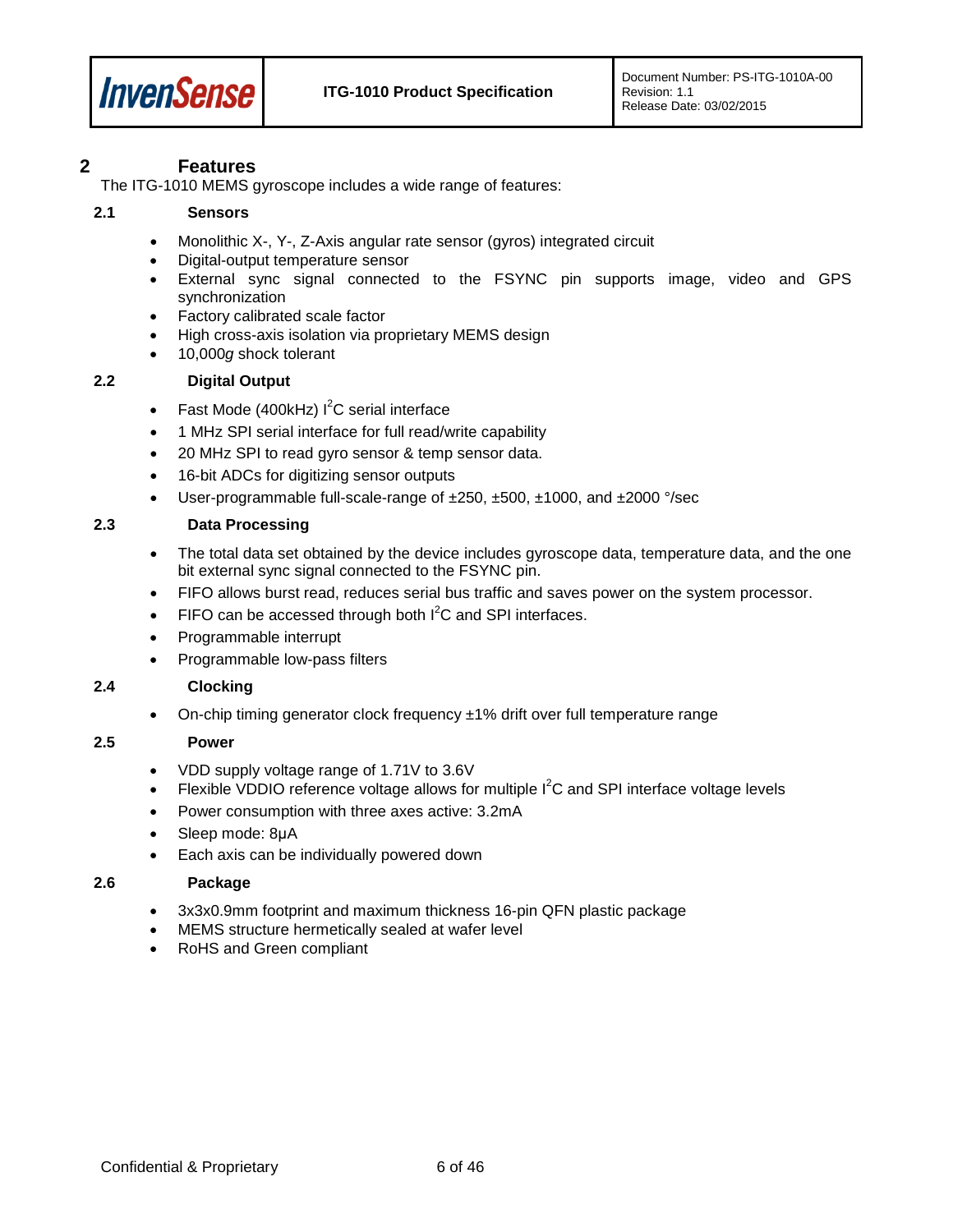

## <span id="page-6-0"></span>**3 Electrical Characteristics**

#### <span id="page-6-1"></span>**3.1 Sensor Specifications**

Typical Operating Circuit of Section [4.2,](#page-13-0) VDD =  $2.5V$ , VDDIO =  $1.8V$ , T<sub>A</sub>= $25^{\circ}$ C.

| <b>Parameter</b>                        | <b>Conditions</b>                    | Min   | <b>Typical</b> | <b>Max</b> | Unit                                      | <b>Notes</b> |
|-----------------------------------------|--------------------------------------|-------|----------------|------------|-------------------------------------------|--------------|
| <b>GYRO SENSITIVITY</b>                 |                                      |       |                |            |                                           |              |
| Full-Scale Range                        | FS SEL=0                             |       | ±250           |            | $\frac{0}{\text{S}}$                      |              |
|                                         | FS_SEL=1                             |       | ±500           |            | $\frac{0}{\text{S}}$                      |              |
|                                         | FS_SEL=2                             |       | ±1000          |            | $\frac{0}{\text{S}}$                      |              |
|                                         | FS_SEL=3                             |       | ±2000          |            | $\frac{0}{\text{S}}$                      |              |
|                                         |                                      |       |                |            |                                           |              |
| Sensitivity Scale Factor                | FS_SEL=0                             |       | 131            |            | LSB/(°/s)                                 |              |
|                                         | FS_SEL=1<br>FS_SEL=2                 |       | 65.5<br>32.8   |            | LSB/(°/s)                                 |              |
|                                         | FS_SEL=3                             |       | 16.4           |            | LSB/(°/s)<br>LSB/(°/s)                    |              |
| Gyro ADC Word Length                    |                                      |       | 16             |            | <b>bits</b>                               |              |
| Sensitivity Scale Factor Tolerance      | $25^{\circ}$ C                       |       | ±4.5           |            | %                                         |              |
| Sensitivity Scale Factor Variation Over | -10 $^{\circ}$ C to +75 $^{\circ}$   |       | ±4             |            | $\%$                                      |              |
| Temperature                             |                                      |       |                |            |                                           |              |
| Nonlinearity                            | Best fit straight line; 25°C         |       | ±0.2           |            | $\%$                                      |              |
| <b>Cross-Axis Sensitivity</b>           |                                      |       | ±2             |            | %                                         |              |
| <b>GYRO ZERO-RATE OUTPUT (ZRO)</b>      |                                      |       |                |            |                                           |              |
| Initial ZRO Tolerance                   | $25^{\circ}$ C                       |       | ±15            |            | $\frac{0}{\text{S}}$                      |              |
| ZRO Variation Over Temperature          | -10 $^{\circ}$ C to +75 $^{\circ}$ C |       | ±15            |            | $\frac{0}{\text{S}}$                      |              |
| <b>GYRO NOISE PERFORMANCE</b>           | FS SEL=0                             |       |                |            |                                           |              |
| <b>Total RMS Noise</b>                  | DLPFCFG=2 (92 Hz)                    |       | 0.1            |            | $\frac{9}{s}$ -rms                        |              |
| Rate Noise Spectral Density             | At 10Hz                              |       | 0.01           |            | $\frac{\circ}{\text{S}}/\sqrt{\text{Hz}}$ |              |
| <b>GYRO MECHANICAL</b>                  |                                      |       |                |            |                                           |              |
| <b>Mechanical Frequency</b>             |                                      | 25    | 27             | 29         | kHz                                       |              |
| <b>GYRO START-UP TIME</b>               | DLPFCFG=0, to ±1% of Final           |       |                |            |                                           |              |
| <b>ZRO Settling</b>                     | From Sleep Mode to ready             |       | 35             |            | ms                                        |              |
|                                         | From Power On to ready               |       | 50             |            | ms                                        |              |
| <b>TEMPERATURE SENSOR</b>               |                                      |       |                |            |                                           |              |
| Range                                   | Untrimmed                            |       | $-10$ to $+75$ |            | °C                                        |              |
| Sensitivity                             |                                      |       | 321.4          |            | LSB/°C                                    |              |
| Room-Temperature Offset                 | $21^{\circ}$ C                       |       | $\Omega$       |            | <b>LSB</b>                                |              |
| Linearity                               |                                      |       | ±0.2           |            | $^{\circ}C$                               |              |
| <b>TEMPERATURE RANGE</b>                |                                      |       |                |            |                                           |              |
| Specification Temperature Range         |                                      | $-10$ |                | $+75$      | °C                                        |              |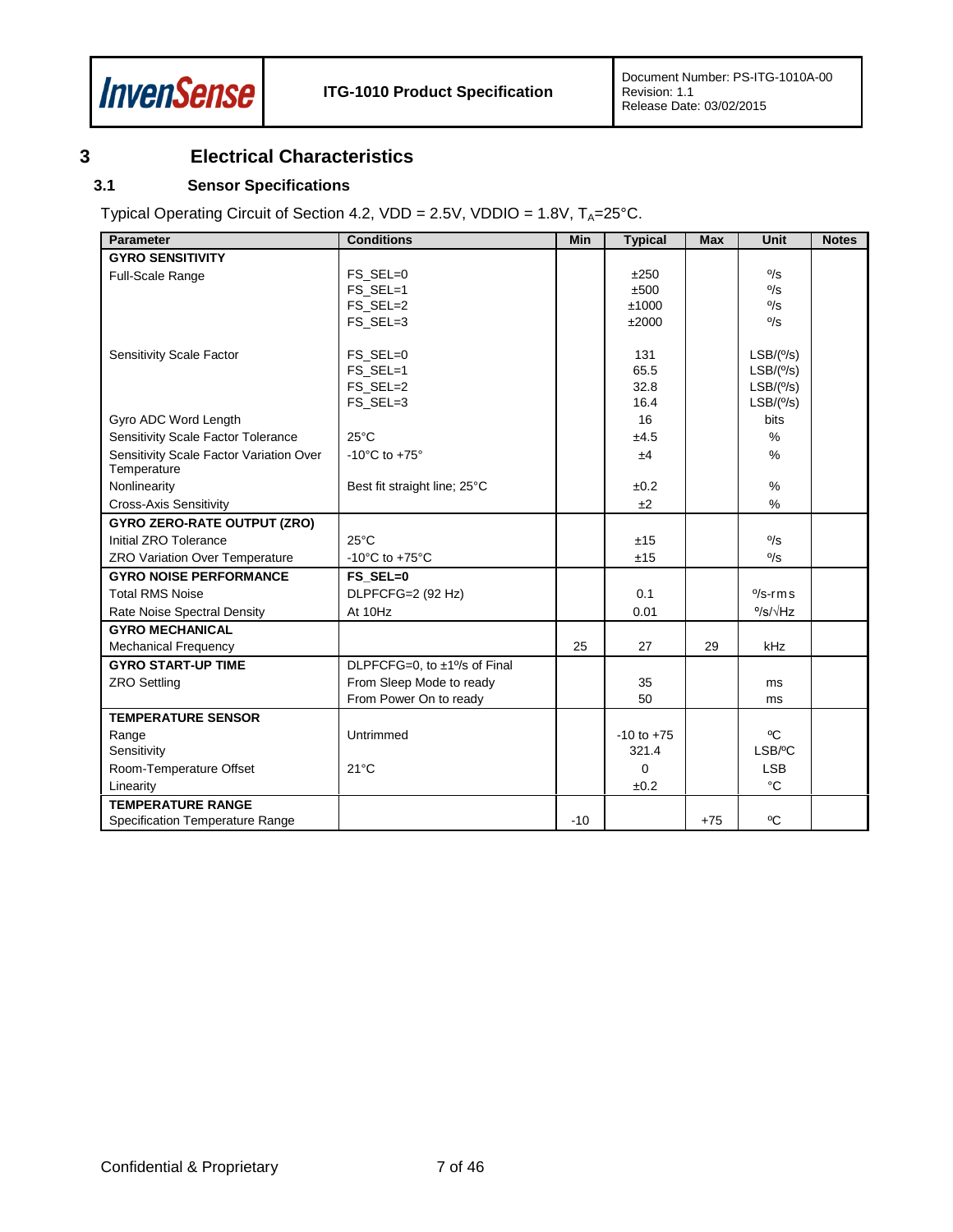

### <span id="page-7-0"></span>**3.2 Electrical Specifications**

Typical Operating Circuit of Section [4.2,](#page-13-0)  $VDD = 2.5V$ ,  $VDDIO = 1.8V$ ,  $T_A = 25°C$ .

| <b>Parameters</b>                                      | <b>Conditions</b>                                                                                              | Min           | <b>Typical</b>     | <b>Max</b>  | <b>Units</b> | <b>Notes</b> |
|--------------------------------------------------------|----------------------------------------------------------------------------------------------------------------|---------------|--------------------|-------------|--------------|--------------|
| <b>VDD POWER SUPPLY</b>                                |                                                                                                                |               |                    |             |              |              |
| <b>Operating Voltage Range</b>                         |                                                                                                                | 1.71          |                    | 3.6         | V            |              |
| Power-Supply Ramp Rate                                 | Monotonic ramp. Ramp<br>rate is 10% to 90% of the<br>final value                                               | 1             |                    | 100         | ms           |              |
| <b>Normal Operating Current</b>                        | <b>Three Axes Active</b>                                                                                       |               | 3.2                |             | mA           |              |
| Sleep Mode Current                                     |                                                                                                                |               | 8                  |             | μA           |              |
| <b>VDDIO REFERENCE VOLTAGE</b><br>(must be regulated)  |                                                                                                                |               |                    |             |              |              |
| Voltage Range                                          |                                                                                                                | 1.71          |                    | 3.6         | $\vee$       |              |
| Power-Supply Ramp Rate                                 | Monotonic ramp. Ramp<br>rate is 10% to 90% of the<br>final value                                               | 0.1           |                    | 100         | ms           |              |
| <b>Normal Operating Current</b>                        | 10pF load, 5MHz data rate.<br>Does not include pull up<br>resistor current draw as<br>that is system dependent |               | 300                |             | μA           |              |
| <b>START-UP TIME FOR REGISTER</b><br><b>READ/WRITE</b> |                                                                                                                |               | 12                 |             | ms           |              |
| <b>I<sup>2</sup>C ADDRESS</b>                          | $AD0 = 0$<br>$AD0 = 1$                                                                                         |               | 1101000<br>1101001 |             |              |              |
| DIGITAL INPUTS (FSYNC, AD0,<br>SCLK, SDI, /CS)         |                                                                                                                |               |                    |             |              |              |
| V <sub>IH</sub> , High Level Input Voltage             |                                                                                                                | $0.7^*$ VDDIO |                    |             | V            |              |
| V <sub>IL</sub> , Low Level Input Voltage              |                                                                                                                |               |                    | $0.3*VDDIO$ | $\vee$       |              |
| C <sub>1</sub> , Input Capacitance                     |                                                                                                                |               | < 5                |             | pF           |              |
| <b>DIGITAL OUTPUT (INT, SDO)</b>                       |                                                                                                                |               |                    |             |              |              |
| V <sub>OH</sub> , High Level Output Voltage            | $R_{\text{LOAD}} = 1 \text{M}\Omega$                                                                           | $0.9*VDDIO$   |                    |             | $\vee$       |              |
| V <sub>OL1</sub> , LOW-Level Output Voltage            | $R_{\text{LOAD}} = 1 \text{M}\Omega$                                                                           |               |                    | 0.1*VDDIO   | $\vee$       |              |
| VOLINT1, INT Low-Level Output Voltage                  | OPEN=1, 0.3mA sink                                                                                             |               |                    | 0.1         | $\vee$       |              |
|                                                        | current                                                                                                        |               |                    |             |              |              |
| Output Leakage Current                                 | $OPEN=1$                                                                                                       |               | 100                |             | nA           |              |
| t <sub>INT</sub> , INT Pulse Width                     | LATCH INT EN=0                                                                                                 |               | 50                 |             | μs           |              |

Note: Power-Supply Ramp Rates are defined as the time it takes for the voltage to rise from 10% to 90% of the final value. VDD and VDDIO must be monotonic ramps.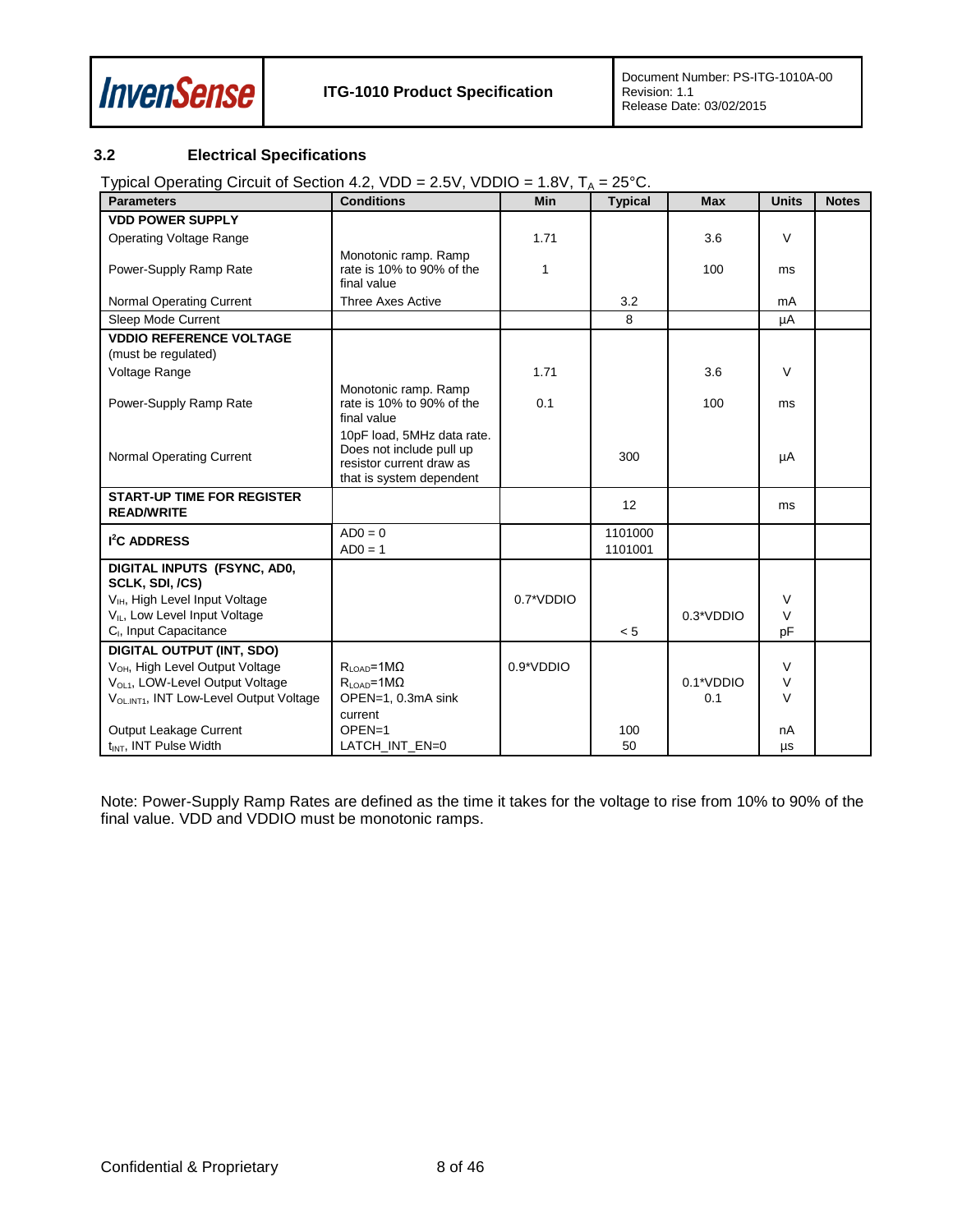

### <span id="page-8-0"></span>**3.3 Electrical Specifications, continued**

Typical Operating Circuit of Section [4.2,](#page-13-0)  $VDD = 2.5V$ ,  $VDDIO = 1.8V$ ,  $T_A = 25°C$ .

| <b>Parameters</b>                                         | <b>Conditions</b>                                  | <b>Min</b> | <b>Typical</b>               | <b>Max</b> | <b>Units</b>  | <b>Notes</b> |
|-----------------------------------------------------------|----------------------------------------------------|------------|------------------------------|------------|---------------|--------------|
| $I2C$ I/O (SCL, SDA)                                      |                                                    |            |                              |            |               |              |
| V <sub>IL</sub> , LOW Level Input Voltage                 |                                                    |            | $-0.5V$ to $0.3*VDDIO$       |            | $\vee$        |              |
| V <sub>IH</sub> , HIGH-Level Input Voltage                |                                                    |            | 0.7*VDDIO to VDDIO +<br>0.5V |            | $\vee$        |              |
| Vhys, Hysteresis                                          |                                                    |            | 0.1*VDDIO                    |            | $\vee$        |              |
| V <sub>OL1</sub> , LOW-Level Output Voltage               | 3mA sink current                                   |            | $0$ to $0.4$                 |            | $\vee$        |              |
| I <sub>OL</sub> , LOW-Level Output Current                | $V_{\Omega I} = 0.4V$<br>$V_{OL} = 0.6V$           |            | 3<br>6                       |            | mA<br>mA      |              |
| Output Leakage Current                                    |                                                    |            | 100                          |            | nA            |              |
| $t_{of}$ , Output Fall Time from $V_{Hmax}$ to $V_{Hmax}$ | $C_b$ bus capacitance in pf                        |            | 20+0.1C <sub>b</sub> to 250  |            | ns            |              |
| C <sub>1</sub> , Capacitance for Each I/O pin             |                                                    |            | < 10                         |            | pF            |              |
| <b>INTERNAL CLOCK SOURCE</b>                              |                                                    |            |                              |            |               |              |
|                                                           | Fchoice=0,1,2<br>SMPLRT DIV=0                      |            | 32                           |            | kHz           |              |
| Sample Rate                                               | Fchoice=3;<br>DLPFCFG=0 or 7<br>SMPLRT DIV=0       |            | 8                            |            | kHz           |              |
|                                                           | Fchoice=3:<br>DLPFCFG=1,2,3,4,5,6;<br>SMPLRT DIV=0 |            | 1                            |            | kHz           |              |
| <b>Clock Frequency Initial Tolerance</b>                  | CLK SEL=0, 6; 25°C                                 | $-2$       |                              | $+2$       | $\%$          |              |
|                                                           | CLK SEL=1,2,3,4,5; 25°C                            | $-1$       |                              | $+1$       | $\frac{0}{0}$ |              |
| <b>Frequency Variation over Temperature</b>               | CLK SEL=0,6                                        |            | $-10$ to $+10$               |            | $\frac{0}{0}$ |              |
|                                                           | CLK_SEL=1,2,3,4,5                                  |            | ±1                           |            | $\%$          |              |
| <b>PLL Settling Time</b>                                  | CLK SEL=1,2,3,4,5                                  |            | 4                            |            | ms            |              |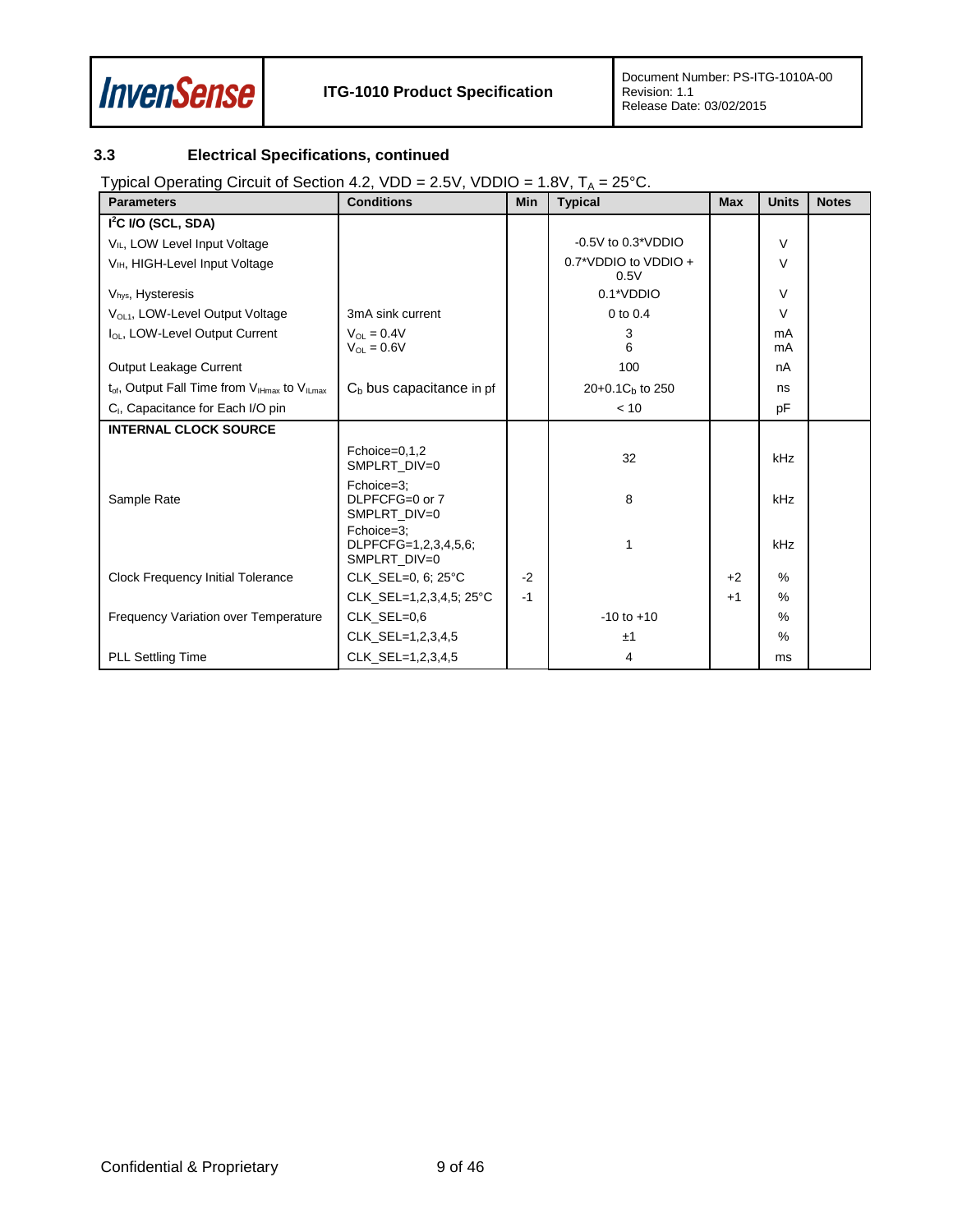

#### <span id="page-9-0"></span>**3.4 I 2 C Timing Characterization**

Typical Operating Circuit of Section [4.2,](#page-13-0) VDD =  $2.5V$ , VDDIO =  $1.8V$ , T<sub>A</sub>= $25^{\circ}$ C.

| <b>Parameters</b>                                                           | <b>Conditions</b>                  | Min                          | <b>Typical</b> | <b>Max</b> | <b>Units</b> | <b>Notes</b> |
|-----------------------------------------------------------------------------|------------------------------------|------------------------------|----------------|------------|--------------|--------------|
| I <sup>2</sup> C TIMING                                                     | I <sup>2</sup> C FAST-MODE         |                              |                |            |              |              |
| f <sub>SCL</sub> , SCL Clock Frequency                                      |                                    | 0                            |                | 400        | kHz          |              |
| t <sub>HD.STA</sub> , (Repeated) START Condition<br>Hold Time               |                                    | 0.6                          |                |            | μs           |              |
| t <sub>LOW</sub> , SCL Low Period                                           |                                    | 1.3                          |                |            | μs           |              |
| t <sub>HIGH</sub> , SCL High Period                                         |                                    | 0.6                          |                |            | μs           |              |
| t <sub>SU.STA</sub> , Repeated START Condition<br>Setup Time                |                                    | 0.6                          |                |            | μs           |              |
| t <sub>HD.DAT</sub> , SDA Data Hold Time                                    |                                    | $\Omega$                     |                |            | μs           |              |
| t <sub>SU.DAT</sub> , SDA Data Setup Time                                   |                                    | 100                          |                |            | ns           |              |
| t <sub>r</sub> , SDA and SCL Rise Time                                      | $C_b$ bus cap. from 10 to<br>400pF | $20+0.1$<br>$C_{b}$          |                | 300        | ns           |              |
| t <sub>f</sub> , SDA and SCL Fall Time                                      | $C_b$ bus cap. from 10 to<br>400pF | $20 + 0.1$<br>C <sub>b</sub> |                | 300        | ns           |              |
| $t_{\text{SU,STO}}$ , STOP Condition Setup Time                             |                                    | 0.6                          |                |            | μs           |              |
| t <sub>BUF</sub> , Bus Free Time Between STOP and<br><b>START Condition</b> |                                    | 1.3                          |                |            | μs           |              |
| C <sub>b</sub> , Capacitive Load for each Bus Line                          |                                    |                              | < 400          |            | pF           |              |
| t <sub>VD.DAT</sub> , Data Valid Time                                       |                                    |                              |                | 0.9        | μs           |              |
| t <sub>VD.ACK</sub> , Data Valid Acknowledge Time                           |                                    |                              |                | 0.9        | μs           |              |



**I 2 C Bus Timing Diagram**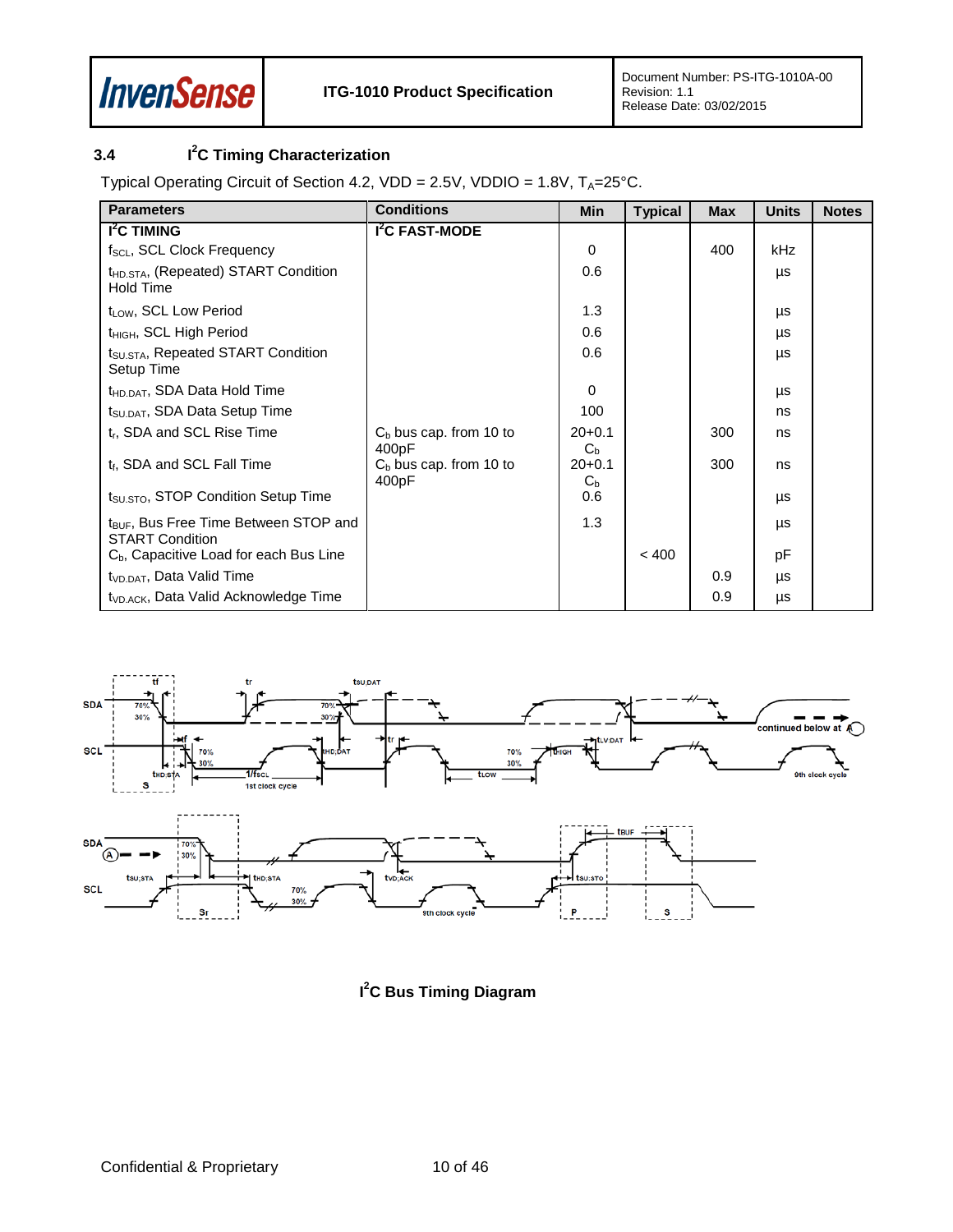

### <span id="page-10-0"></span>**3.5 SPI Timing Characterization**

Typical Operating Circuit of Section 4.2, VDD = 2.5V, VDDIO =  $1.8V$ ,  $T_A = 25^{\circ}C$ ,

| <b>Parameters</b>                              | <b>Conditions</b>                | <b>Min</b>     | <b>Typical</b> | <b>Max</b>     | <b>Units</b> |
|------------------------------------------------|----------------------------------|----------------|----------------|----------------|--------------|
| <b>SPI TIMING</b>                              |                                  |                |                |                |              |
| f <sub>SCLK</sub> , SCLK Clock Frequency       |                                  |                |                | 1 <sup>1</sup> | <b>MHz</b>   |
|                                                |                                  |                |                | $20^2$         | <b>MHz</b>   |
| $t_{IOM}$ , SCLK Low Period                    |                                  | 400            |                |                | ns           |
| t <sub>HIGH</sub> , SCLK High Period           |                                  | 400            |                |                | ns           |
| t <sub>SU.CS</sub> , CS Setup Time             |                                  | 8              |                |                | ns           |
| t <sub>HD.CS</sub> , CS Hold Time              |                                  | 500            |                |                | ns           |
| t <sub>SU.SDI</sub> , SDI Setup Time           |                                  | 11             |                |                | ns           |
| t <sub>HD.SDI</sub> , SDI Hold Time            |                                  | $\overline{7}$ |                |                | ns           |
| t <sub>VD.SDO</sub> , SDO Valid Time           |                                  |                |                | 100            | ns           |
| t <sub>HD.SDO</sub> , SDO Hold Time            | $Cload = 20pF$<br>$Cload = 20pF$ | 4              |                |                | ns           |
| t <sub>DIS.SDO</sub> , SDO Output Disable Time |                                  |                |                | 10             | ns           |

#### **Notes:**

- 1. R/W of all Registers
- 2. Read of Sensor Registers only



**SPI Bus Timing Diagram**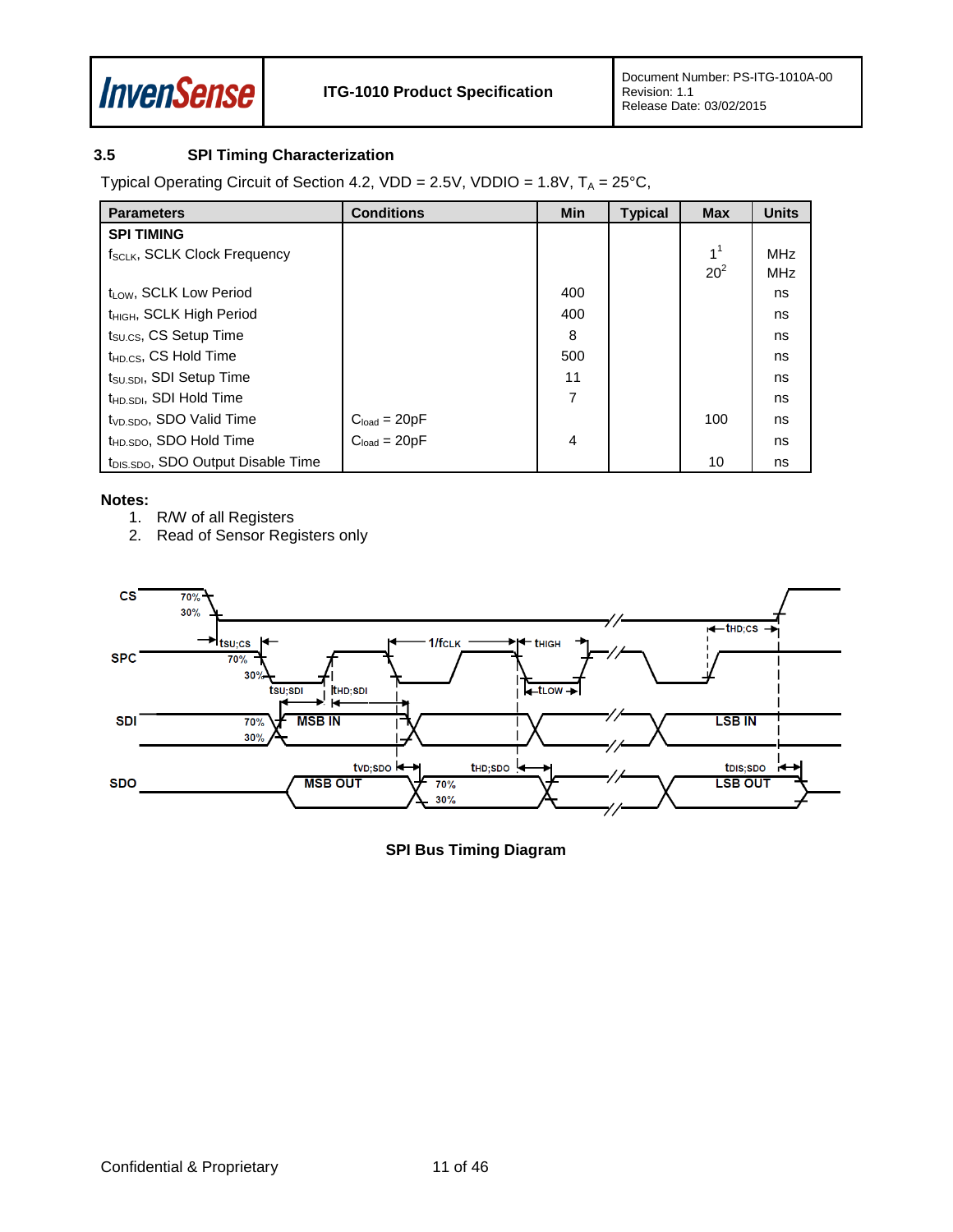

#### <span id="page-11-0"></span>**3.6 Absolute Maximum Ratings**

Stress above those listed as "Absolute Maximum Ratings" may cause permanent damage to the device. These are stress ratings only and functional operation of the device at these conditions is not implied. Exposure to the absolute maximum ratings conditions for extended periods may affect device reliability.

| <b>Parameter</b>                         | Rating                                |
|------------------------------------------|---------------------------------------|
| Supply Voltage, VDD                      | $-0.5V$ to $+4.0V$                    |
| <b>VDDIO Input Voltage Level</b>         | $-0.5V$ to 4.0V                       |
| <b>REGOUT</b>                            | $-0.5V$ to 2V                         |
| Input Voltage Level (AD0, FSYNC)         | $-0.5V$ to $VDD$                      |
| SCL, SDA, INT (SPI enable)               | $-0.5V$ to $VDD$                      |
| SCL, SDA, INT (SPI disable)              | $-0.5V$ to $VDD$                      |
| Acceleration (Any Axis, unpowered)       | 10,000g for 0.2ms                     |
| <b>Operating Temperature Range</b>       | -40 $^{\circ}$ C to +85 $^{\circ}$    |
| Storage Temperature Range                | -40 $^{\circ}$ C to +125 $^{\circ}$ C |
| Electrostatic Discharge (ESD) Protection | 2kV (HBM); 200V (MM)                  |
| Latch-up                                 | JEDEC Class II (2), 125°C, ±100mA     |

#### **Absolute Maximum Ratings**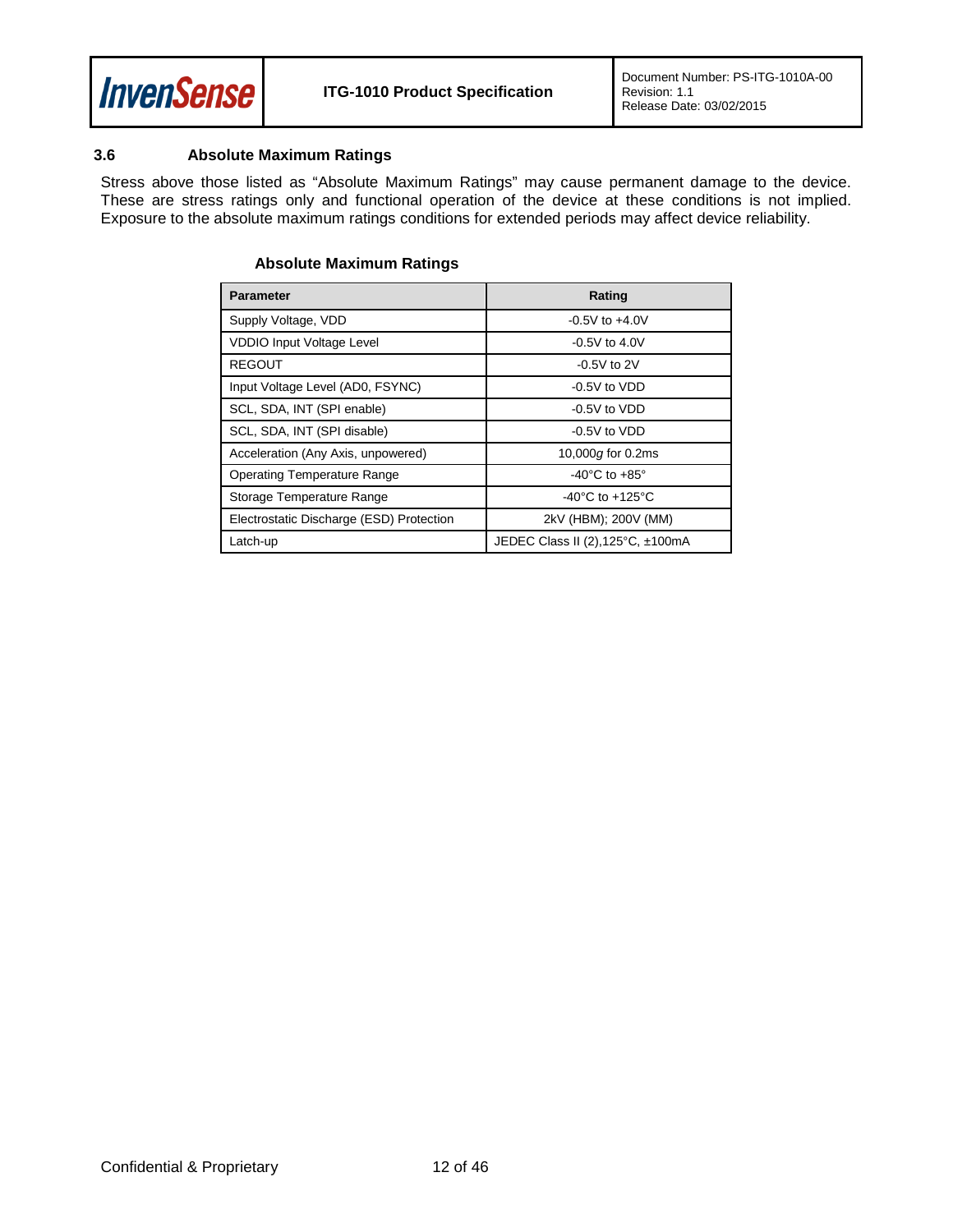

# <span id="page-12-0"></span>**4 Applications Information**

### <span id="page-12-1"></span>**4.1 Pin Out and Signal Description**

| <b>Pin Number</b><br>3x3x0.9mm | <b>Pin Name</b> | <b>Pin Description</b>                                                 |
|--------------------------------|-----------------|------------------------------------------------------------------------|
| 1                              | <b>VDDIO</b>    | Digital I/O supply voltage                                             |
| 2                              | <b>SCL/SCLK</b> | I <sup>2</sup> C serial clock (SCL); SPI serial clock (SCLK)           |
| 3                              | SDA/SDI         | I <sup>2</sup> C serial data (SDA); SPI serial data input (SDI)        |
| 4                              | ADO / SDO       | I <sup>2</sup> C Slave Address LSB (AD0); SPI serial data output (SDO) |
| 5                              | /CS             | SPI chip select (0=SPI mode, $1 = l^2C$ mode)                          |
| 6                              | <b>RESV</b>     | Reserved. Connect to Ground.                                           |
|                                | <b>INT</b>      | Interrupt digital output (totem pole or open-drain)                    |
| 8                              | <b>FSYNC</b>    | Frame synchronization digital input. Connect to GND if not used.       |
| 13                             | <b>GND</b>      | Power supply ground                                                    |
| 14                             | <b>REGOUT</b>   | Regulator filter capacitor connection                                  |
| 15                             | RESV-G          | Reserved. Connect to Ground.                                           |
| 16                             | VDD.            | Power supply voltage                                                   |
| 9, 10, 11, 12                  | ΝC              | Not internally connected. May be used for PCB trace routing.           |



**QFN Package (Top View) 16-pin, 3mm x 3mm x 0.90mm Footprint and maximum thickness**



**Orientation of Axes of Sensitivity and Polarity of Rotation**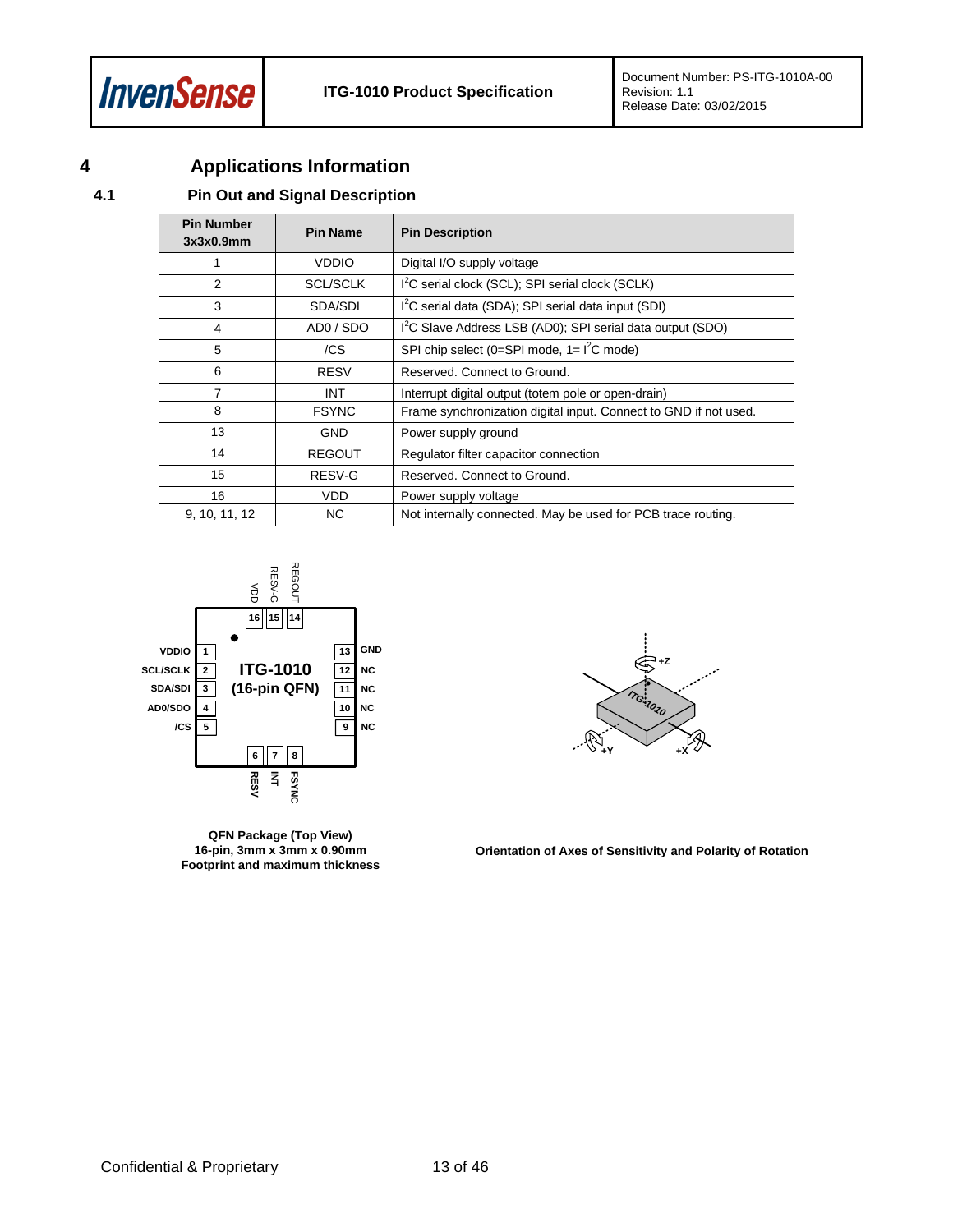

### <span id="page-13-0"></span>**4.2 Typical Operating Circuit**



### **Typical Operating Circuit**

#### <span id="page-13-1"></span>**4.3 Bill of Materials for External Components**

| Component                         | Label          | <b>Specification</b>         | Quantity |
|-----------------------------------|----------------|------------------------------|----------|
| <b>Regulator Filter Capacitor</b> | C1             | Ceramic, X7R, 0.1µF ±10%, 2V |          |
| <b>VDD Bypass Capacitor</b>       | C <sub>2</sub> | Ceramic, X7R, 0.1µF ±10%, 4V |          |
| <b>VDDIO Bypass Capacitor</b>     | C <sub>3</sub> | Ceramic, X7R, 10nF ±10%, 4V  |          |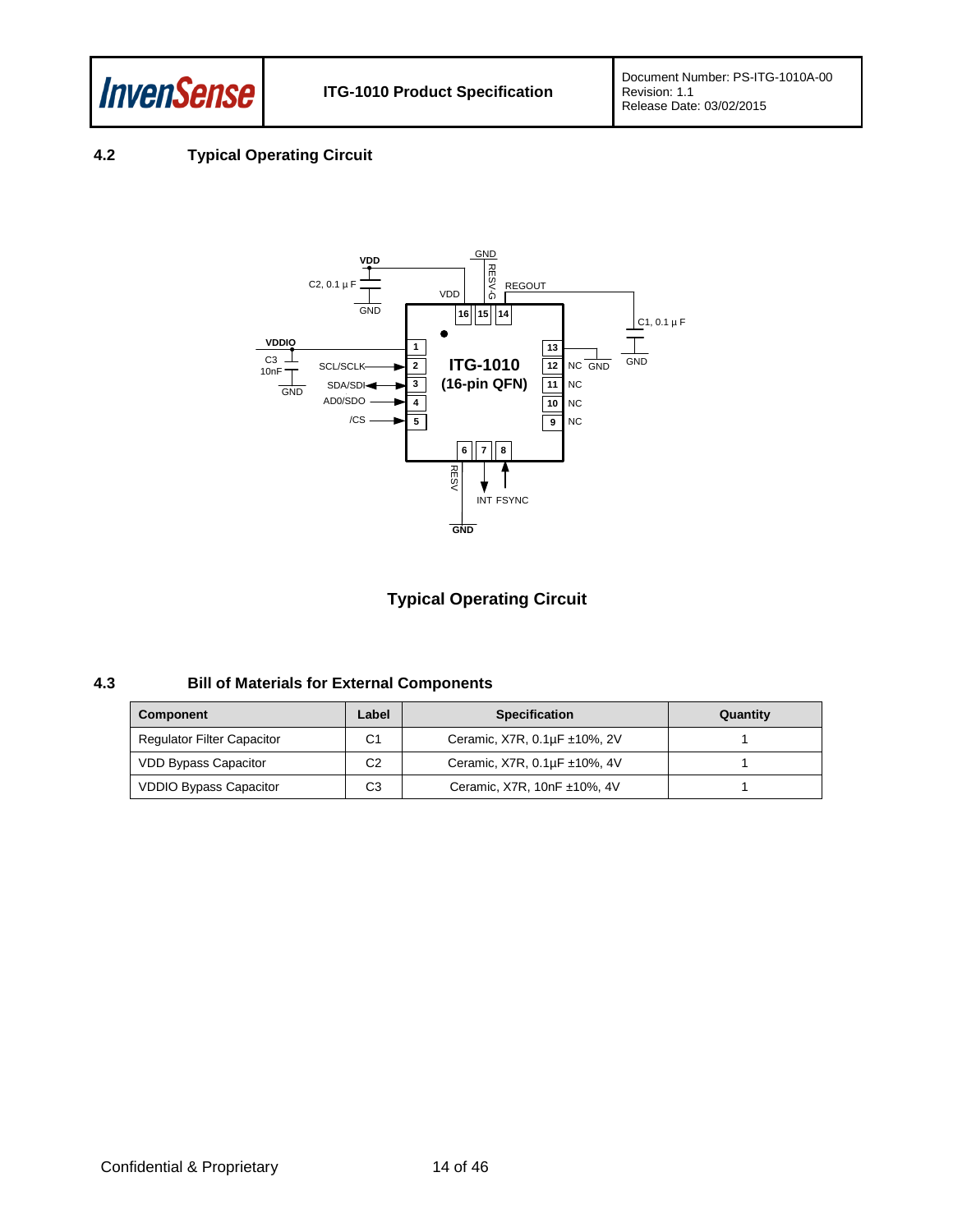

### <span id="page-14-0"></span>**5 Functional Overview**

<span id="page-14-1"></span>**5.1 Block Diagram**



#### <span id="page-14-2"></span>**5.2 Overview**

The ITG-1010 is comprised of the following key blocks / functions:

- Three-axis MEMS rate gyroscope sensor with 16-bit ADCs and signal conditioning
- $\cdot$  I<sup>2</sup>C and SPI serial communications interfaces
- **Clocking**
- Sensor Data Registers
- FIFO
- **Interrupts**
- Digital-Output Temperature Sensor
- Bias and LDO

#### <span id="page-14-3"></span>**5.3 Three-Axis MEMS Gyroscope with 16-bit ADCs and Signal Conditioning**

The ITG-1010 consists of a single structure vibratory MEMS rate gyroscope, which detects rotation about the X, Y, and Z axes. When the gyro is rotated about any of the sense axes, the Coriolis Effect causes a vibration that is detected by a capacitive pick off. The resulting signal is amplified, demodulated, and filtered to produce a voltage that is proportional to the angular rate. This voltage is digitized using individual on-chip 16-bit Analog-to-Digital Converters (ADCs) to sample each axis. The chip features a programmable fullscale range of the gyro sensors of ±250, ±500, ±1000, and ±2000 dps. User-selectable low-pass filters enable a wide range of cut-off frequencies. The ADC sample rate can be programmed to 32 kHz, 8 kHz, 1 kHz, 500 Hz, 333.3 Hz, 250 Hz, 200 Hz, 166.7 Hz, 142.9 Hz, or 125 Hz.

#### <span id="page-14-4"></span>**5.4 I 2 C and SPI Serial Communications Interface**

The ITG-1010 has both  $I^2C$  and SPI serial interfaces. The device always acts as a slave when communicating to the system processor. The logic level for communications to the master is set by the voltage on the VDDIO pin. The LSB of the of the  $I^2C$  slave address is set by the AD0 pin. The  $I^2C$  and SPI protocols are described in more detail in Section [6.](#page-16-0)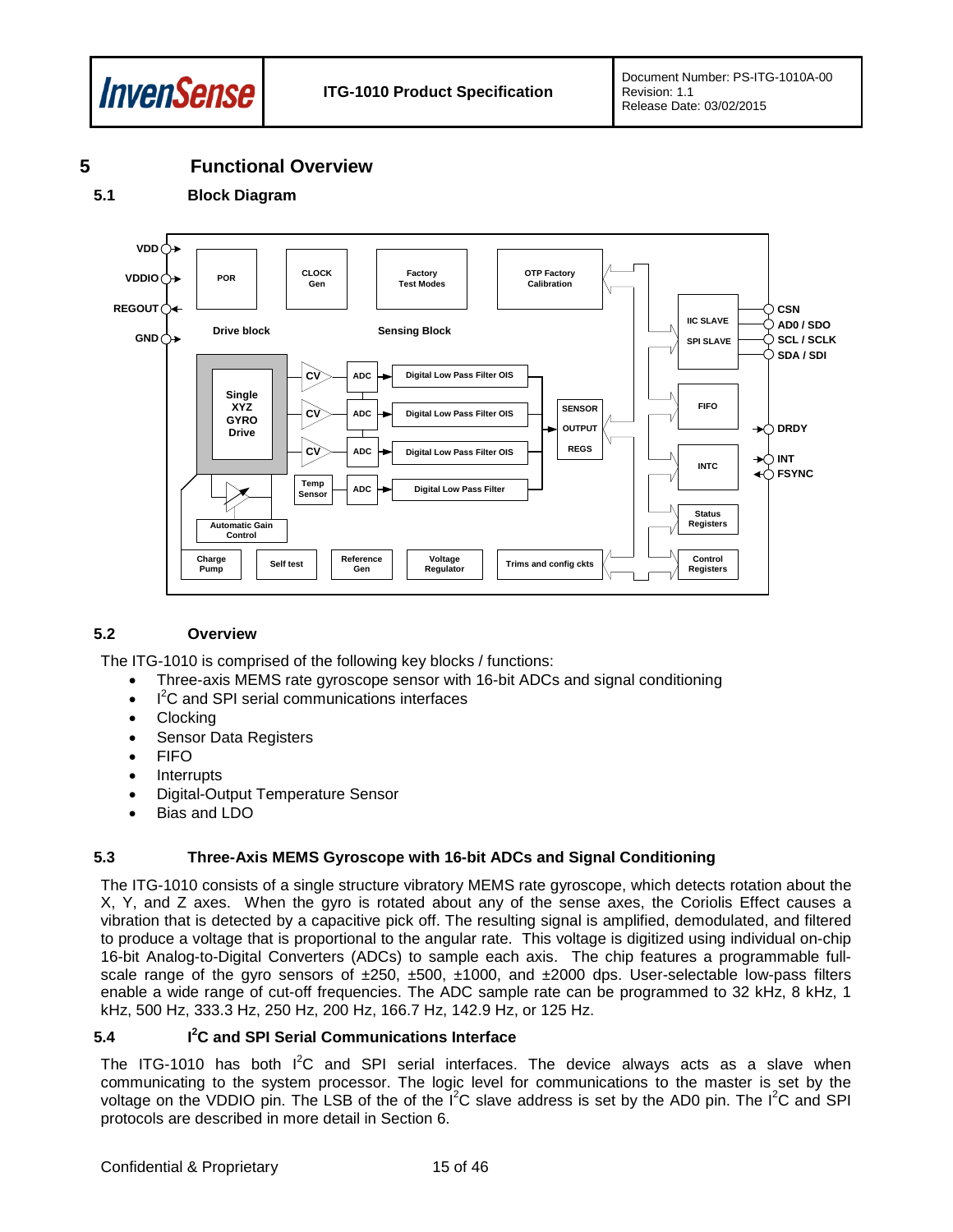

#### <span id="page-15-0"></span>**5.5 Internal Clock Generation**

The ITG-1010 has a flexible clocking scheme, allowing for a variety of internal clock sources for the internal synchronous circuitry. This synchronous circuitry includes the signal conditioning and ADCs, various control circuits, and registers.

Allowable internal sources for generating the internal clock are:

- An internal relaxation oscillator
- PLL (gyroscope based clock)

In order for the gyroscope to perform to spec, the PLL must be selected as the clock source. When the internal 20MHz oscillator is chosen as the clock source, the device can operate while having the gyroscopes disabled. However, this is only recommended if the user wishes to use the internal temperature sensor in this mode.

#### <span id="page-15-1"></span>**5.6 Sensor Data Registers**

The sensor data registers contain the latest gyro and temperature data. They are read-only registers, and are accessed via the Serial Interface. Data from these registers may be read anytime, however, the interrupt function may be used to determine when new data is available.

#### <span id="page-15-2"></span>**5.7 FIFO**

The ITG-1010 contains a 512-byte FIFO register that is accessible via the both the  $I^2C$  and SPI Serial Interfaces. The FIFO configuration register determines what data goes into it, with possible choices being gyro data, temperature readings and FSYNC input. A FIFO counter keeps track of how many bytes of valid data are contained in the FIFO. The FIFO register supports burst reads. The interrupt function may be used to determine when new data is available.

#### <span id="page-15-3"></span>**5.8 Interrupts**

Interrupt functionality is configured via the Interrupt Configuration register. Items that are configurable include the INT pin configuration, the interrupt latching and clearing method, and triggers for the interrupt. Items that can trigger an interrupt are (1) Clock generator locked to new reference oscillator (used when switching clock sources), (2) new data is available to be read (from the FIFO and Data registers), and (3) FIFO overflow. The interrupt status can be read from the Interrupt Status register.

#### <span id="page-15-4"></span>**5.9 Digital-Output Temperature Sensor**

An on-chip temperature sensor and ADC are used to measure the device's die temperature. The readings from the ADC can be read from the FIFO or the Sensor Data registers.

#### <span id="page-15-5"></span>**5.10 Bias and LDO**

The bias and LDO section generates the internal supply and the reference voltages and currents required by the ITG-1010. Its two inputs are unregulated VDD of 1.71V to 3.6V and a VDDIO logic reference supply voltage of 1.71V to 3.6V. The LDO output is bypassed by a 0.1µF capacitor at REGOUT.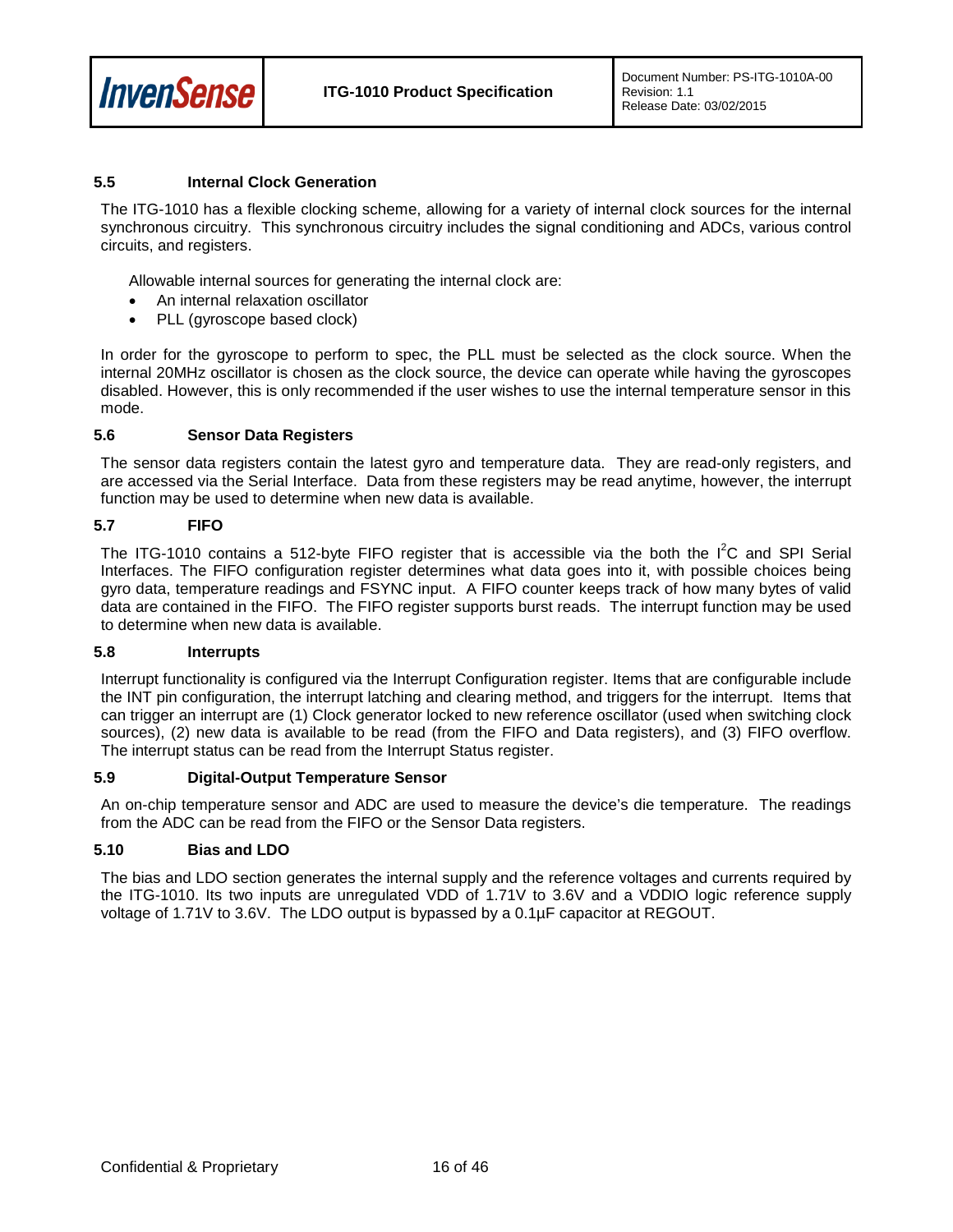### <span id="page-16-0"></span>**6 Digital Interface**

#### <span id="page-16-1"></span>**6.1 I 2 C Serial Interface**

The internal registers and memory of the ITG-1010 can be accessed using the  $I^2C$  interface.

#### **Serial Interface**

| <b>Pin Number</b> | <b>Pin Name</b> | <b>Pin Description</b>                                                 |
|-------------------|-----------------|------------------------------------------------------------------------|
| 8                 | <b>VDDIO</b>    | Digital I/O supply voltage.                                            |
| 9                 | ADO / SDO       | 1 <sup>2</sup> C Slave Address LSB (AD0); SPI serial data output (SDO) |
| 23                | SCL / SCLK      | $I2C$ serial clock (SCL); SPI serial clock (SCLK)                      |
| 24                | SDA / SDI       | I <sup>2</sup> C serial data (SDA); SPI serial data input (SDI)        |

#### **6.1.1 I 2 C Interface**

I<sup>2</sup>C is a two-wire interface comprised of the signals serial data (SDA) and serial clock (SCL). In general, the lines are open-drain and bi-directional. In a generalized  $l^2C$  interface implementation, attached devices can be a master or a slave. The master device puts the slave address on the bus, and the slave device with the matching address acknowledges the master.

The ITG-1010 always operates as a slave device when communicating to the system processor, which thus acts as the master. SDA and SCL lines typically need pull-up resistors to VDD. The maximum bus speed is 400 kHz.

The slave address of the device is b110100X which is 7 bits long. The LSB bit of the 7 bit address is determined by the logic level on pin AD0. This allows two ITG-1010 devices to be connected to the same  $I^2C$ bus. When used in this configuration, the address of the one of the devices should be b1101000 (pin AD0 is logic low) and the address of the other should be b1101001 (pin AD0 is logic high). The  $I^2C$  address is stored in WHO\_AM\_I register.

#### **I 2 C Communications Protocol**

#### *START (S) and STOP (P) Conditions*

Communication on the  $I<sup>2</sup>C$  bus starts when the master puts the START condition (S) on the bus, which is defined as a HIGH-to-LOW transition of the SDA line while SCL line is HIGH (see figure below). The bus is considered to be busy until the master puts a STOP condition (P) on the bus, which is defined as a LOW to HIGH transition on the SDA line while SCL is HIGH (see figure below).

Additionally, the bus remains busy if a repeated START (Sr) is generated instead of a STOP condition.



#### **START and STOP Conditions**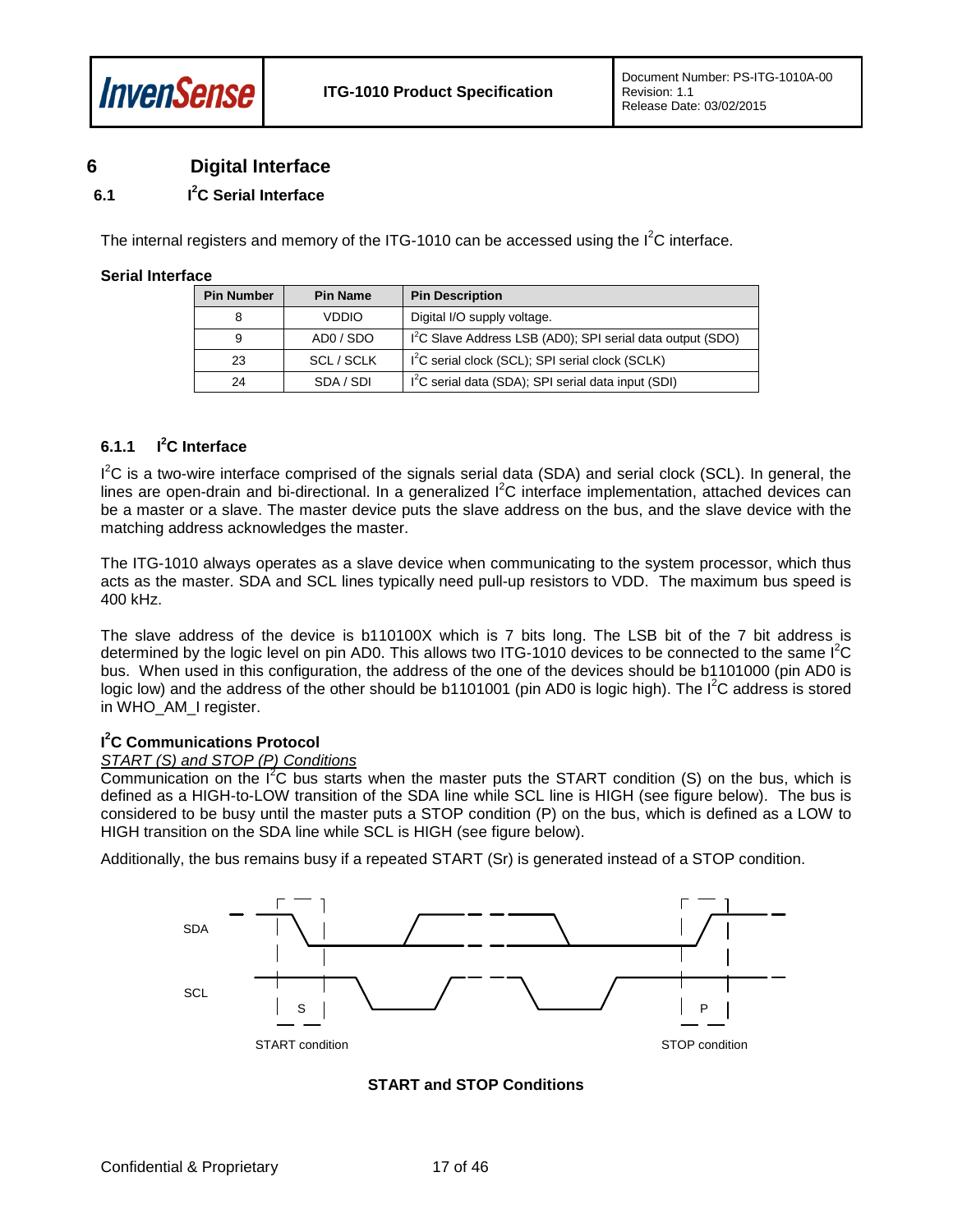

#### *Data Format / Acknowledge*

 $I^2C$  data bytes are defined to be 8 bits long. There is no restriction to the number of bytes transmitted per data transfer. Each byte transferred must be followed by an acknowledge (ACK) signal. The clock for the acknowledge signal is generated by the master, while the receiver generates the actual acknowledge signal by pulling down SDA and holding it low during the HIGH portion of the acknowledge clock pulse.

If a slave is busy and is unable to transmit or receive another byte of data until some other task has been performed, it can hold SCL LOW, thus forcing the master into a wait state. Normal data transfer resumes when the slave is ready, and releases the clock line (refer to the following figure).



**Acknowledge on the I2 C Bus**

#### *Communications*

After beginning communications with the START condition (S), the master sends a 7-bit slave address followed by an  $8<sup>th</sup>$  bit, the read/write bit. The read/write bit indicates whether the master is receiving data from or is writing to the slave device. Then, the master releases the SDA line and waits for the acknowledge signal (ACK) from the slave device. Each byte transferred must be followed by an acknowledge bit. To acknowledge, the slave device pulls the SDA line LOW and keeps it LOW for the high period of the SCL line. Data transmission is always terminated by the master with a STOP condition (P), thus freeing the communications line. However, the master can generate a repeated START condition (Sr), and address another slave without first generating a STOP condition (P). A LOW to HIGH transition on the SDA line while SCL is HIGH defines the stop condition. All SDA changes should take place when SCL is low, with the exception of start and stop conditions.



**Complete I2 C Data Transfer**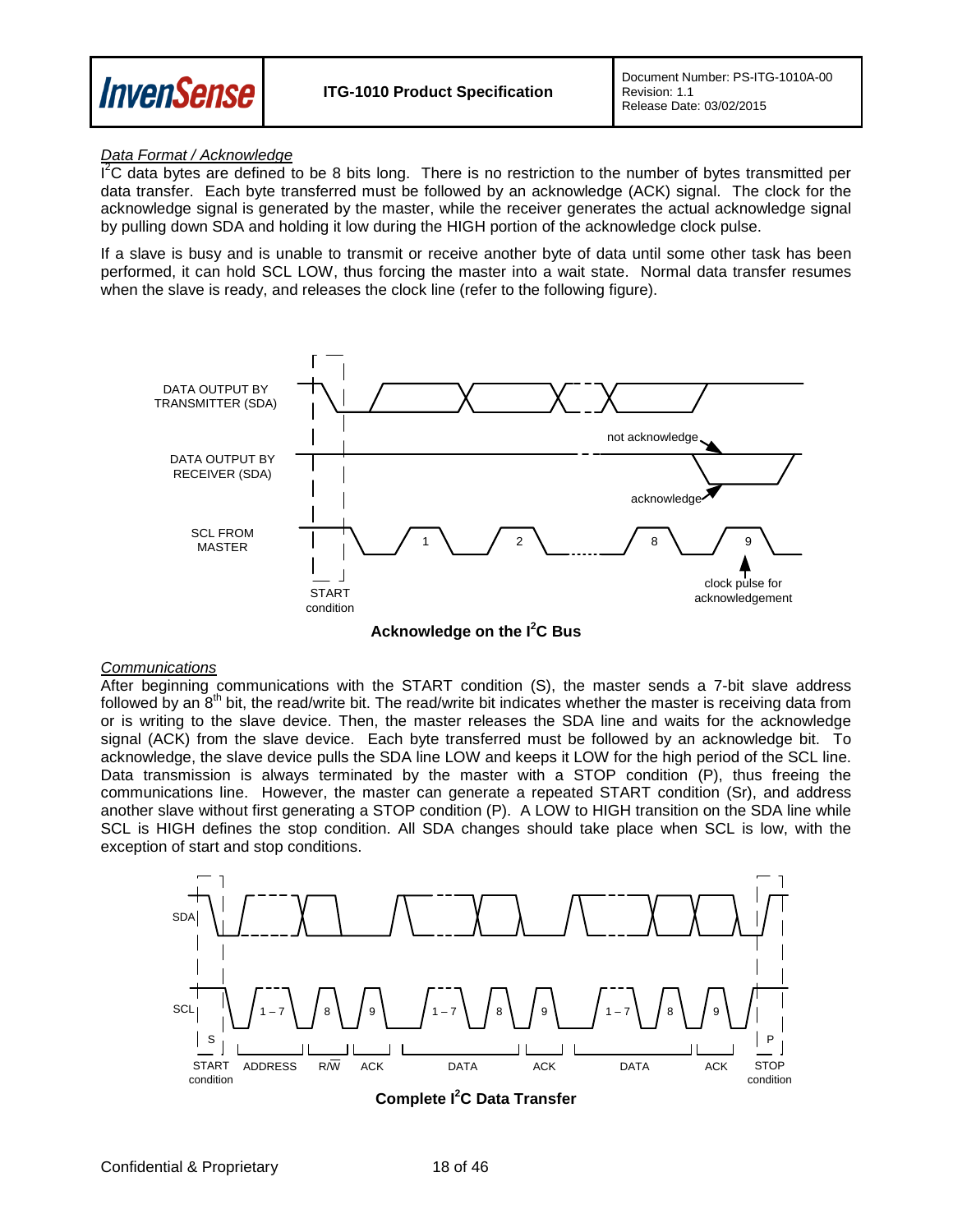

To write the internal ITG-1010 registers, the master transmits the start condition (S), followed by the  $I^2C$ address and the write bit (0). At the  $9<sup>th</sup>$  clock cycle (when the clock is high), the device acknowledges the transfer. Then the master puts the register address (RA) on the bus. After the device acknowledges the reception of the register address, the master puts the register data onto the bus. This is followed by the ACK signal, and data transfer may be concluded by the stop condition (P). To write multiple bytes after the last ACK signal, the master can continue outputting data rather than transmitting a stop signal. In this case, the device automatically increments the register address and loads the data to the appropriate register. The following figures show single and two-byte write sequences.

#### **Single-Byte Write Sequence**

| Master | $AD+W$ |     | RA |            | ATAר |            |  |
|--------|--------|-----|----|------------|------|------------|--|
| Slave  |        | ACK |    | <b>ACK</b> |      | <b>ACK</b> |  |

#### **Burst Write Sequence**

| Master | ت | )+W |            | RA |     | ТA<br>DA |            | ΙA<br>ìΑ |            | D |
|--------|---|-----|------------|----|-----|----------|------------|----------|------------|---|
| Slave  |   |     | <b>ACK</b> |    | ACK |          | <b>ACK</b> |          | <b>ACK</b> |   |

To read the internal device registers, the master sends a start condition, followed by the  $I^2C$  address and a write bit, and then the register address that is going to be read. Upon receiving the ACK signal from the device, the master transmits a start signal followed by the slave address and read bit. As a result, the device sends an ACK signal and the data. The communication ends with a not acknowledge (NACK) signal and a stop bit from master. The NACK condition is defined such that the SDA line remains high at the  $9<sup>th</sup>$  clock cycle. The following figures show single and two-byte read sequences.

#### **Single-Byte Read Sequence**

| Master | $\sim$<br>১ | )+W<br>AD |            | <b>RA</b> |            | $\sim$<br>ີ | A+R<br>ΑI |            |      | <b>NACK</b> | D |
|--------|-------------|-----------|------------|-----------|------------|-------------|-----------|------------|------|-------------|---|
| Slave  |             |           | <b>ACK</b> |           | <b>ACK</b> |             |           | <b>ACK</b> | ገATA |             |   |

#### **Burst Read Sequence**

| Master | ∽ | AD+W |                | <b>RA</b> |            | ັ | – A∟<br>$1 + F$ |     |          | $\sim$<br>ACK |              | <b>NACK</b> | - |
|--------|---|------|----------------|-----------|------------|---|-----------------|-----|----------|---------------|--------------|-------------|---|
| Slave  |   |      | $\sim$<br>ACN. |           | <b>ACK</b> |   |                 | ACK | TA<br>۱Δ |               | DATA<br>.I A |             |   |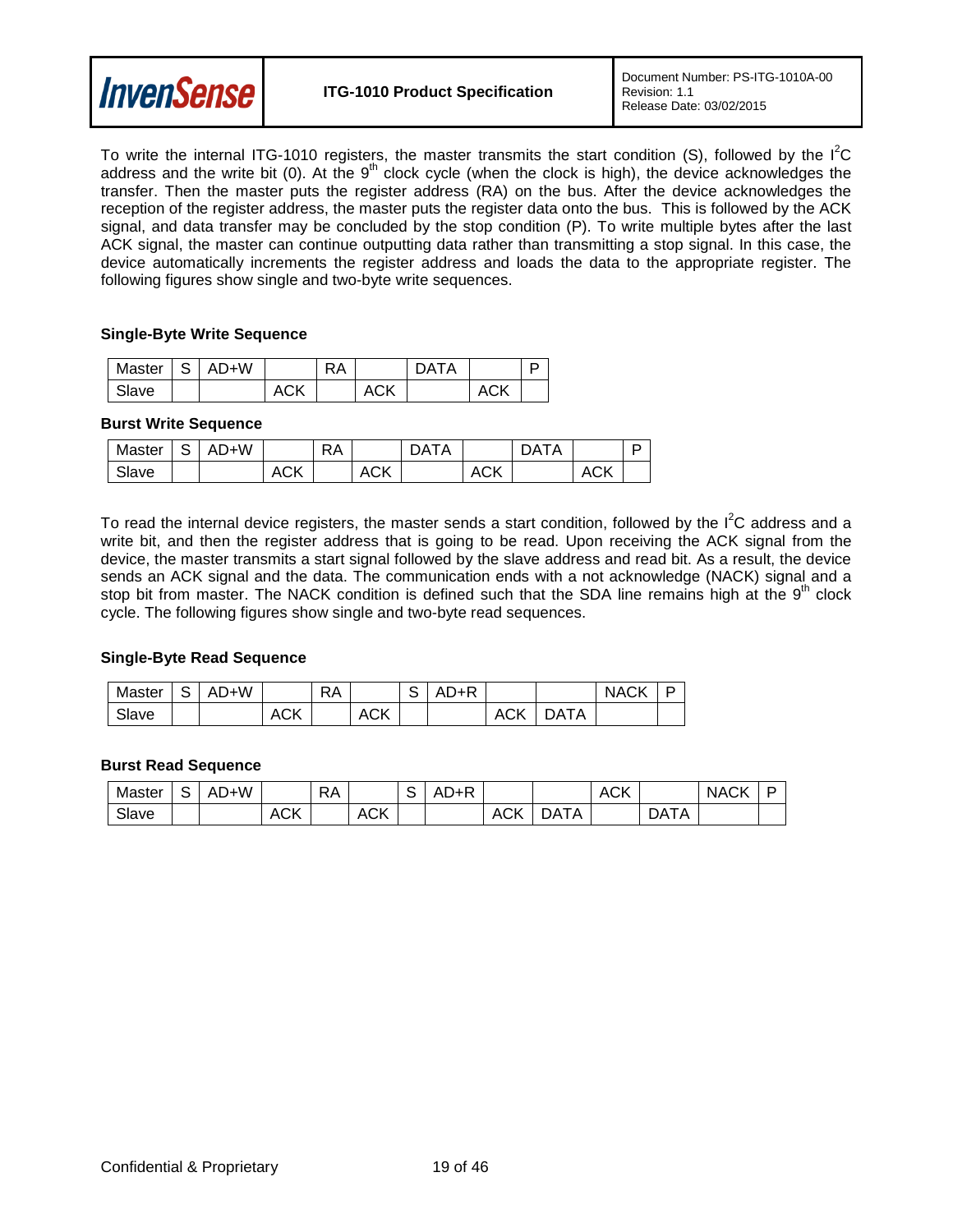

### **I 2 C Terms**

| <b>Signal</b> | <b>Description</b>                                                                         |
|---------------|--------------------------------------------------------------------------------------------|
| S             | Start Condition: SDA goes from high to low while SCL is high                               |
| AD            | Slave $I^2C$ address                                                                       |
| W             | Write bit (0)                                                                              |
| R             | Read bit (1)                                                                               |
| <b>ACK</b>    | Acknowledge: SDA line is low while the SCL line is high at the 9 <sup>th</sup> clock cycle |
| <b>NACK</b>   | Not-Acknowledge: SDA line stays high at the 9 <sup>th</sup> clock cycle                    |
| <b>RA</b>     | The internal register address                                                              |
| <b>DATA</b>   | Transmit or received data                                                                  |
| P             | Stop condition: SDA going from low to high while SCL is high                               |

#### **6.1.2 SPI interface**

SPI is a 4-wire synchronous serial interface that uses two control and two data lines. The ITG-1010 always operates as a Slave device during standard Master-Slave SPI operation. With respect to the Master, the Serial Clock output (SCLK), the Data Output (SDO) and the Data Input (SDI) are shared among the Slave devices. The Master generates an independent Chip Select (/CS) for each Slave device; /CS goes low at the start of transmission and goes back high at the end. The Serial Data Output (SDO) line, remains in a highimpedance (high-z) state when the device is not selected, so it does not interfere with any active devices.

#### SPI Operational Features

- 1. Data is delivered MSB first and LSB last
- 2. Data is latched on rising edge of SCLK
- 3. Data should be transitioned on the falling edge of SCLK
- 4. SCLK frequency is 1MHz max for SPI in full read/write capability mode. When the SPI frequency is set to 20MHz, its operation is limited to reading sensor registers only.
- 5. SPI read and write operations are completed in 16 or more clock cycles (two or more bytes). The first byte contains the SPI Address, and the following byte(s) contain(s) the SPI data. The first bit of the first byte contains the Read/Write bit and indicates the Read (1) or Write (0) operation. The following 7 bits contain the Register Address. In cases of multiple-byte Read/Writes, data is two or more bytes:

#### **SPI Address format**

| MSB<br>$\mathbf{I}$ |      |         |    |    |    | SR |
|---------------------|------|---------|----|----|----|----|
| R <sub>M</sub>      | A6 I | A5   A4 | A3 | А2 | А1 |    |

#### **SPI Data format**

| <b>MSB</b> |    |    |    |                |    | SR |
|------------|----|----|----|----------------|----|----|
|            | ۱ĸ | D5 | DÆ | D <sub>3</sub> | פח | ነበ |

6. Supports Single or Burst Read/Writes.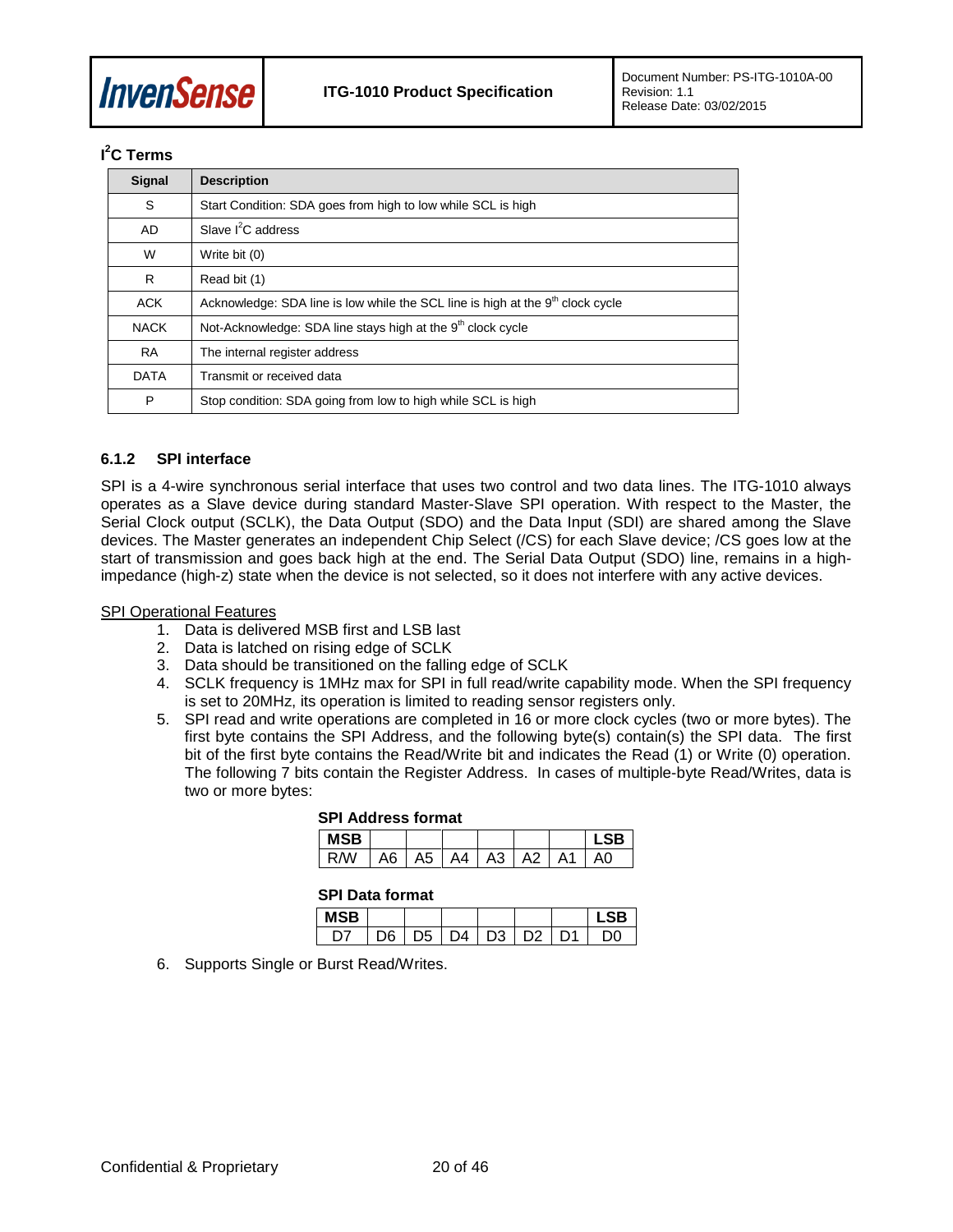



**Typical SPI Master / Slave Configuration**

Each SPI slave requires its own Chip Select (/CS) line. SDO, SDI and SCLK lines are shared. Only one /CS line is active (low) at a time ensuring that only one slave is selected at a time. The /CS lines of other slaves are held high which causes their respective SDO pins to be high-Z.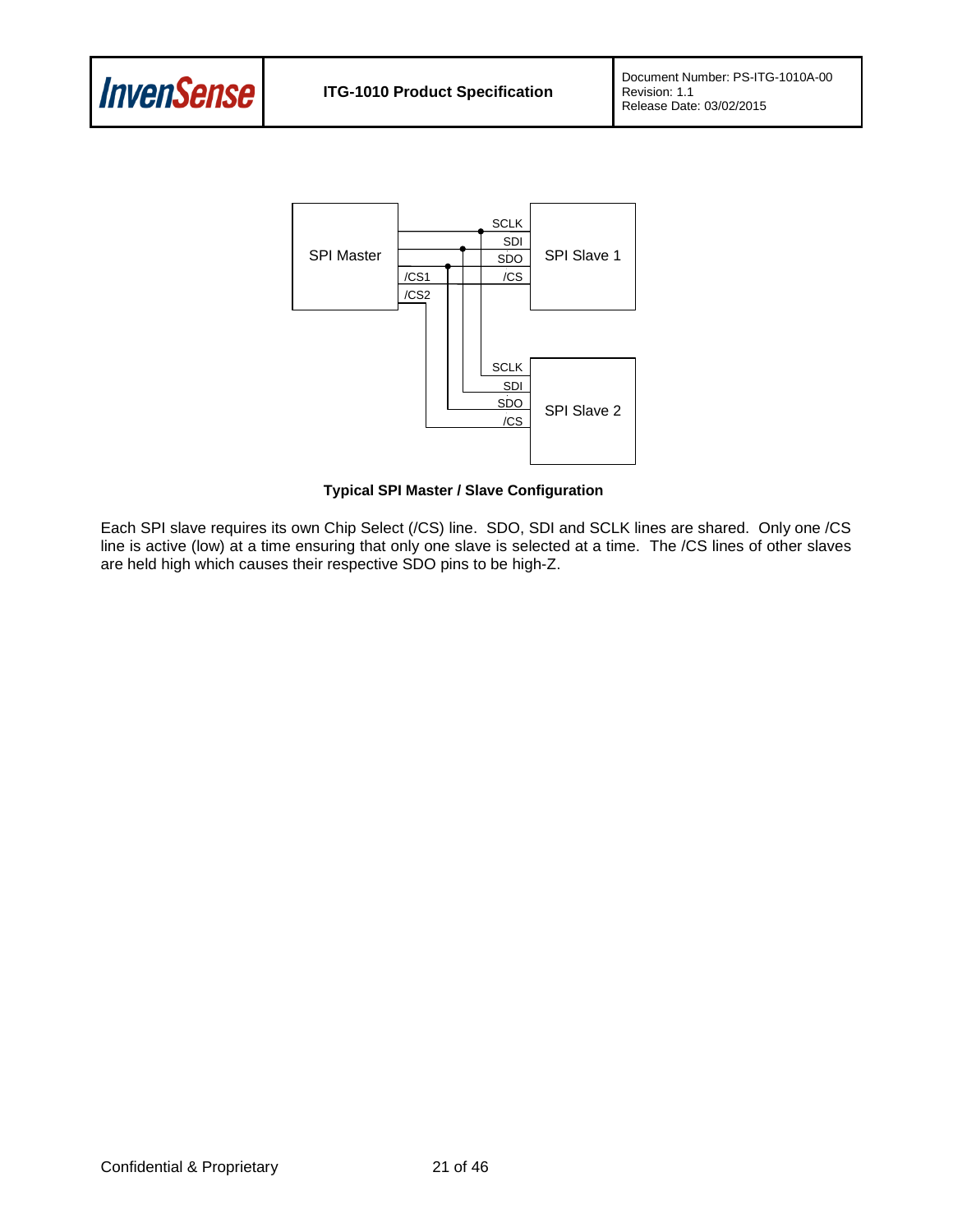

## <span id="page-21-0"></span>**7 Serial Interface Considerations**

#### <span id="page-21-1"></span>**7.1 Supported Interfaces**

The ITG-1010 supports  $I^2C$  and SPI communication.

#### <span id="page-21-2"></span>**7.2 Logic Levels**

The I/O logic levels are set to VDDIO. VDDIO may be set to be equal to VDD or to another voltage, such that it is between 1.71 V and 3.6V at all times. Both  $I^2\dot{C}$  and SPI communication support VDDIO.

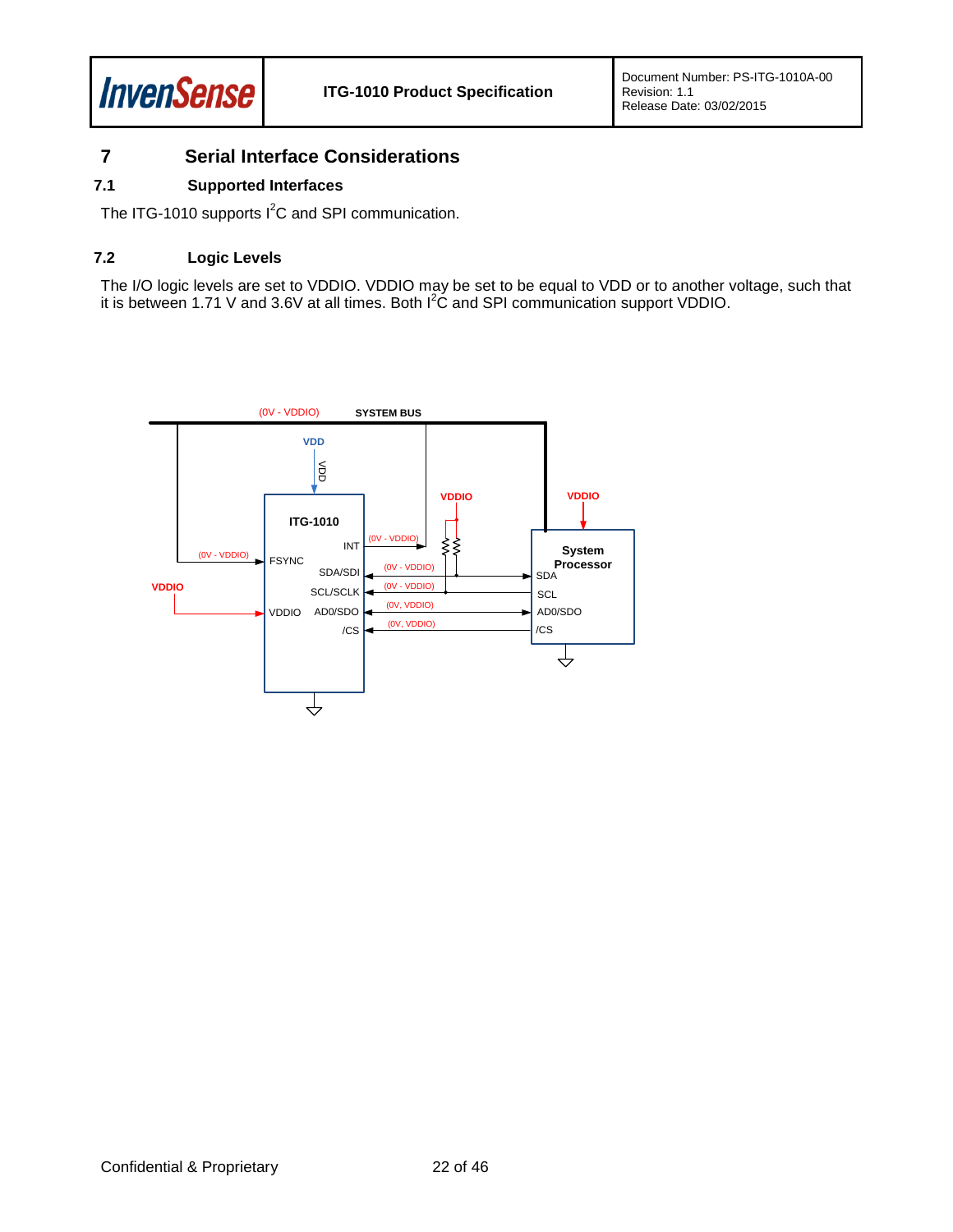

### <span id="page-22-0"></span>**8 Assembly**

This section provides general guidelines for assembling InvenSense Micro Electro-Mechanical Systems (MEMS) gyros packaged in Quad Flat No leads package (QFN) surface mount integrated circuits.

This preliminary datasheet only provides limited information with respect to ITG-1010 Assembly. Additional information will be supplied in subsequent versions of the document.

#### <span id="page-22-1"></span>**8.1 Orientation of Axes**

The diagram below shows the orientation of the axes of sensitivity and the polarity of rotation. Note the pin 1 identifier in the figure.



**Orientation of Axes of Sensitivity and Polarity of Rotation**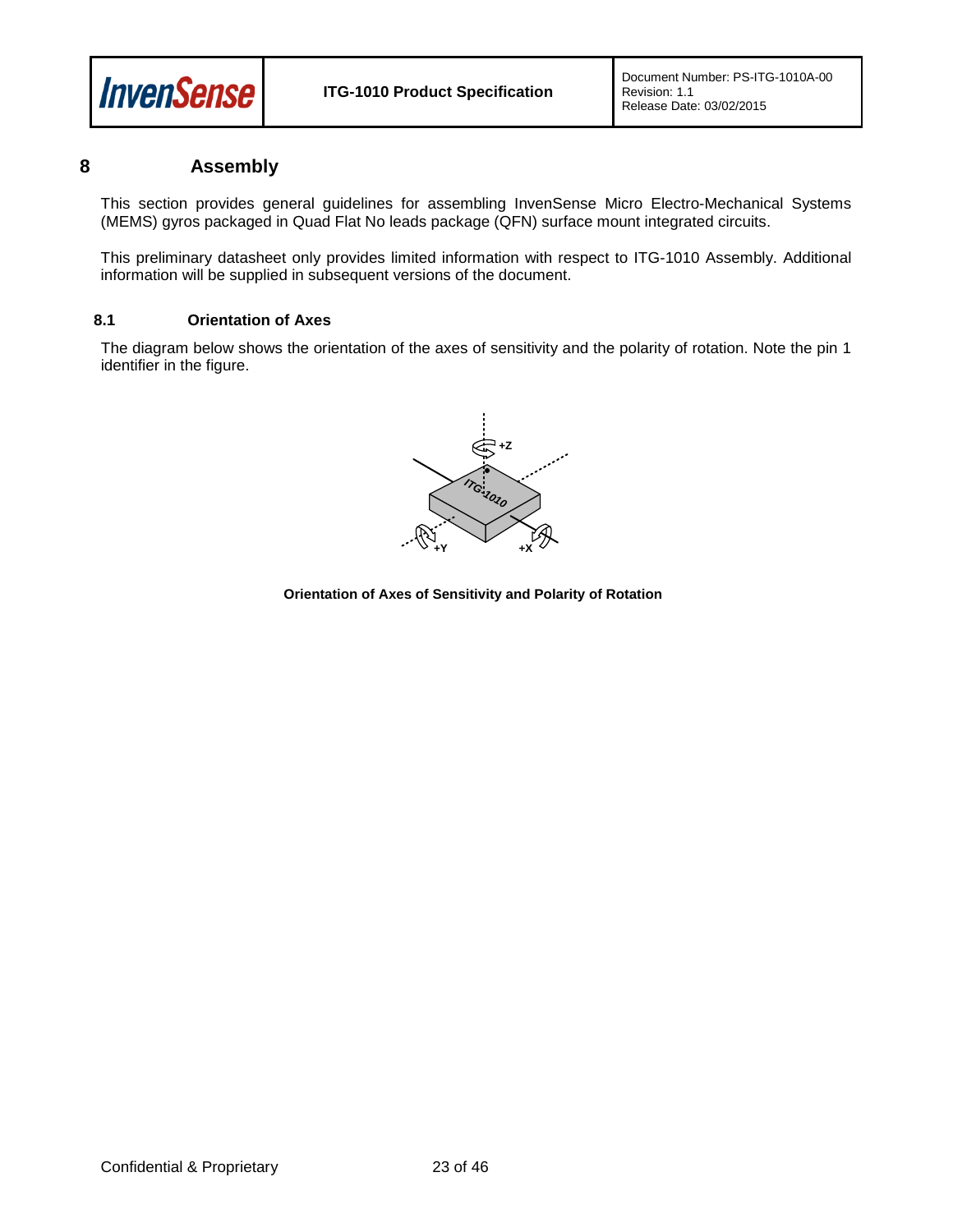

### <span id="page-23-0"></span>**8.2 Package Dimensions**







|                |            | <b>DIMENSIONS IN</b> |            |
|----------------|------------|----------------------|------------|
|                |            | <b>MILLIMETERS</b>   |            |
| <b>SYMBOLS</b> | <b>MIN</b> | <b>NOM</b>           | <b>MAX</b> |
| A              | 0.85       | 0.90                 | 0.95       |
| A1             | 0.00       | 0.02                 | 0.05       |
| b              | 0.18       | 0.25                 | 0.30       |
| C              |            | 0.20 REF             |            |
| D              | 2.90       | 3.00                 | 3.10       |
| D <sub>2</sub> | 1.75       | 1.80                 | 1.85       |
| E              | 2.90       | 3.00                 | 3.10       |
| E <sub>2</sub> | 1.75       | 1.80                 | 1.85       |
| e              |            | 0.50                 |            |
| $f(e-b)$       |            |                      |            |
| К              |            | 0.25 REF             |            |
| L              | 0.30       | 0.35                 | 0.40       |
| R              | 0.08       | REF.                 |            |
| R1             |            | 0.15                 |            |
| W              |            | 0.30                 |            |
| y              | 0.00       |                      | 0.075      |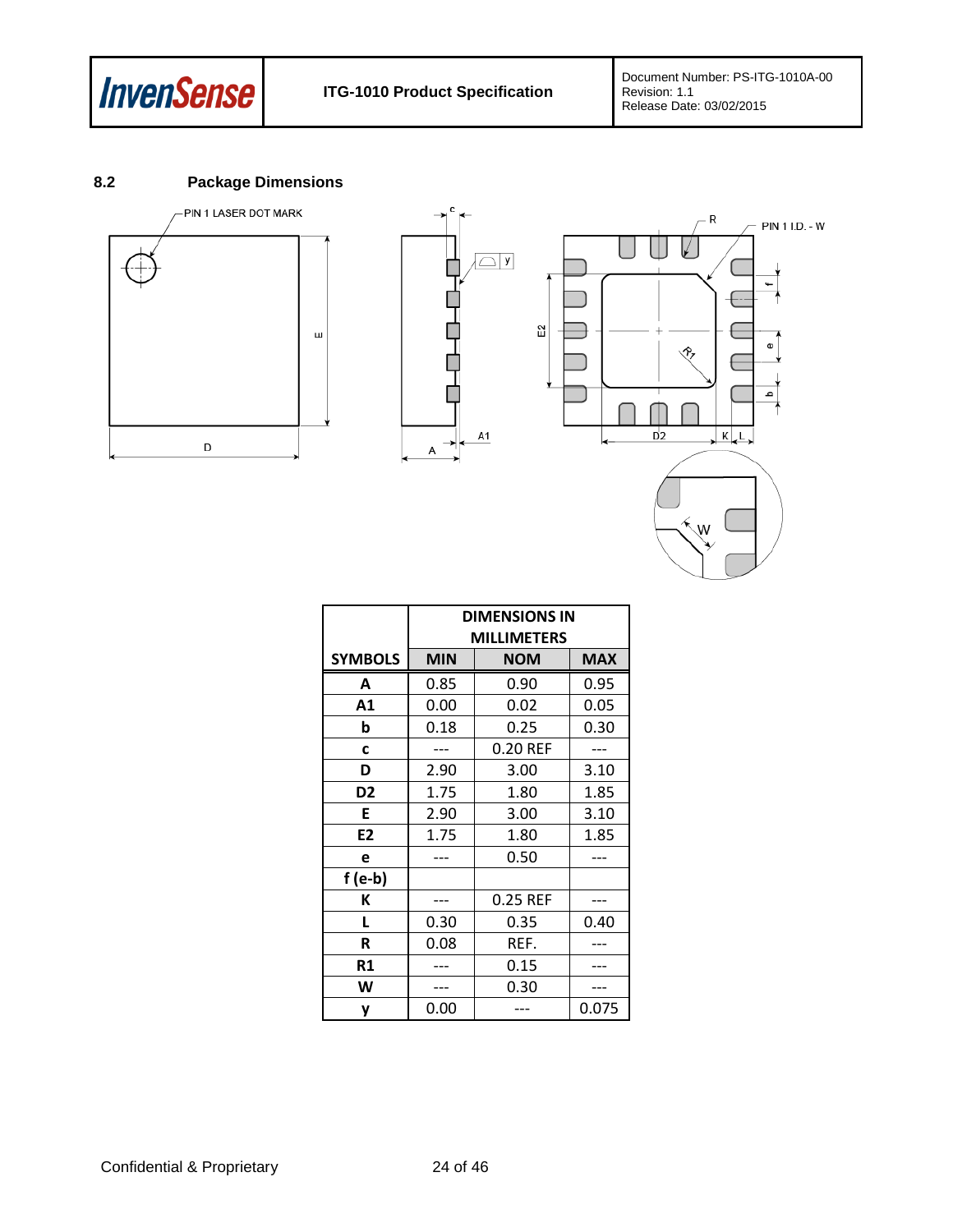

### <span id="page-24-0"></span>**8.3 Package Marking Specification**



Part number:

| Product  | <b>Top Mark</b> |
|----------|-----------------|
| ITG-1010 | T36D C          |

#### <span id="page-24-1"></span>**8.4 Tape & Reel Specification**





Measured from centerline of pocket to centerline of pocket.<br>Cummulative tolerance of 10 sprocket holes is  $\pm$  0.20  $(1)$ 

 $(2)$ 

 $(3)$ Measured from centerline of sprocket hole to centerline of pocket

ALL DIMENSIONS IN MILLIMETERS UNLESS OTHERWISE STATED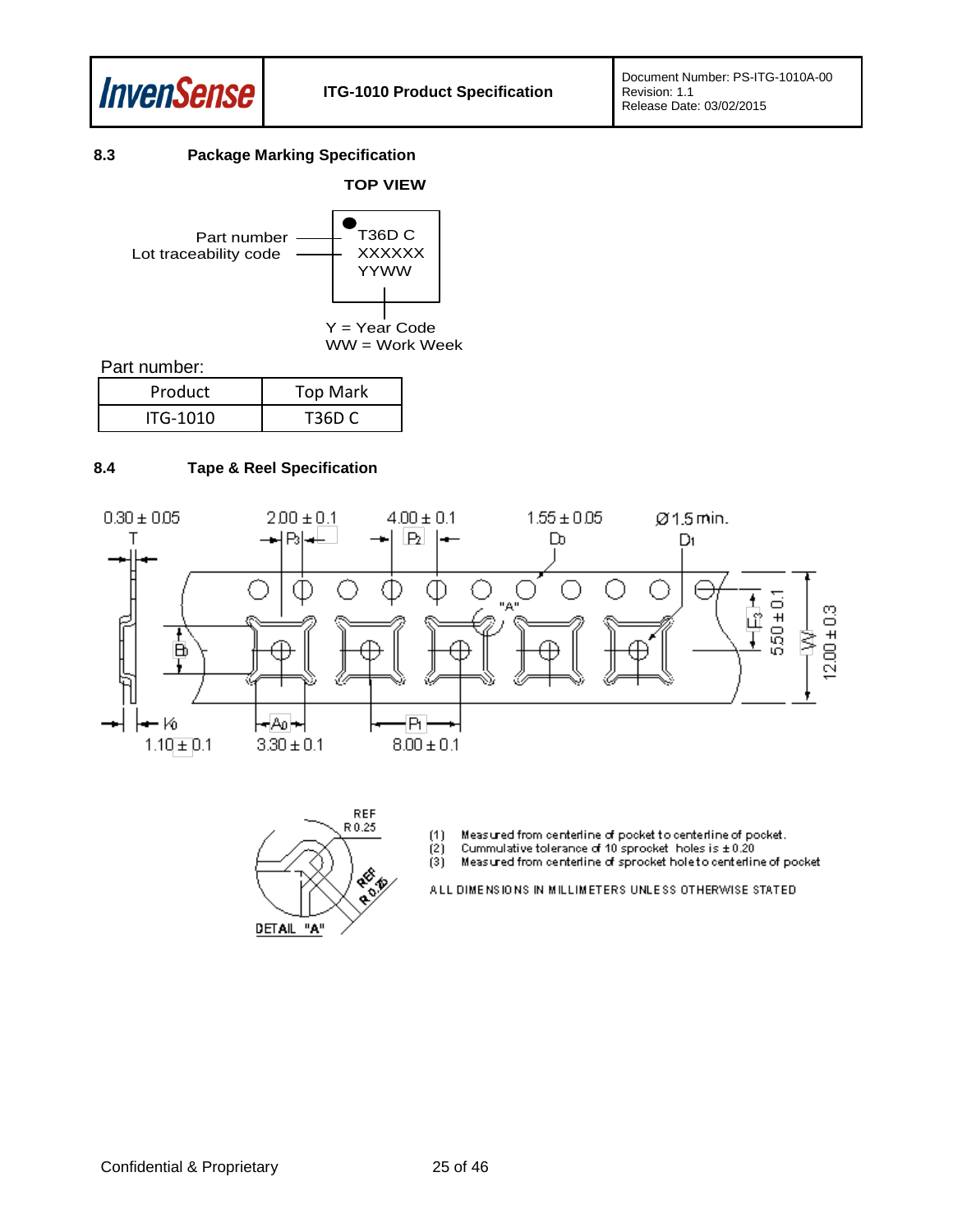



#### **Reel Dimensions and Package Size**

|                     |     | REEL (mm) |      |                  |  |  |  |  |
|---------------------|-----|-----------|------|------------------|--|--|--|--|
| <b>PKG<br/>SIZE</b> |     |           | W    |                  |  |  |  |  |
| 3x3                 | 330 | 102       | 12.8 | <b>00</b><br>د.ء |  |  |  |  |



#### **Tape and Reel Specification**

### **Reel Specifications**

| <b>Quantity Per Reel</b>     | 5,000  |
|------------------------------|--------|
| Reels per Pizza Box          |        |
| Pizza Boxes Per Carton (max) |        |
| <b>Pcs/Carton (max)</b>      | 25,000 |

Note: empty pizza boxes are included to ensure that pizza boxes don't shift.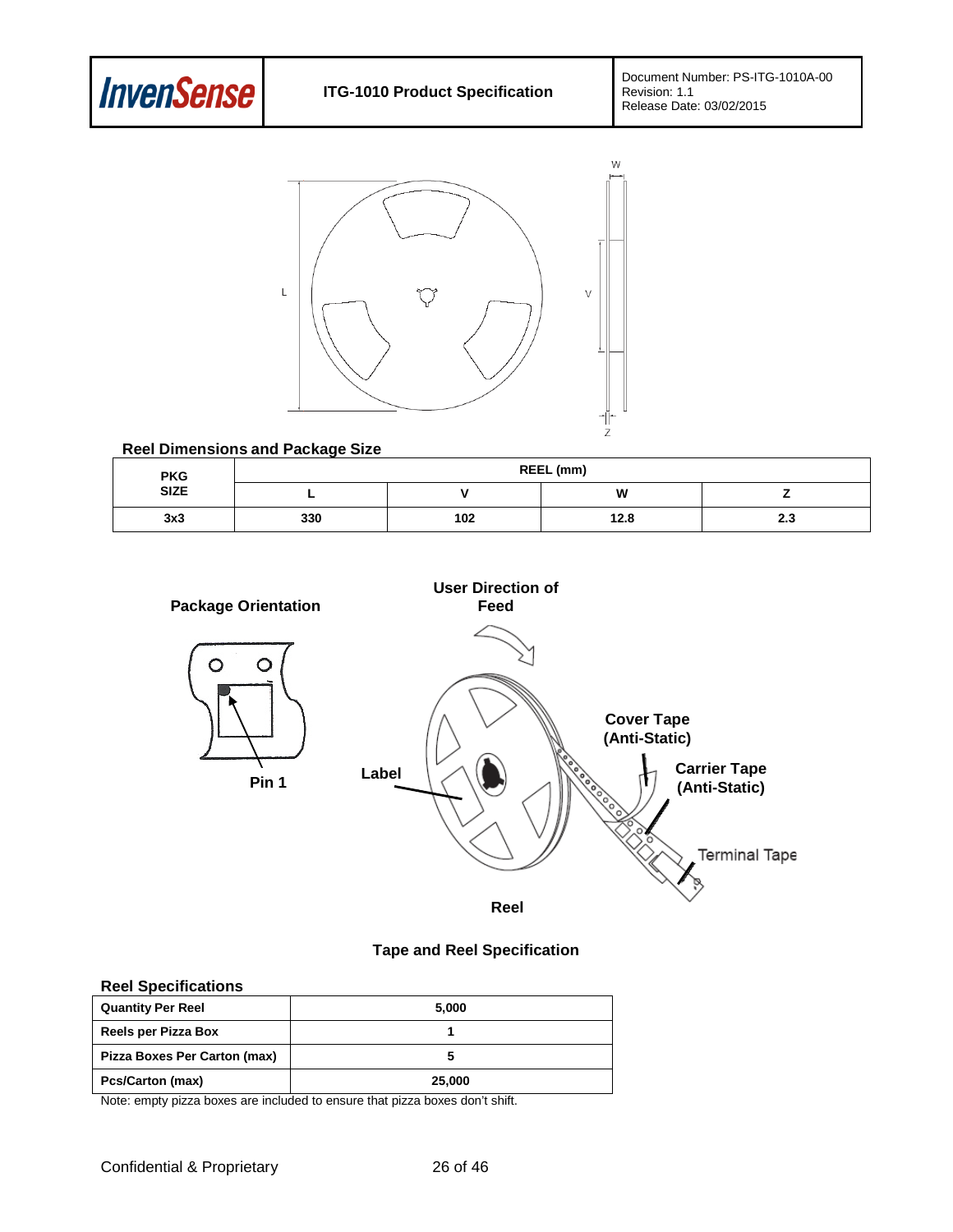

### <span id="page-26-0"></span>**8.5 PCB Design Guidelines**

The Pad Diagram using a JEDEC type extension with solder rising on the outer edge is shown below. The Pad Dimensions Table shows pad sizing (mean dimensions) recommended for the product.



JEDEC type extension with solder rising on outer edge



| <b>SYMBOLS</b> | DIMENSIONS IN MILLIMETERS               | <b>NOM</b> |
|----------------|-----------------------------------------|------------|
|                | Nominal Package I/O Pad Dimensions      |            |
| e              | Lead Finger (Pad) Pitch, (Land Pitch)   | 0.50       |
| b              | Lead Finger (Pad) Width                 | 0.25       |
| L              | Lead Finger (Pad) Length                | 0.35       |
| D              | Package Width                           | 3.00       |
| F              | Package Length                          | 3.00       |
| D <sub>2</sub> | <b>Exposed Pad Width</b>                | 1.80       |
| E <sub>2</sub> | <b>Exposed Pad Length</b>               | 1.80       |
|                | I/O Land Design Dimensions (Guidelines) |            |
| D <sub>3</sub> | <b>PCB Land Extent Width</b>            | 3.70       |
| E <sub>3</sub> | PCB Land Extent Length                  | 3.70       |
| C              | <b>PCB Land Width</b>                   | 0.30       |
| Tout           | Outward Extension (Land beyond Pad)     | 0.35       |
| Tin            | Inward Extension (Land beyond Pad)      | 0.05       |
| L1             | Land Length                             | 0.75       |
| x              | Silkscreen Corner Marker Length         | 0.30       |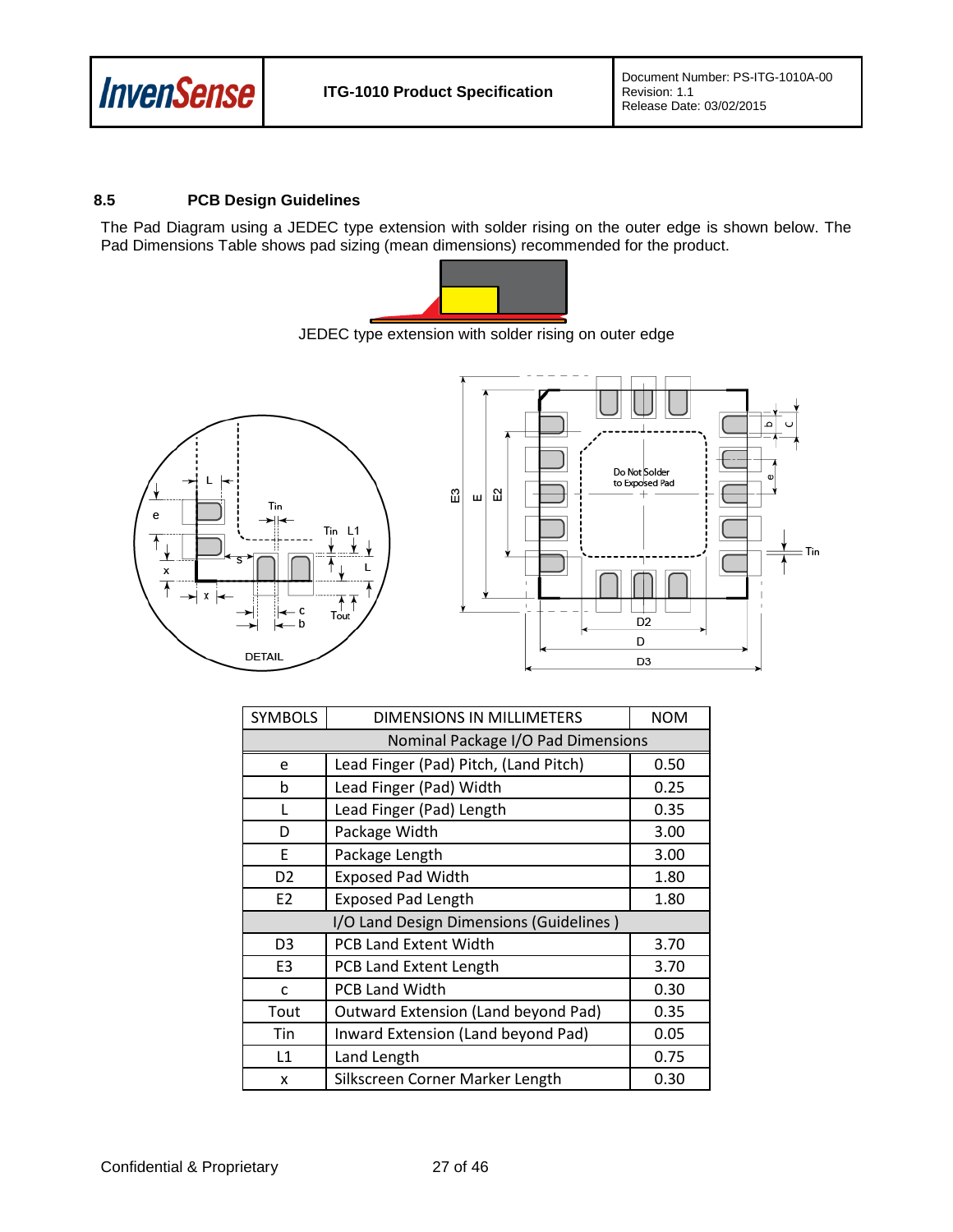

## <span id="page-27-0"></span>**9 Register Map**

The register map for the ITG-1010 is listed below.

| Addr<br>(Hex) | Addr<br>(Dec.) | <b>Register Name</b> | Serial<br>lΙF | Bit7                     | Bit <sub>6</sub>                                             | Bit5                     | Bit4                             | Bit3                     | Bit <sub>2</sub>                | Bit1                 | Bit0                    |
|---------------|----------------|----------------------|---------------|--------------------------|--------------------------------------------------------------|--------------------------|----------------------------------|--------------------------|---------------------------------|----------------------|-------------------------|
| 04            | 04             | XG_OFFS_TC_H         | R/W           | $\overline{\phantom{a}}$ | $\overline{\phantom{a}}$                                     | $\overline{\phantom{a}}$ | $\overline{\phantom{a}}$         | $\overline{\phantom{a}}$ |                                 | XG_OFFS_<br>TC_H [9] | XG_OFFS_<br>TC_H [8]    |
| 05            | 05             | XG_OFFS_TC_L         | R/W           |                          |                                                              |                          |                                  | XG_OFFS_TC_L [7:0]       |                                 |                      |                         |
| 07            | 07             | YG_OFFS_TC_H         | R/W           | $\overline{\phantom{a}}$ | $\overline{\phantom{a}}$                                     | $\overline{\phantom{a}}$ | $\sim$                           |                          | ÷                               | YG_OFFS_<br>TC_H [9] | YG_OFFS_<br>TC_H [8]    |
| 08            | 08             | YG_OFFS_TC_L         | R/W           |                          |                                                              |                          |                                  | YG_OFFS_TC_L [7:0]       |                                 |                      |                         |
| 0A            | 10             | ZG_OFFS_TC_H         | R/W           | $\overline{\phantom{a}}$ |                                                              | ÷,                       | $\overline{\phantom{a}}$         | $\overline{\phantom{a}}$ | $\overline{\phantom{a}}$        | ZG_OFFS_<br>TC_H [9] | ZG_OFFS_<br>TC_H [8]    |
| 0B            | 11             | ZG_OFFS_TC_L         | R/W           |                          |                                                              |                          |                                  | ZG_OFFS_TC_L [7:0]       |                                 |                      |                         |
| 13            | 19             | XG_OFFS_USRH         | R/W           |                          |                                                              |                          |                                  | X_OFFS_USR[15:8]         |                                 |                      |                         |
| 14            | 20             | XG_OFFS_USRL         | R/W           |                          |                                                              |                          |                                  | X_OFFS_USR[7:0]          |                                 |                      |                         |
| 15            | 21             | YG_OFFS_USRH         | R/W           |                          |                                                              |                          |                                  | Y_OFFS_USR[15:8]         |                                 |                      |                         |
| 16            | 22             | YG_OFFS_USRL         | R/W           |                          |                                                              |                          |                                  | Y_OFFS_USR[7:0]          |                                 |                      |                         |
| 17            | 23             | ZG_OFFS_USRH         | R/W           |                          |                                                              |                          |                                  | Z_OFFS_USR[15:8]         |                                 |                      |                         |
| 18            | 24             | G_OFFS_USRL          | R/W           |                          |                                                              |                          |                                  | Z_OFFS_USR[7:0]          |                                 |                      |                         |
| 19            | 25             | SMPLRT_DIV           | R/W           |                          | SMPLRT_DIV[7:0]                                              |                          |                                  |                          |                                 |                      |                         |
| 1A            | 26             | <b>CONFIG</b>        | R/W           | $\overline{\phantom{a}}$ | <b>FIFO</b><br>EXT_SYNC_SET[2:0]<br>DLPF_CFG[2:0]<br>$_MODE$ |                          |                                  |                          |                                 |                      |                         |
| 1B            | 27             | GYRO_CONFIG          | R/W           | XG_ST                    | YG_ST                                                        | ZG_ST                    |                                  | FS_SEL [1:0]             | $\overline{\phantom{a}}$        |                      | FCHOICE_B[1:0]          |
| 23            | 35             | FIFO_EN              | R/W           | <b>TEMP</b><br>_FIFO_EN  | XG<br>_FIFO_EN                                               | YG<br>FIFO_EN            | ZG<br>_FIFO_EN                   | $\overline{\phantom{a}}$ | $\blacksquare$                  | $\overline{a}$       |                         |
| 37            | 55             | INT_PIN_CFG          | R/W           | INT_LEVEL                | INT_OPEN                                                     | LATCH<br>$_lNT_FN$       | INT_RD<br>_CLEAR                 | FSYNC_<br>INT_LEVEL      | <b>FSYNC</b><br>INT<br>_MODE_EN |                      | ÷,                      |
| 38            | 56             | INT_ENABLE           | R/W           | $\overline{\phantom{a}}$ |                                                              | $\overline{\phantom{a}}$ | <b>FIFO</b><br>_OFLOW<br>$\_EN$  | FSYNC_INT<br>$\_EN$      | $\overline{\phantom{a}}$        |                      | <b>DATA</b><br>_RDY_EN  |
| 3A            | 58             | INT_STATUS           | R             |                          |                                                              | ÷,                       | <b>FIFO</b><br>_OFLOW<br>$\_INT$ | FSYNC_INT                | $\overline{\phantom{a}}$        |                      | <b>DATA</b><br>_RDY_INT |
| 41            | 65             | TEMP_OUT_H           | R             |                          |                                                              |                          |                                  | TEMP_OUT[15:8]           |                                 |                      |                         |
| 42            | 66             | TEMP_OUT_L           | R             |                          |                                                              |                          |                                  | TEMP_OUT[7:0]            |                                 |                      |                         |
| 43            | 67             | GYRO_XOUT_H          | R             |                          |                                                              |                          |                                  | GYRO_XOUT[15:8]          |                                 |                      |                         |
| 44            | 68             | GYRO_XOUT_L          | R             |                          |                                                              |                          |                                  | GYRO_XOUT[7:0]           |                                 |                      |                         |
| 45            | 69             | GYRO YOUT H          | R             |                          |                                                              |                          |                                  | GYRO_YOUT[15:8]          |                                 |                      |                         |
| 46            | 70             | GYRO_YOUT_L          | R             |                          |                                                              |                          |                                  | GYRO_YOUT[7:0]           |                                 |                      |                         |
| 47            | 71             | GYRO_ZOUT_H          | R             |                          |                                                              |                          |                                  | GYRO_ZOUT[15:8]          |                                 |                      |                         |
| 48            | 72             | GYRO_ZOUT_L          | R             |                          |                                                              |                          |                                  | GYRO_ZOUT[7:0]           |                                 |                      |                         |
| 6A            | 106            | USER_CTRL            | R/W           | $\overline{\phantom{a}}$ | FIFO_EN                                                      | $\overline{\phantom{a}}$ | I2C_IF<br>$\_DIS$                | $\overline{\phantom{a}}$ | <b>FIFO</b><br>$\_$ RESET       |                      | SIG_COND<br>$\_$ RESET  |
| 6B            | 107            | PWR_MGMT_1           | R/W           | <b>DEVICE</b><br>_RESET  | <b>SLEEP</b>                                                 | $\overline{\phantom{a}}$ | $\overline{\phantom{a}}$         | TEMP_DIS                 |                                 | CLKSEL[2:0]          |                         |
| 6C            | 108            | PWR_MGMT_2           | R/W           |                          |                                                              | $\blacksquare$           | ÷,                               |                          | STBY_XG                         | STBY_YG              | STBY ZG                 |
| 72            | 114            | FIFO_COUNTH          | R/W           | $\overline{\phantom{a}}$ | $\overline{\phantom{a}}$                                     | $\overline{\phantom{a}}$ | $\overline{\phantom{a}}$         | $\overline{\phantom{a}}$ | $\overline{\phantom{a}}$        |                      | FIFO COUNT[9:8]         |
| 73            | 115            | FIFO_COUNTL          | R/W           | FIFO COUNT[7:0]          |                                                              |                          |                                  |                          |                                 |                      |                         |
| 74            | 116            | FIFO_R_W             | R/W           |                          |                                                              |                          |                                  | FIFO_DATA[7:0]           |                                 |                      |                         |
| 75            | 117            | WHO AM I             | R             | $\blacksquare$           |                                                              |                          |                                  | WHO_AM_I[6:1]            |                                 |                      | ÷,                      |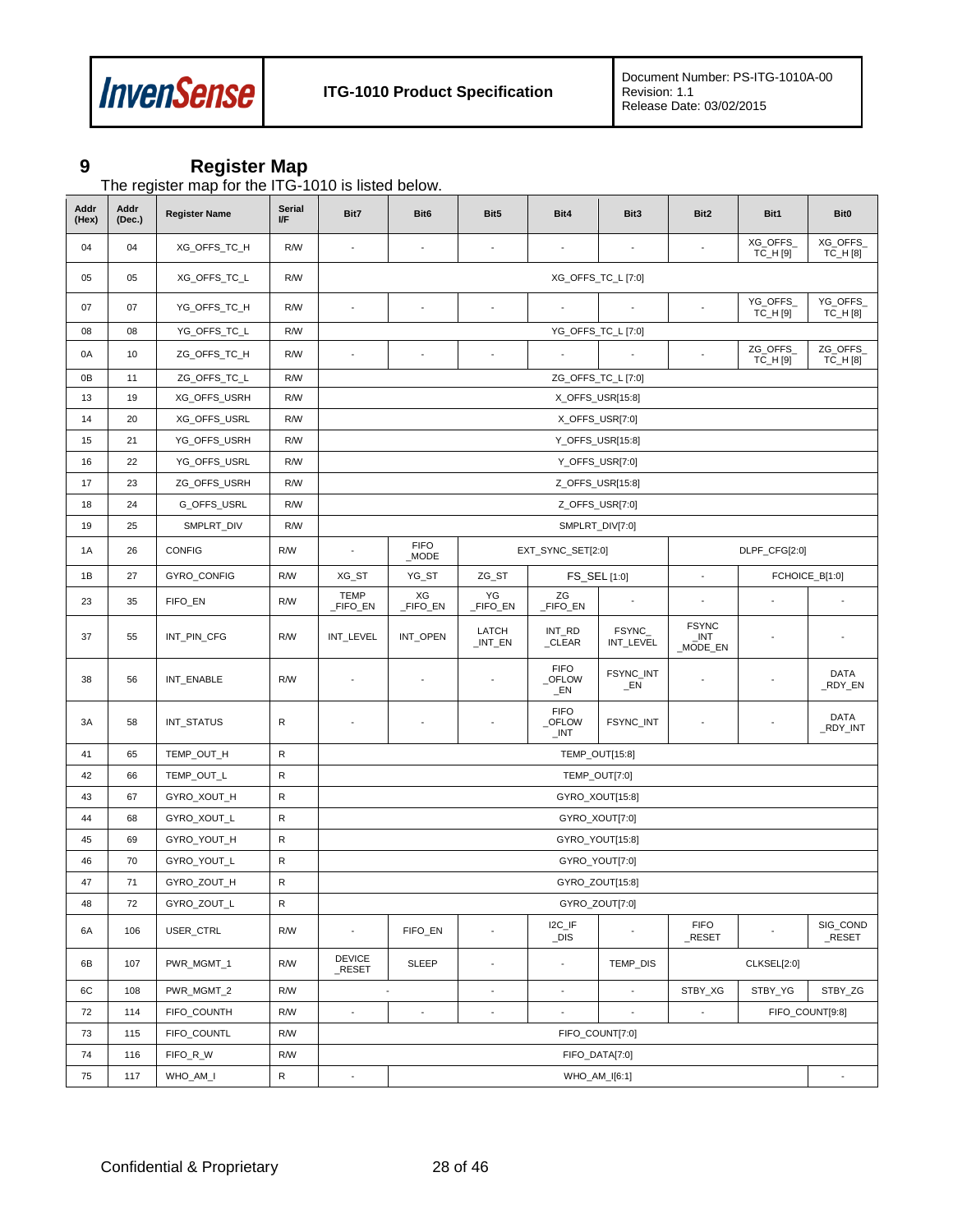

Note: Register Names ending in \_H and \_L contain the high and low bytes, respectively, of an internal register value.

In the detailed register tables that follow, register names are in capital letters, while register values are in capital letters and italicized. For example, the GYRO\_XOUT\_H register (Register 67) contains the 8 most significant bits, *GYRO\_XOUT*[15:8], of the 16-bit X-Axis gyroscope measurement, *GYRO\_XOUT*.

The reset value is 0x00 for all registers other than the WHO\_AM\_I register (Register 117), which resets to 0x68.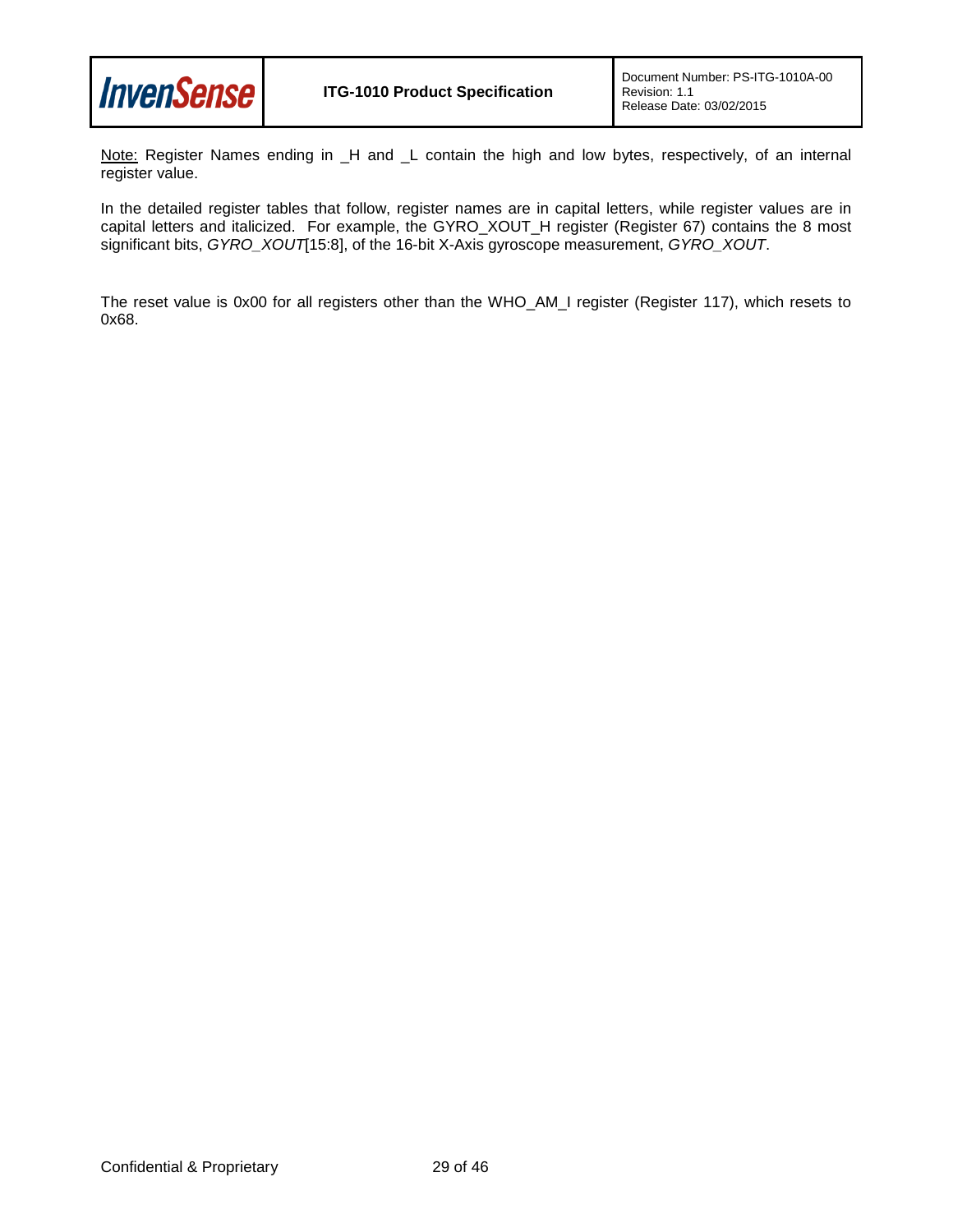

### <span id="page-29-0"></span>**10 Register Descriptions**

This section describes the function and contents of each register. Note: The device will come up in full power mode upon power-up. (i.e. not sleep mode)

#### <span id="page-29-1"></span>**10.1 Registers 04-05, 07-08, 10-11- Gyroscope offset Temperature Compensation (TC)**

**XG\_OFFS\_TC\_H, XG\_OFFS\_TC\_L, YG\_OFFS\_TC\_H, YG\_OFFS\_TC\_L, ZG\_OFFS\_TC\_H, and ZG\_OFFS\_TC\_L** 

 **Type: Read/Write**

| Register<br>(Hex) | Register<br>(Decimal) | Bit7               | Bit <sub>6</sub>   | Bit5 | Bit4 | Bit3 | Bit2 | Bit1             | Bit <sub>0</sub>    |  |
|-------------------|-----------------------|--------------------|--------------------|------|------|------|------|------------------|---------------------|--|
| 04                | 04                    |                    |                    |      |      |      |      | XG_OFFS_TC_H [9] | XG_OFFS_TC_H<br>[8] |  |
| 05                | 05                    |                    | XG_OFFS_TC_L [7:0] |      |      |      |      |                  |                     |  |
| 07                | 07                    |                    |                    |      |      |      |      | YG_OFFS_TC_H [9] | YG_OFFS_TC_H<br>[8] |  |
| 08                | 08                    |                    | YG_OFFS_TC_L [7:0] |      |      |      |      |                  |                     |  |
| 0A                | 10                    |                    |                    |      |      |      |      | ZG_OFFS_TC_H [9] | ZG_OFFS_TC_H<br>[8] |  |
| 0B                | 11                    | ZG_OFFS_TC_L [7:0] |                    |      |      |      |      |                  |                     |  |

#### **Description:**

The temperature compensation (TC) registers are used to reduce gyro offset variation due to temperature change. The TC feature is always enabled. However the compensation only happens when a non-zero TC coefficient is programed during factory trim which gets loaded into these registers at power up or after a *DEVICE\_RESET*. If these registers contain a value of zero, temperature compensation has no effect on the offset of the chip. The TC registers are 10-bit signed values in 2's complement format with a resolution of 2.52 mdps/C steps.

If these registers contain a non-zero value after power up, the user may write zeros to them to see the offset values without TC with temperature variation. Note that doing so may result in offset values that exceed data sheet "Initial ZRO Tolerance" in other than normal ambient temperature  $(-21 \text{ °C})$ . The TC coefficients maybe restored by the user with a power up or a *DEVICE\_RESET*.

#### **Parameters:**

XG OFFS TC H/L: 10-bit offset of X gyroscope (2's complement) YG\_OFFS\_TC\_H/L: 10-bit offset of Y gyroscope (2's complement) ZG\_OFFS\_TC\_H/L: 10-bit offset of Z gyroscope (2's complement)

### <span id="page-29-2"></span>**10.2 Registers 19 to 24 – Gyroscope offset adjustment**

**XG\_OFFS\_USRH, XG\_OFFS\_USRL, YG\_OFFS\_USRH, YG\_OFFS\_USRL, ZG\_OFFS\_USRH, and ZG\_OFFS\_USRL** 

#### **Type: Read/Write**

| - -<br>Register<br>(Hex) | Register<br>(Decimal) | Bit7            | Bit <sub>6</sub> | Bit <sub>5</sub> | Bit4 | Bit3            | Bit2 | Bit1 | <b>Bit0</b> |
|--------------------------|-----------------------|-----------------|------------------|------------------|------|-----------------|------|------|-------------|
| 13                       | 19                    |                 | X OFFS USR[15:8] |                  |      |                 |      |      |             |
| 14                       | 20                    |                 |                  |                  |      | X OFFS USR[7:0] |      |      |             |
| 15                       | 21                    |                 | Y_OFFS_USR[15:8] |                  |      |                 |      |      |             |
| 16                       | 22                    | Y OFFS USR[7:0] |                  |                  |      |                 |      |      |             |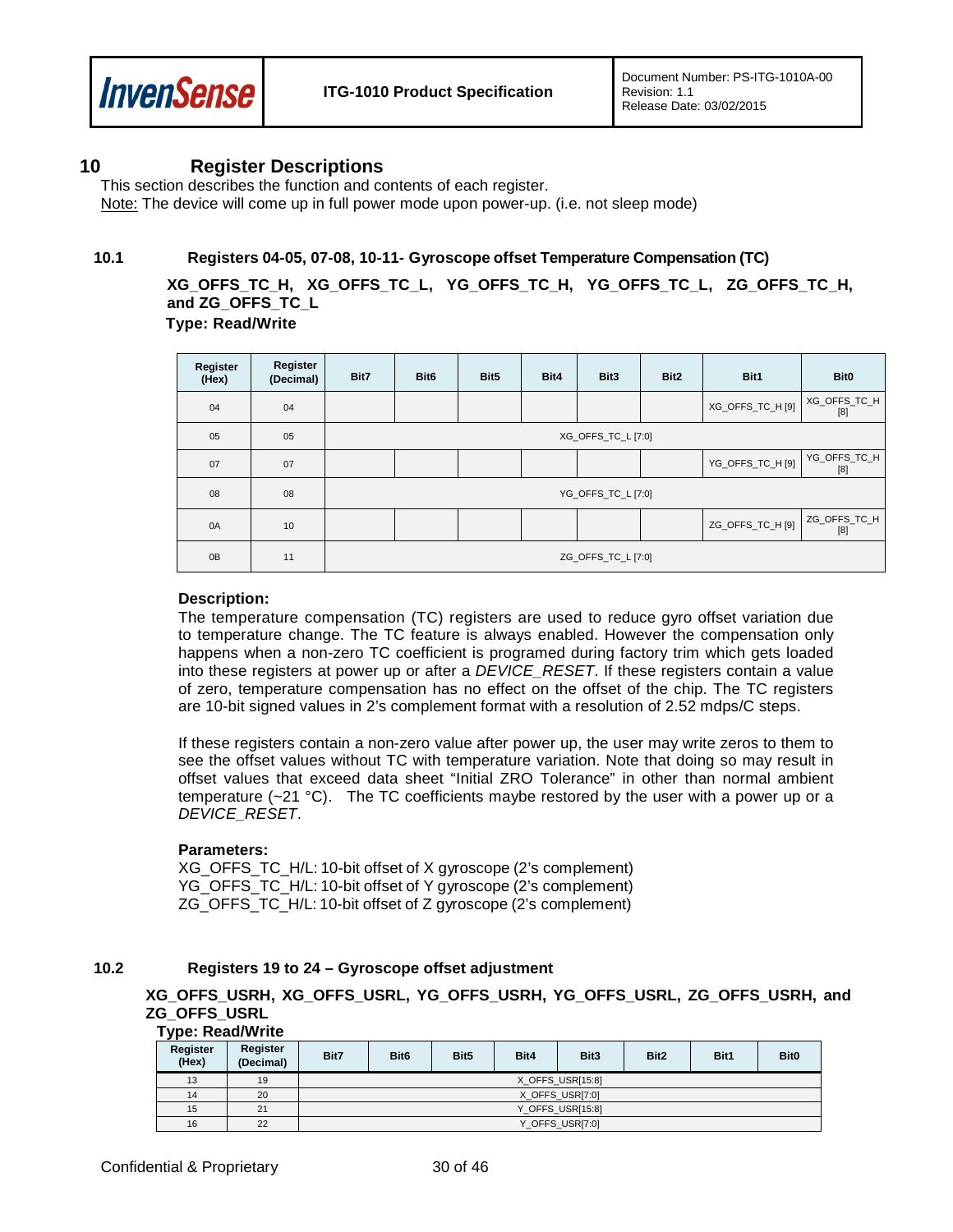

| Register<br>(Hex) | Register<br>(Decimal) | Bit7            | Bit <sub>6</sub> | Bit <sub>5</sub> | Bit4 | Bit3 | Bit2 | Bit1 | Bit <sub>0</sub> |
|-------------------|-----------------------|-----------------|------------------|------------------|------|------|------|------|------------------|
| 17                | 23                    |                 | Z OFFS USR[15:8] |                  |      |      |      |      |                  |
| 18                | 24                    | Z OFFS USR[7:0] |                  |                  |      |      |      |      |                  |

### **Description:**

These registers are used to remove DC bias from the sensor outputs. The values in these registers are subtracted from the gyroscope sensor values before going into the sensor registers (see registers 67 to 72).

#### **Parameters:**

XG OFFS USR H/L: 16-bit offset of X gyroscope (2's complement) YG\_OFFS\_USR\_H/L: 16-bit offset of Y gyroscope (2's complement) ZG\_OFFS\_USR\_H/L: 16-bit offset of Z gyroscope (2's complement)

#### <span id="page-30-0"></span>**10.3 Register 25 – Sample Rate Divider**

#### **SMPRT\_DIV**

### **Type: Read/Write**

| Register<br>(Hex) | Register<br>(Decimal) | Bit7                             | Bit <sub>6</sub> | Bit5 | Bit4 | Bit <sub>3</sub> | Bit <sub>2</sub> | Bit1 | Bit <sub>0</sub> |
|-------------------|-----------------------|----------------------------------|------------------|------|------|------------------|------------------|------|------------------|
| 19                | 25                    | <b>DIVI7:01</b><br><b>SMPLRT</b> |                  |      |      |                  |                  |      |                  |

#### **Description:**

This register specifies the divider from the gyroscope output rate that can be used to generate a reduced Sample Rate. Please note that this register is only effective when *FCHOICE\_B*[1:0] = 2'b00 (Register 27) and *DLPF\_CFG* = 1, 2, 3, 4, 5, or 6 (Register 26).

When *FCOICE\_B*[1:0] = 2'b00 but *DLPF\_CFG* = 0 or 7, the Sample Rate is fixed at 8kHz and the divider in this register does not apply. When *FCHOICE\_B*[1:0] = 2'b01, 2'b10, or 2'b11, the Sample Rate is fixed at 32kHz and the divider in this register does not apply.

The sensor register output and FIFO output are both based on the Sample Rate.

When this register is effective under the *FCOICE* B and *DLPF* CFG settings, the reduced Sample Rate is generated by the formula below:

Sample Rate = Gyroscope Output Rate / (1 + *SMPLRT\_DIV*) where Gyroscope Output Rate = 1kHz.

# **Parameters:**

8-bit unsigned value. The Sample Rate is determined by dividing the gyroscope output rate by this value.

#### <span id="page-30-1"></span>**10.4 Register 26 – Configuration**

#### **CONFIG**

#### **Type: Read/Write**

| Register<br>(Hex) | Register<br>(Decimal) | Bit7 | Bit <sub>6</sub> | Bit <sub>5</sub>  | Bit4 | Bit3 | Bit <sub>2</sub> | Bit1 | Bit <sub>0</sub> |
|-------------------|-----------------------|------|------------------|-------------------|------|------|------------------|------|------------------|
| 1A                | 26                    |      | FIFO MODE        | EXT SYNC SET[2:0] |      |      | DLPF CFG[2:0]    |      |                  |

#### **Description:**

This register configures the FIFO's mode of operation, the external Frame Synchronization (FSYNC) pin sampling and the Digital Low Pass Filter (DLPF) setting. Please note that the DLPF can only be used when *FCHOICE*  $B[1:0] = 2b'00$  (Register 27).

When *FIFO\_MODE* is set to 1 and the FIFO is full, additional writes will not be written to the FIFO. When this bit is equal to 0 and the FIFO is full, additional writes will be written to the FIFO, replacing the oldest data. In order to enable and disable writing to the FIFO, use the enable bits in Register 35. For further information regarding the FIFO's operation, please refer to Register 116.

An external signal connected to the FSYNC pin can be sampled by configuring *EXT\_SYNC\_SET*. Signal changes to the FSYNC pin are latched so that short strobes may be captured. The latched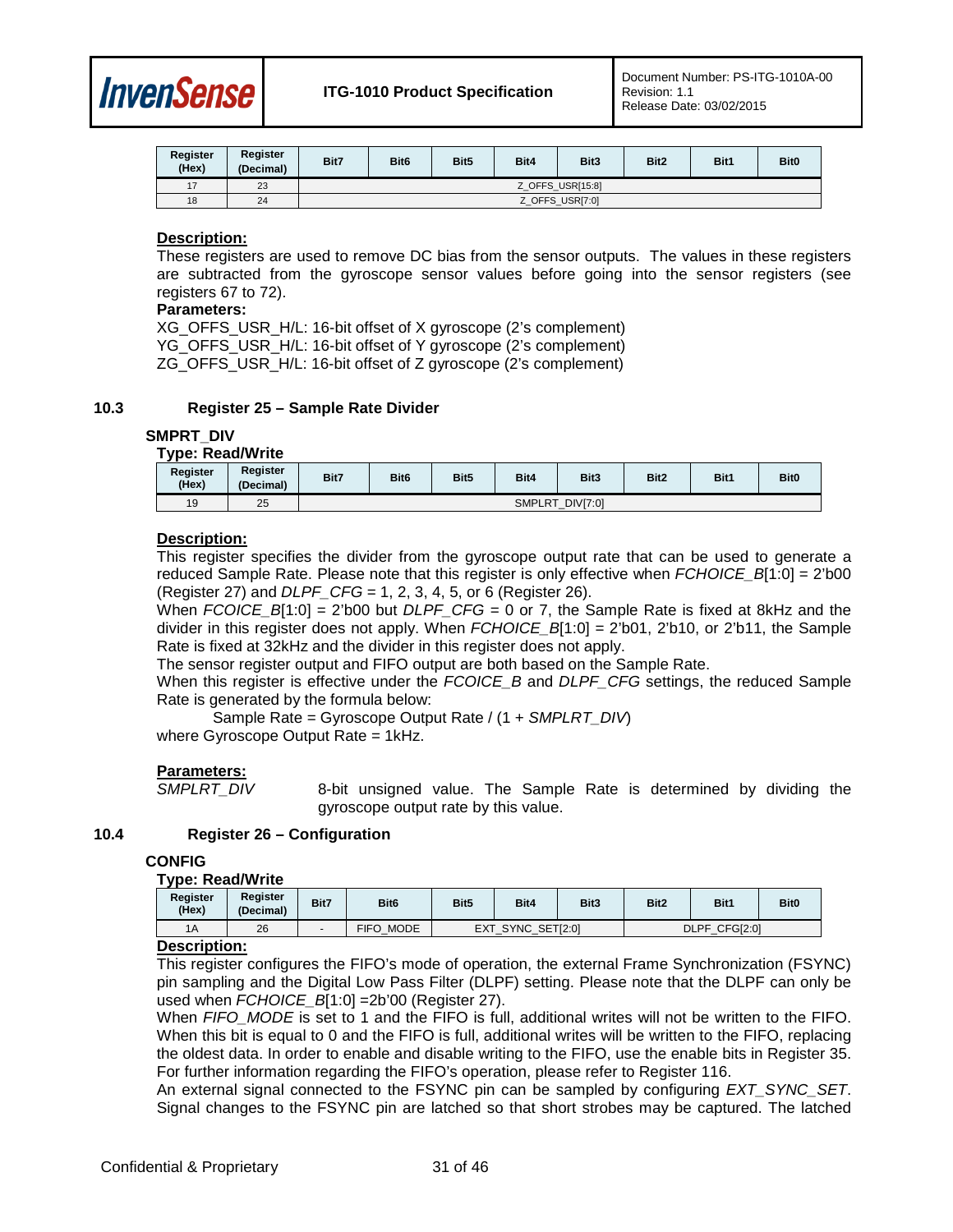

FSYNC signal will be sampled at the Sampling Rate, as defined in register 25. After sampling, the latch will reset to the current FSYNC signal state.

The sampled value will be reported in place of the least significant bit in a sensor data register determined by the value of *EXT\_SYNC\_SET* according to the following table.

| EXT_SYNC_SET | <b>FSYNC Bit Location</b> |
|--------------|---------------------------|
|              | Input disabled            |
|              | TEMP OUT LI01             |
|              | GYRO_XOUT_L[0]            |
|              | GYRO YOUT LI01            |
|              | GYRO_ZOUT_L[0]            |

The DLPF is configured by *DLPF\_CFG,* when *FCHOICE\_B*[1:0] = 2b'00. The gyroscope and temperature sensor are filtered according to the value of *DLPF\_CFG* and *FCHOICE\_B* as shown in the table below.

|             | <b>FCHOICE B</b> |                 |                          | <b>Gyroscope</b>     |          | <b>Temperature Sensor</b> |                      |  |
|-------------|------------------|-----------------|--------------------------|----------------------|----------|---------------------------|----------------------|--|
| <1>         | < 0              | <b>DLPF CFG</b> | <b>Bandwidth</b><br>(Hz) | <b>Delay</b><br>(ms) | Fs (kHz) | <b>Bandwidth</b><br>(Hz)  | <b>Delay</b><br>(ms) |  |
| 0           | $\Omega$         | $\mathbf 0$     | 250                      | 0.97                 | 8        | 4000                      | 0.04                 |  |
| 0           | $\Omega$         |                 | 184                      | 2.9                  |          | 188                       | 1.9                  |  |
| 0           | $\Omega$         | 2               | 92                       | 3.9                  |          | 98                        | 2.8                  |  |
| $\Omega$    | $\Omega$         | 3               | 41                       | 5.9                  |          | 42                        | 4.8                  |  |
| $\Omega$    | $\Omega$         | 4               | 20                       | 9.9                  |          | 20                        | 8.3                  |  |
| $\Omega$    | $\Omega$         | 5               | 10                       | 17.85                |          | 10                        | 13.4                 |  |
| $\Omega$    | $\Omega$         | 6               | 5                        | 33.48                |          | 5                         | 18.6                 |  |
| $\mathbf 0$ | $\Omega$         | 7               | 3600                     | 0.17                 | 8        | 4000                      | 0.04                 |  |
| x           | 1                | X               | 8800                     | 0.064                | 32       | 4000                      | 0.04                 |  |
|             | $\Omega$         | x               | 3600                     | 0.11                 | 32       | 4000                      | 0.04                 |  |

Bit 7 is reserved.

#### **Parameters:**

| FIFO MODE    | When set to 1 and the FIFO is full, additional writes will not be written to the<br>FIFO.                          |
|--------------|--------------------------------------------------------------------------------------------------------------------|
|              | When equal to 0 and the FIFO is full, additional writes will be written to the<br>FIFO, replacing the oldest data. |
|              | In order to disable writing to the FIFO, use the enable bits in Register 35.                                       |
| EXT SYNC SET | 3-bit unsigned value. Configures the FSYNC pin sampling.                                                           |
| DLPF CFG     | 3-bit unsigned value. Configures the DLPF setting.                                                                 |
|              |                                                                                                                    |

#### <span id="page-31-0"></span>**10.5 Register 27 – Gyroscope Configuration**

#### **GYRO\_CONFIG**

#### **Type: Read/Write**

| Register<br>(Hex) | Register<br>(Decimal) | Bit7  | Bit <sub>6</sub> | Bit <sub>5</sub> | Bit4           | Bit3 | Bit2 | Bit1           | Bit <sub>0</sub> |
|-------------------|-----------------------|-------|------------------|------------------|----------------|------|------|----------------|------------------|
| 1B                | ^7<br><u>_ 1</u>      | XG_ST | YG_ST            | $\sim$<br>ZG_ST  | SEL[1:0]<br>FS |      |      | <b>FCHOICE</b> | B[1:0]           |

#### **Description:**

This register is used to trigger gyroscope self test and configure the gyroscopes' full scale range. Gyroscope self-test permits users to test the mechanical and electrical portions of the gyroscope. When self-test is activated by setting XG\_ST, YG\_ST, ZG\_ST bits in register 27, the on-board electronics will actuate the appropriate sensor. This actuation will move the sensor's proof masses over a distance equivalent to a pre-defined Coriolis force. This proof mass displacement results in a change in the sensor output, which is reflected in the output signal. The output signal is used to observe the self-test response. The self-test response (STR) is stored in the sensor data output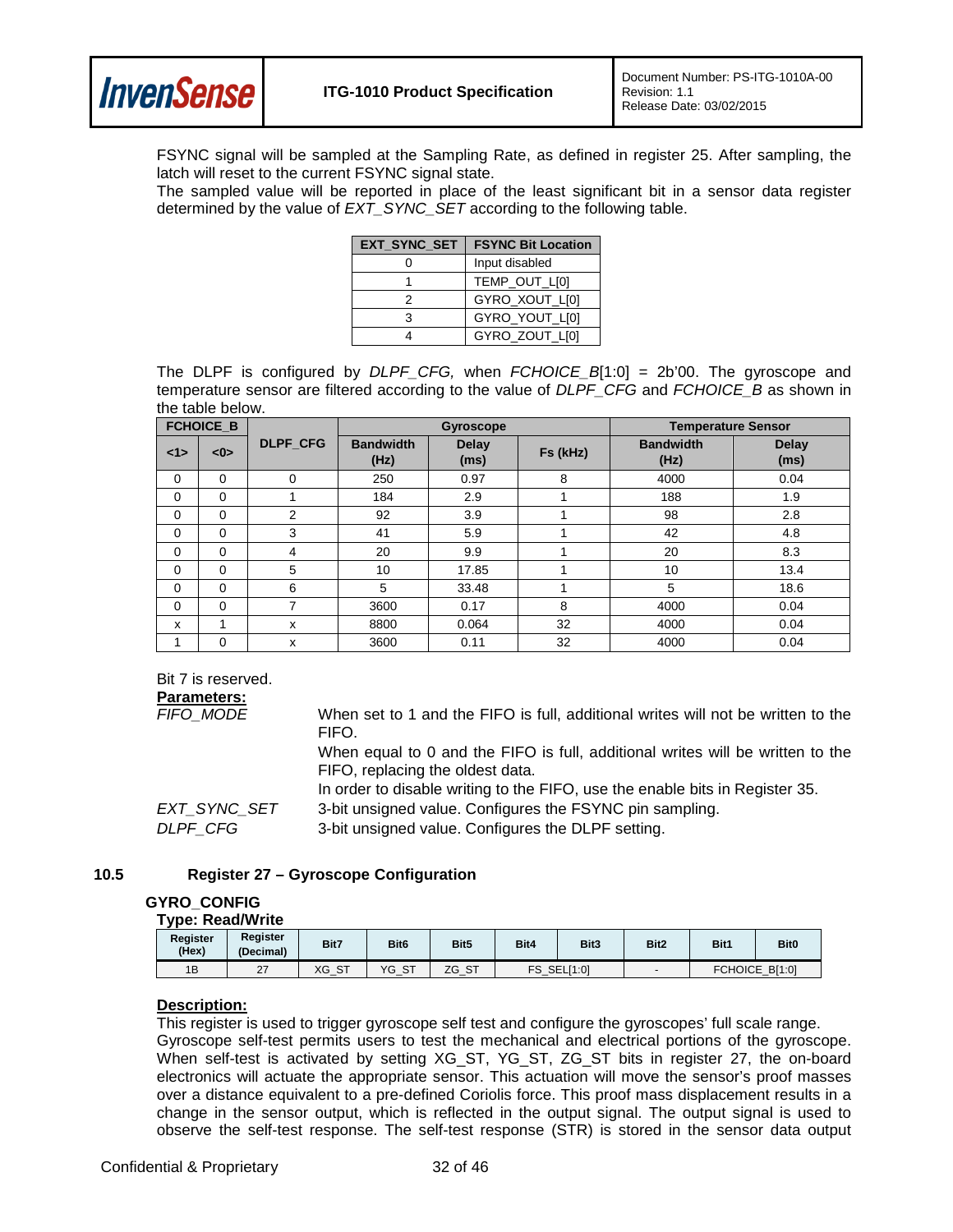

registers 67 – 72. This self-test-response is used to determine whether the part has passed or failed self-test

This self-test response must be within the limits provided in product specification document for the part to pass self-test. Otherwise, the part is deemed to have failed self-test.

*FS\_SEL* selects the full scale range of the gyroscope outputs according to the following table.

| <b>FS SEL</b> | <b>Full Scale Range</b> |
|---------------|-------------------------|
| ი             | $\pm 250$ °/s           |
|               | $\pm$ 500 $\degree$ /s  |
|               | $± 1000$ °/s            |
| ٩             | $\pm 2000$ °/s          |

*FCHOICE\_B*, in conjunction with *DLPF\_CFG* (Register 26), is used to choose the gyroscope output setting. For further information regarding the operation of *FCHOICE\_B*, please refer to Section 4.2. Bit 2 is reserved.

| XG ST     | Setting this bit causes the X axis gyroscope to perform self test. |
|-----------|--------------------------------------------------------------------|
| YG ST     | Setting this bit causes the Y axis gyroscope to perform self test. |
| ZG ST     | Setting this bit causes the Z axis gyroscope to perform self test. |
| FS SEL    | 2-bit unsigned value. Selects the full scale range of gyroscopes.  |
| FCHOICE B | 2-bit unsigned value used to choose the gyroscope output setting.  |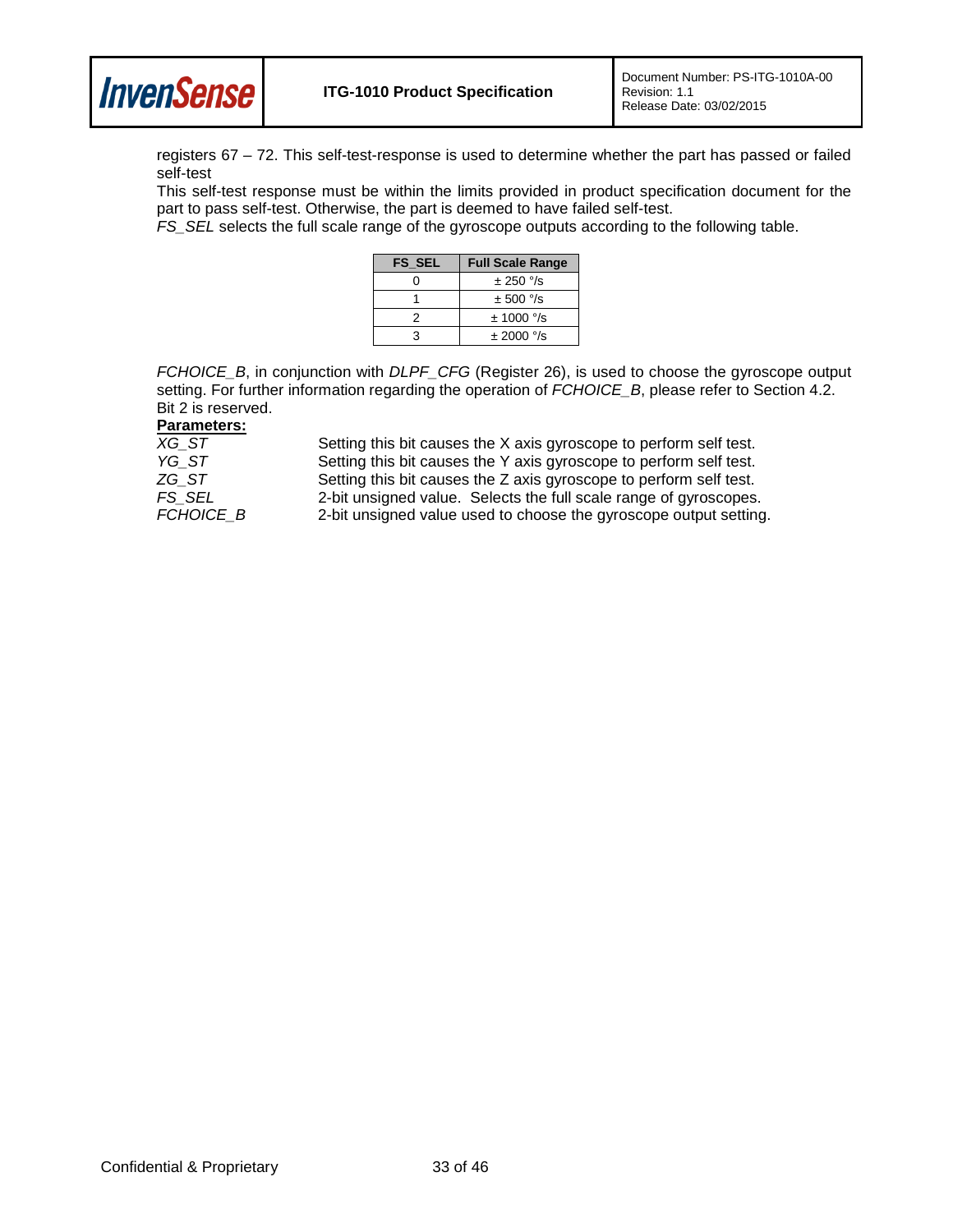

#### <span id="page-33-0"></span>**10.6 Register 35 – FIFO Enable**

#### **FIFO\_EN**

| <b>Type: Read/Write</b> |                       |                 |                  |                  |               |        |                  |        |             |  |
|-------------------------|-----------------------|-----------------|------------------|------------------|---------------|--------|------------------|--------|-------------|--|
| Register<br>(Hex)       | Register<br>(Decimal) | Bit7            | Bit <sub>6</sub> | Bit <sub>5</sub> | Bit4          | Bit3   | Bit <sub>2</sub> | Bit1   | <b>Bit0</b> |  |
| 23                      | 35                    | TEMP<br>FIFO EN | XG<br>FIFO EN    | VG<br>FIFO EN    | ZG<br>FIFO EN | $\sim$ |                  | $\sim$ |             |  |

#### **Description:**

This register determines which sensor measurements are loaded into the FIFO buffer.

Data stored inside the sensor data registers (Registers 65 to 72) will be loaded into the FIFO buffer if a sensor's respective FIFO\_EN bit is set to 1 in this register. The behavior of FIFO writes when the FIFO buffer is full can be configured with the *FIFO\_MODE* bit (Register 26). In order to read the data in the FIFO buffer, the *FIFO\_EN* bit (Register 106) must be enabled.

When a sensor's FIFO\_EN bit is enabled in this register, data from the sensor data registers will be loaded into the FIFO buffer. The sensors are sampled at the Sample Rate as defined in Register 25. For further information regarding sensor data registers, please refer to Registers 65 to 72 Bits 3 through 0 are reserved.

| TEMP FIFO EN | When set to 1, this bit enables TEMP_OUT_H and TEMP_OUT_L (Registers |
|--------------|----------------------------------------------------------------------|
|              | 65 and 66) to be written into the FIFO buffer.                       |
| XG FIFO EN   | When set to 1, this bit enables GYRO_XOUT_H and GYRO_XOUT_L          |
|              | (Registers 67 and 68) to be written into the FIFO buffer.            |
| YG FIFO EN   | When set to 1, this bit enables GYRO_YOUT_H and GYRO_YOUT_L          |
|              | (Registers 69 and 70) to be written into the FIFO buffer.            |
| ZG FIFO EN   | When set to 1, this bit enables GYRO_ZOUT_H and GYRO_ZOUT_L          |
|              | (Registers 71 and 72) to be written into the FIFO buffer.            |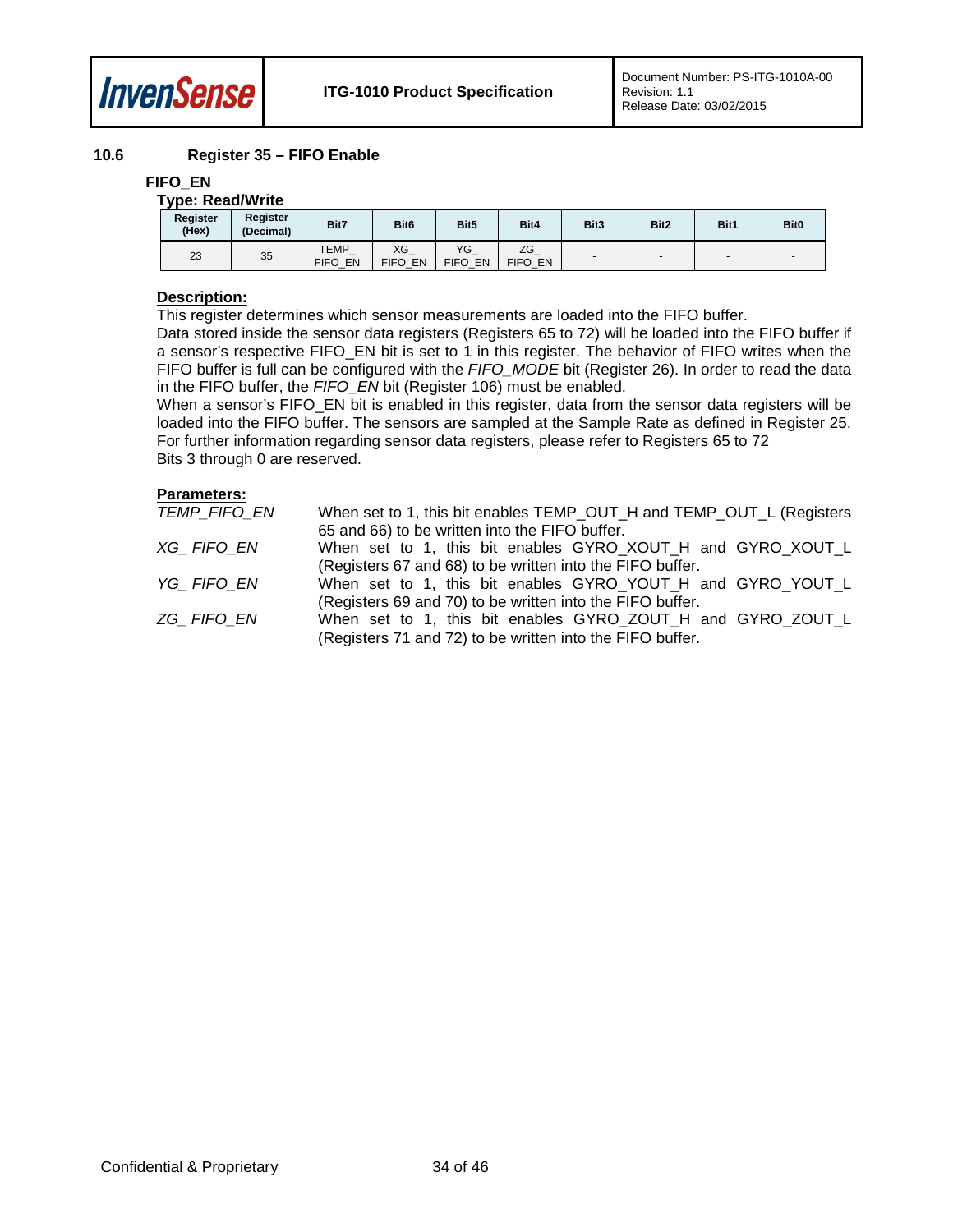

### <span id="page-34-0"></span>**10.7 Register 55 – INT Pin / Bypass Enable Configuration**

#### **INT\_PIN\_CFG**

|                   | <b>Type: Read/Write</b> |           |                  |                 |                        |                           |                                      |      |             |  |  |
|-------------------|-------------------------|-----------|------------------|-----------------|------------------------|---------------------------|--------------------------------------|------|-------------|--|--|
| Register<br>(Hex) | Register<br>(Decimal)   | Bit7      | Bit <sub>6</sub> | Bit5            | Bit4                   | Bit <sub>3</sub>          | Bit <sub>2</sub>                     | Bit1 | <b>Bit0</b> |  |  |
| 37                | 55                      | INT LEVEL | INT OPEN         | LATCH<br>INT_EN | INT RD<br><b>CLEAR</b> | <b>FSYNC</b><br>INT_LEVEL | <b>FSYNC</b><br>$\Box$ NT<br>MODE EN |      |             |  |  |

#### **Description:**

This register configures the behavior of the interrupt signals at the INT pins. This register is also used to enable the FSYNC Pin to be used as an interrupt to the host application processor. Bits 1 and 0 are reserved.

| <b>INT LEVEL</b>  | When this bit is equal to 0, the logic level for the INT pin is active high.                                                                                                                                                                                                                                                                                                                                                                         |
|-------------------|------------------------------------------------------------------------------------------------------------------------------------------------------------------------------------------------------------------------------------------------------------------------------------------------------------------------------------------------------------------------------------------------------------------------------------------------------|
|                   | When this bit is equal to 1, the logic level for the INT pin is active low.                                                                                                                                                                                                                                                                                                                                                                          |
| INT_OPEN          | When this bit is equal to 0, the INT pin is configured as push-pull.                                                                                                                                                                                                                                                                                                                                                                                 |
|                   | When this bit is equal to 1, the INT pin is configured as open drain.                                                                                                                                                                                                                                                                                                                                                                                |
| LATCH_INT_EN      | When this bit is equal to 0, the INT pin emits a 50 us long pulse.                                                                                                                                                                                                                                                                                                                                                                                   |
|                   | When this bit is equal to 1, the INT pin is held high until the interrupt is<br>cleared.                                                                                                                                                                                                                                                                                                                                                             |
| INT_RD_CLEAR      | When this bit is equal to 0, interrupt status bits are cleared only by<br>reading INT_STATUS (Register 58)                                                                                                                                                                                                                                                                                                                                           |
|                   | When this bit is equal to 1, interrupt status bits are cleared on any<br>read operation.                                                                                                                                                                                                                                                                                                                                                             |
| FSYNC INT LEVEL   | When this bit is equal to 0, the logic level for the FSYNC pin (when<br>used as an interrupt to the host processor) is active high.                                                                                                                                                                                                                                                                                                                  |
|                   | When this bit is equal to 1, the logic level for the FSYNC pin (when<br>used as an interrupt to the host processor) is active low.                                                                                                                                                                                                                                                                                                                   |
| FSYNC INT MODE EN | When this bit is equal to 1, the FSYNC pin will trigger an interrupt<br>when it transitions to the level specified by FSYNC_INT_LEVEL.<br>When a FSYNC interrupt is triggered, the FSYNC_INT bit in Register<br>58 will be set to 1. An interrupt is sent to the host processor if the<br>FSYNC interrupt is enabled by the FSYNC_INT_EN bit in Register 56.<br>When this bit is equal to 0, the FSYNC pin is disabled from causing an<br>interrupt. |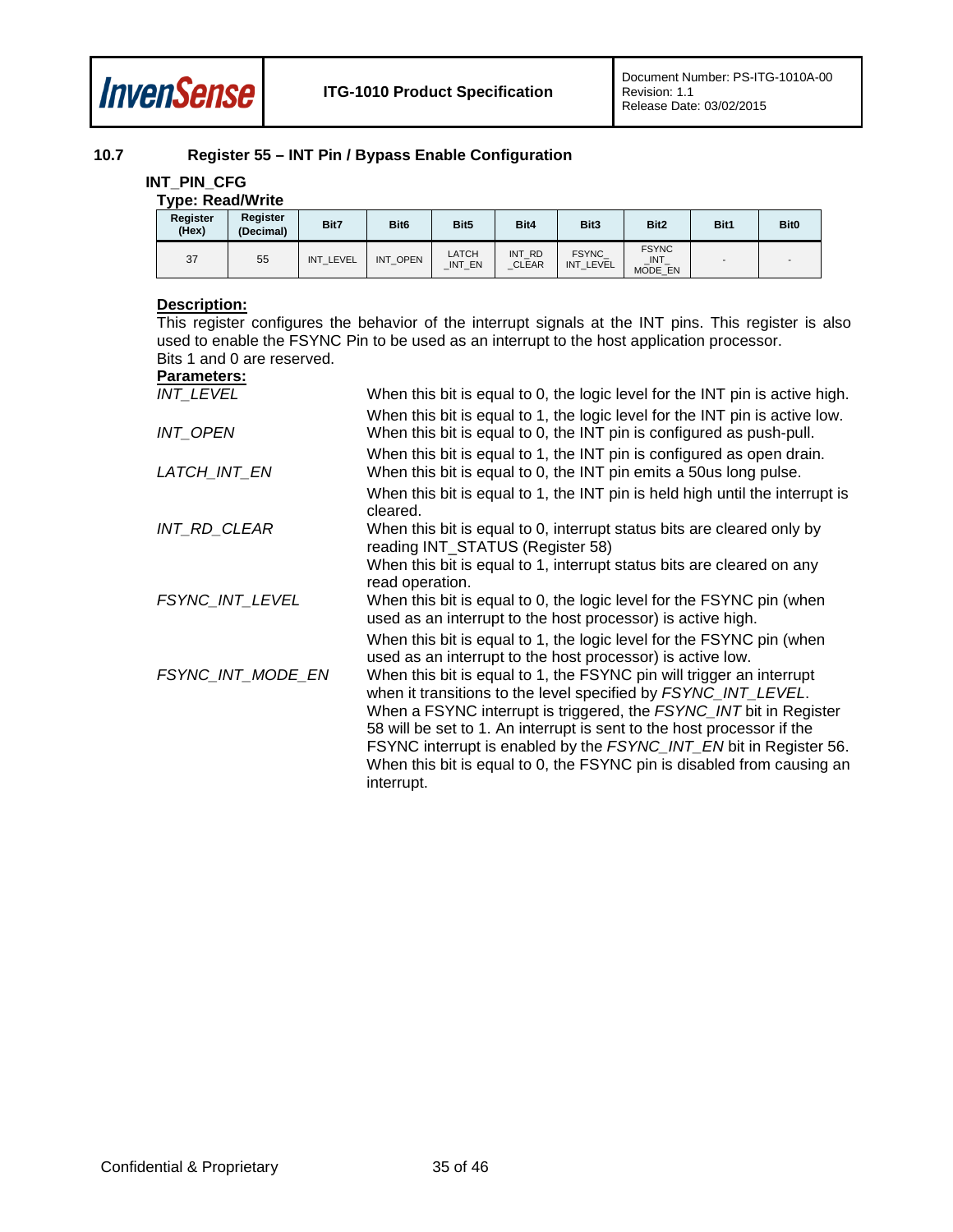

### **10.8 Register 56 – Interrupt Enable**

#### <span id="page-35-0"></span>**INT\_ENABLE**

### **Type: Read/Write**

| - -<br>Register<br>(Hex) | Register<br>(Decimal) | Bit7 | Bit <sub>6</sub> | Bit <sub>5</sub> | Bit4                         | Bit <sub>3</sub>        | Bit2 | Bit1 | <b>Bit0</b>           |
|--------------------------|-----------------------|------|------------------|------------------|------------------------------|-------------------------|------|------|-----------------------|
| 38                       | 56                    |      |                  |                  | <b>FIFO</b><br>_OFLOW<br>_EN | <b>FSYNC</b><br>_INT_EN |      |      | <b>DATA</b><br>RDY_EN |

#### **Description:**

This register enables interrupt generation by interrupt sources.

For information regarding the interrupt status for of each interrupt generation source, please refer to Register 58.

Bits 7 through 5, 2, and 1 are reserved.

| FIFO_OFLOW_EN | When set to 1, this bit enables a FIFO buffer overflow to generate an<br>interrupt.                                                                                                     |
|---------------|-----------------------------------------------------------------------------------------------------------------------------------------------------------------------------------------|
| FSYNC INT EN  | When equal to 0, this bit disables the FSYNC pin from causing an interrupt to<br>the host processor.                                                                                    |
|               | When set to 1, this bit enables the FSYNC pin to be used as an interrupt to<br>the host processor.                                                                                      |
| DATA RDY EN   | When set to 1, this bit enables the Data Ready interrupt. The Data Ready<br>interrupt is triggered when all the sensor registers have been written with the<br>latest gyro sensor data. |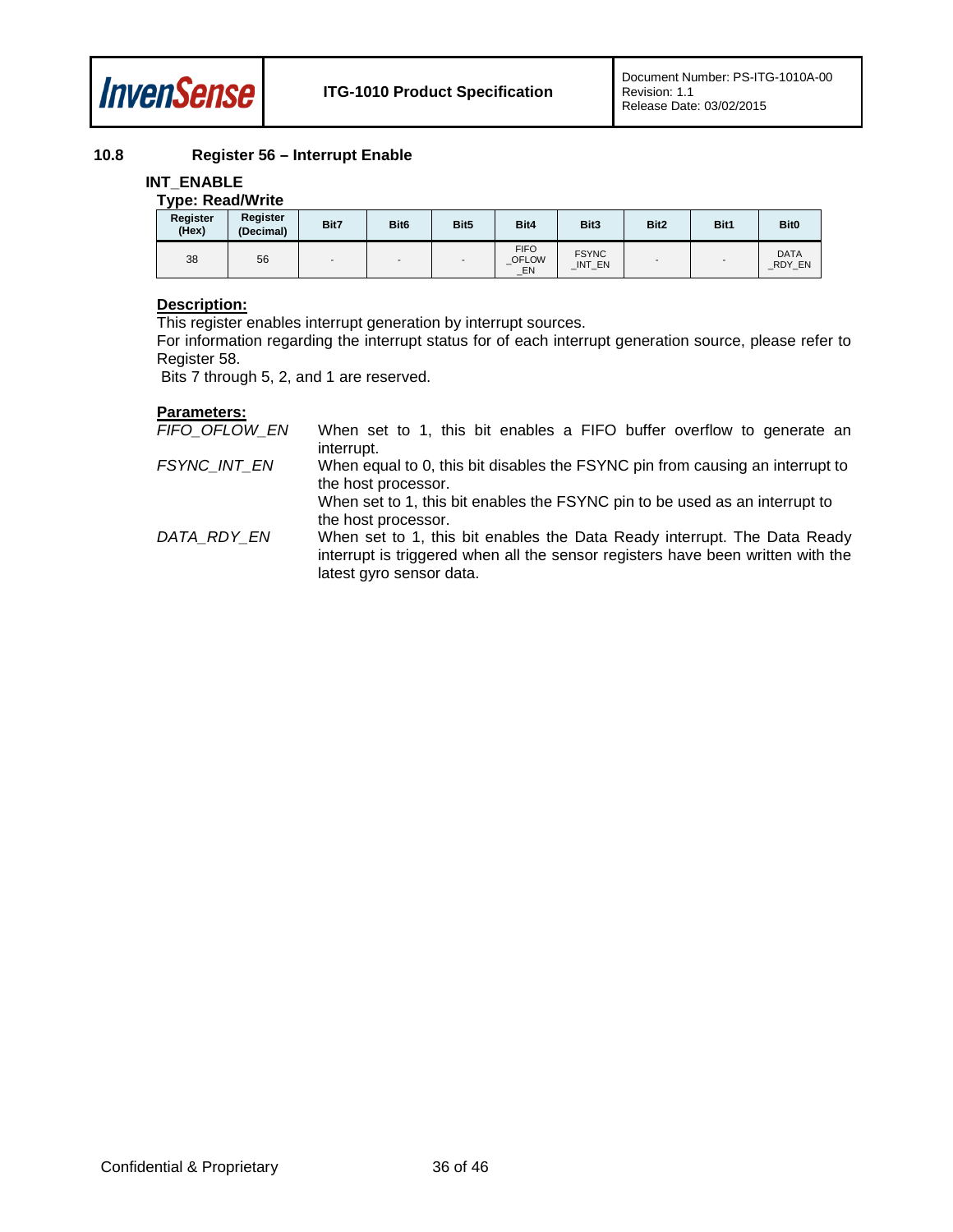

#### <span id="page-36-0"></span>**10.9 Register 58 – Interrupt Status**

#### **INT\_STATUS**

#### **Type: Read Only**

| . .<br><b>Register</b><br>(Hex) | Register<br>(Decimal) | Bit7 | Bit <sub>6</sub> | Bit5 | Bit4                                             | Bit <sub>3</sub>    | Bit2 | Bit1 | <b>Bit0</b>                   |
|---------------------------------|-----------------------|------|------------------|------|--------------------------------------------------|---------------------|------|------|-------------------------------|
| 3A                              | 58                    |      |                  |      | <b>FIFO</b><br><b>OFLOW</b><br>$\blacksquare$ NT | <b>FSYNC</b><br>INT |      |      | <b>DATA</b><br><b>RDY INT</b> |

#### **Description:**

This register shows the interrupt status of each interrupt generation source. Each bit will clear after the register is read.

For information regarding the corresponding interrupt enable bits, please refer to Register 56. Bits 7 through 5, 2, and 1 are reserved.

| FIFO OFLOW INT | This bit automatically sets to 1 when a FIFO buffer overflow interrupt has |
|----------------|----------------------------------------------------------------------------|
|                | been generated.                                                            |
|                | The bit clears to 0 after the register has been read.                      |

- *FSYNC\_INT* This bit automatically sets to 1 when an FSYNC interrupt has been generated.
	- The bit clears to 0 after the registers has been read.
- *DATA\_RDY\_INT* This bit automatically sets to 1 when a Data Ready interrupt is generated. The bit clears to 0 after the register has been read.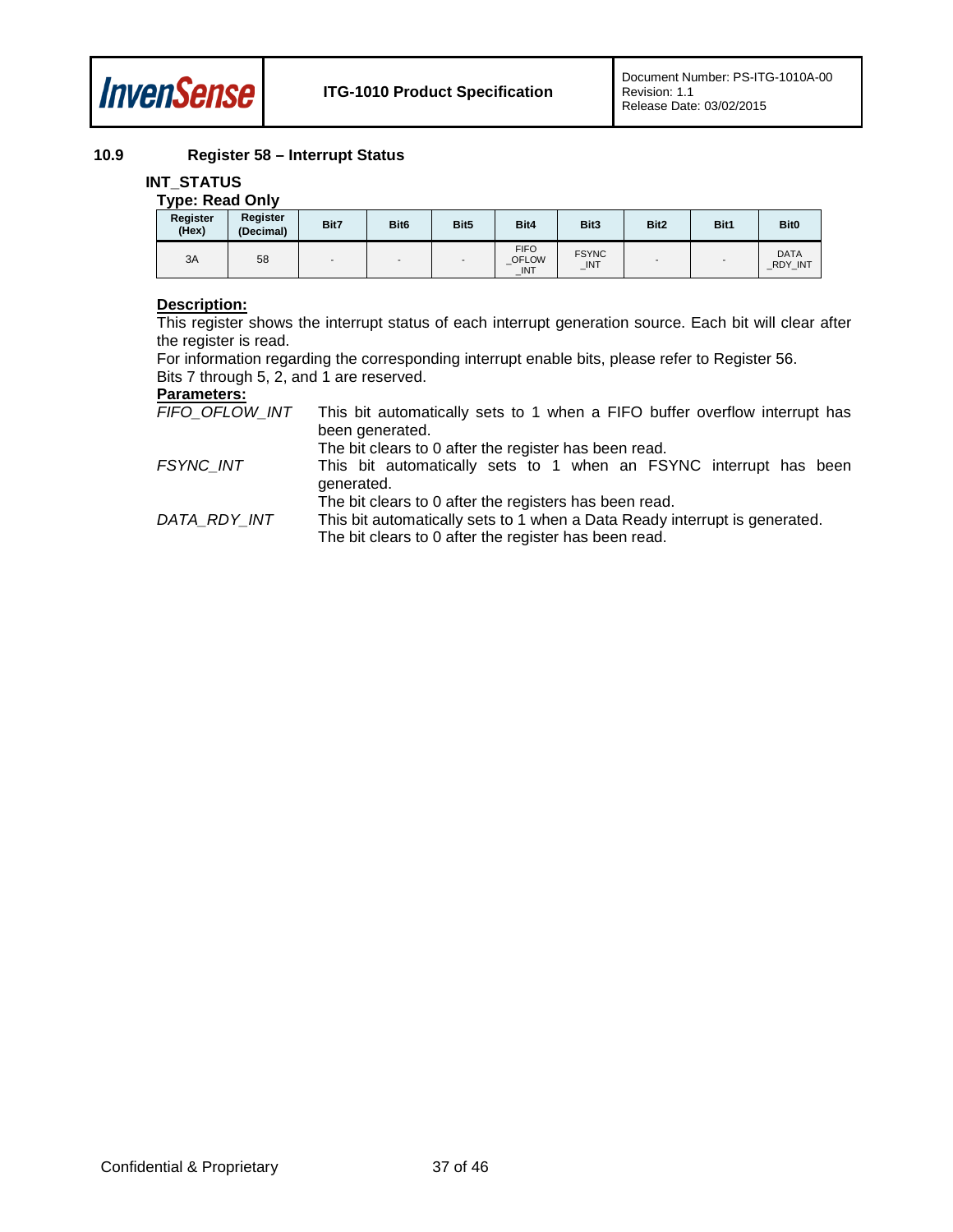

#### <span id="page-37-0"></span>**10.10 Registers 65 and 66 – Temperature Measurement**

### **TEMP\_OUT\_H and TEMP\_OUT\_L**

### **Type: Read Only**

| - -<br>Register<br>(Hex) | Register<br>(Decimal) | Bit7 | Bit <sub>6</sub>        | Bit <sub>5</sub> | Bit4 | Bit3 | Bit2 | Bit1 | <b>Bit0</b> |
|--------------------------|-----------------------|------|-------------------------|------------------|------|------|------|------|-------------|
| 41                       | 65                    |      | TEMP OUT[15:8]          |                  |      |      |      |      |             |
| 42                       | 66                    |      | <b>OUT[7:0]</b><br>TEMP |                  |      |      |      |      |             |

#### **Description:**

These registers store the most recent temperature sensor measurement.

Temperature measurements are written to these registers at the Sample Rate as defined in Register 25.

These temperature measurement registers, along with the gyroscope measurement registers, are composed of two sets of registers: an internal register set and a user-facing read register set.

The data within the temperature sensor's internal register set is always updated at the Sample Rate. Meanwhile, the user-facing read register set duplicates the internal register set's data values whenever the serial interface is idle. This guarantees that a burst read of sensor registers will read measurements from the same sampling instant. Note that if burst reads are not used, the user is responsible for ensuring a set of single byte reads correspond to a single sampling instant by checking the Data Ready interrupt.

The scale factor and offset for the temperature sensor are found in the Electrical Specifications table in Product Specification document.

#### **Parameters:**

*TEMP\_OUT* 16-bit signed value.

Stores the most recent temperature sensor measurement.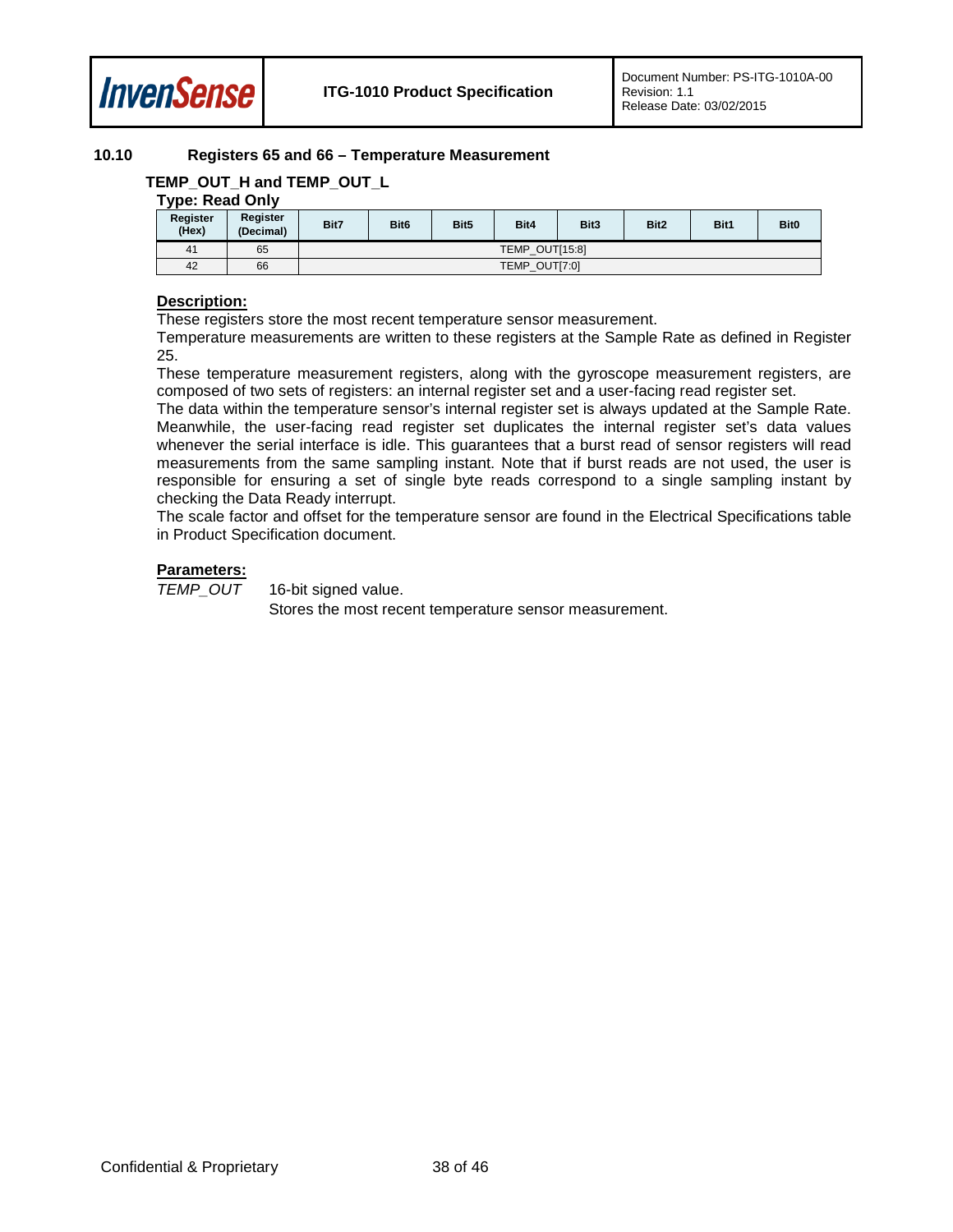

### <span id="page-38-0"></span>**10.11 Registers 67 to 72 – Gyroscope Measurements**

**GYRO\_XOUT\_H, GYRO\_XOUT\_L, GYRO\_YOUT\_H, GYRO\_YOUT\_L, GYRO\_ZOUT\_H, and GYRO\_ZOUT\_L Type: Read Only**

| . .<br>Register<br>(Hex) | Register<br>(Decimal) | Bit7 | Bit <sub>6</sub> | Bit <sub>5</sub> | Bit4           | Bit <sub>3</sub> | Bit <sub>2</sub> | Bit1 | <b>Bit0</b> |  |  |
|--------------------------|-----------------------|------|------------------|------------------|----------------|------------------|------------------|------|-------------|--|--|
| 43                       | 67                    |      | GYRO_XOUT[15:8]  |                  |                |                  |                  |      |             |  |  |
| 44                       | 68                    |      | GYRO_XOUT[7:0]   |                  |                |                  |                  |      |             |  |  |
| 45                       | 69                    |      | GYRO YOUT[15:8]  |                  |                |                  |                  |      |             |  |  |
| 46                       | 70                    |      |                  |                  | GYRO YOUT[7:0] |                  |                  |      |             |  |  |
| 47                       | 71                    |      | GYRO ZOUT[15:8]  |                  |                |                  |                  |      |             |  |  |
| 48                       | 72                    |      |                  |                  | GYRO ZOUT[7:0] |                  |                  |      |             |  |  |

#### **Description:**

These registers store the most recent gyroscope measurements. Gyroscope measurements are written to these registers at the Sample Rate as defined in Register 25.

The gyroscope sensor registers continuously update at the user selectable ODR sample rate whenever the serial interface is idle. It is recommended to use burst reads on host interface to guarantee a read of sensor registers will read measurements from the same sampling instant. Note that if burst reads are not used, the user is responsible for ensuring a set of single byte reads correspond to a single sampling instant by checking the Data Ready interrupt. Failing to do so, may result in reading the low and high byte of the same sensor from different samples which could appear as noise peaks to the user for example. The following should be considered for single byte read mode:

- 1. Data RDY INT gets generated any time the sensor registers get updated with the sensor data. The frequency of this interrupt is the same as the ODR which is user selectable. The INT Configurations, INT status register and INT pin can be configured using the user register 37h, 38h and 3Ah.
- 2. The sensor register outputs are 16 bits (2 bytes). Both bytes should be read at the same time in order to get reliable data using burst mode. If a single byte read is used, the host needs to read the bytes back to back after Data\_RDY\_INT is set to ensure both bytes are from same sample.
- 3. The sensor registers should be read at a faster rate than the selected ODR with the read cycle preferably completed for all the sensors to get consistent and reliable output.

Each 16-bit gyroscope measurement has a full scale defined in *FS\_SEL* (Register 27). For each full scale setting, the gyroscopes' sensitivity per LSB in *GYRO\_xOUT* is shown in the table below:

| <b>FS SEL</b> | <b>Full Scale Range</b> | <b>LSB Sensitivity</b> |  |  |  |
|---------------|-------------------------|------------------------|--|--|--|
|               |                         | $± 250$ °/s            |  |  |  |
|               |                         | $± 500$ °/s            |  |  |  |
|               |                         | $± 1000$ °/s           |  |  |  |
|               |                         | $± 2000$ °/s           |  |  |  |

#### **Parameters:**

*GYRO\_XOUT* 16-bit 2's complement value.

Stores the most recent X axis gyroscope measurement. *GYRO\_YOUT* 16-bit 2's complement value. Stores the most recent Y axis gyroscope measurement.

*GYRO\_ZOUT* 16-bit 2's complement value.

Stores the most recent Z axis gyroscope measurement.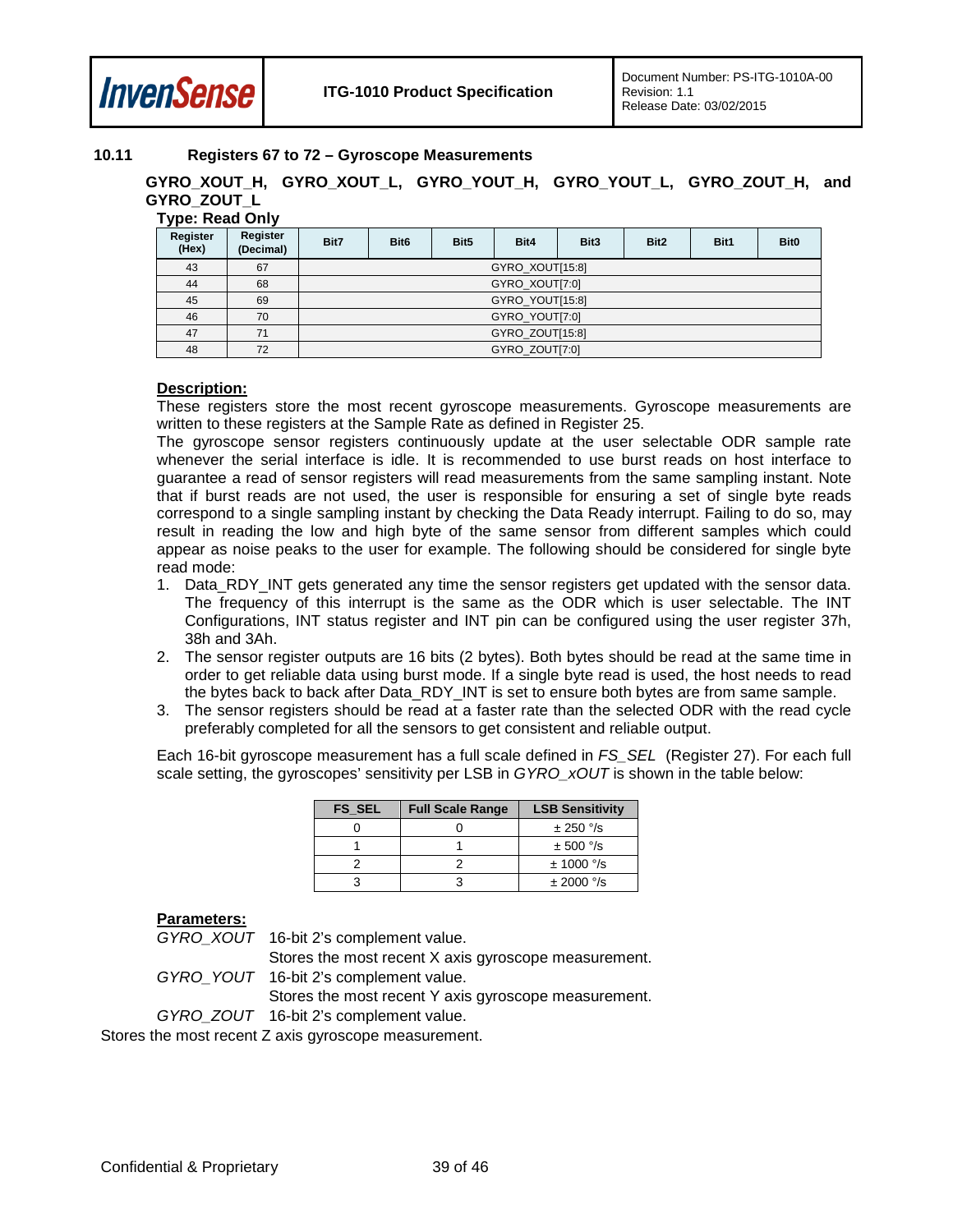

#### <span id="page-39-0"></span>**10.12 Register 106 – User Control**

#### **USER\_CTRL**

### **Type: Read/Write**

| Register<br>(Hex) | Register<br>(Decimal) | Bit7 | Bit <sub>6</sub> | Bit5 | Bit4              | Bit3 | Bit <sub>2</sub>            | Bit1 | <b>Bit0</b>              |
|-------------------|-----------------------|------|------------------|------|-------------------|------|-----------------------------|------|--------------------------|
| 6A                | 106                   |      | FIFO EN          |      | I2C_IF<br>$\_DIS$ |      | <b>FIFO</b><br><b>RESET</b> |      | SIG_COND<br><b>RESET</b> |

#### **Description:**

This register allows the user to enable and disable the FIFO buffer and choose the primary  $I^2C$ interface. The FIFO buffer, sensor signal paths and sensor registers can also be reset using this register.

The primary SPI interface will be enabled in place of the disabled primary  $I^2C$  interface when *I2C\_IF\_DIS* is set to 1.

When the reset bits (*FIFO\_RESET* and *SIG\_COND\_RESET*) are set to 1, these reset bits will trigger a reset and then clear to 0.

Bits 7, 5, 3, and 1 are reserved.

| FIFO EN           | When set to 1, this bit enables FIFO operations.                                                                                                                                                                                       |
|-------------------|----------------------------------------------------------------------------------------------------------------------------------------------------------------------------------------------------------------------------------------|
|                   | When this bit is cleared to 0, the FIFO buffer is disabled. The FIFO buffer                                                                                                                                                            |
|                   | cannot be read from while disabled. However, it can still be written to. In                                                                                                                                                            |
|                   | order to disable writing to the FIFO, please use the enable bits in Register                                                                                                                                                           |
|                   | 35.                                                                                                                                                                                                                                    |
|                   | The FIFO buffer's data will not be lost unless the FIFO is reset, or unless the                                                                                                                                                        |
|                   | device is power cycled or soft reset.                                                                                                                                                                                                  |
| I2C IF DIS        | When set to 1, this bit disables the primary $I^2C$ interface and enables the SPI<br>interface instead.                                                                                                                                |
| <b>FIFO RESET</b> | This bit resets the FIFO buffer when set to 1. It is recommended that<br>FIFO EN be 0 when this is done. This bit automatically clears to 0 after the<br>reset has been triggered.                                                     |
| SIG_COND_RESET    | When set to 1, this bit resets the signal paths for all sensors (gyroscopes and<br>temperature sensor). This operation will also clear the sensor registers. This<br>bit automatically clears to 0 after the reset has been triggered. |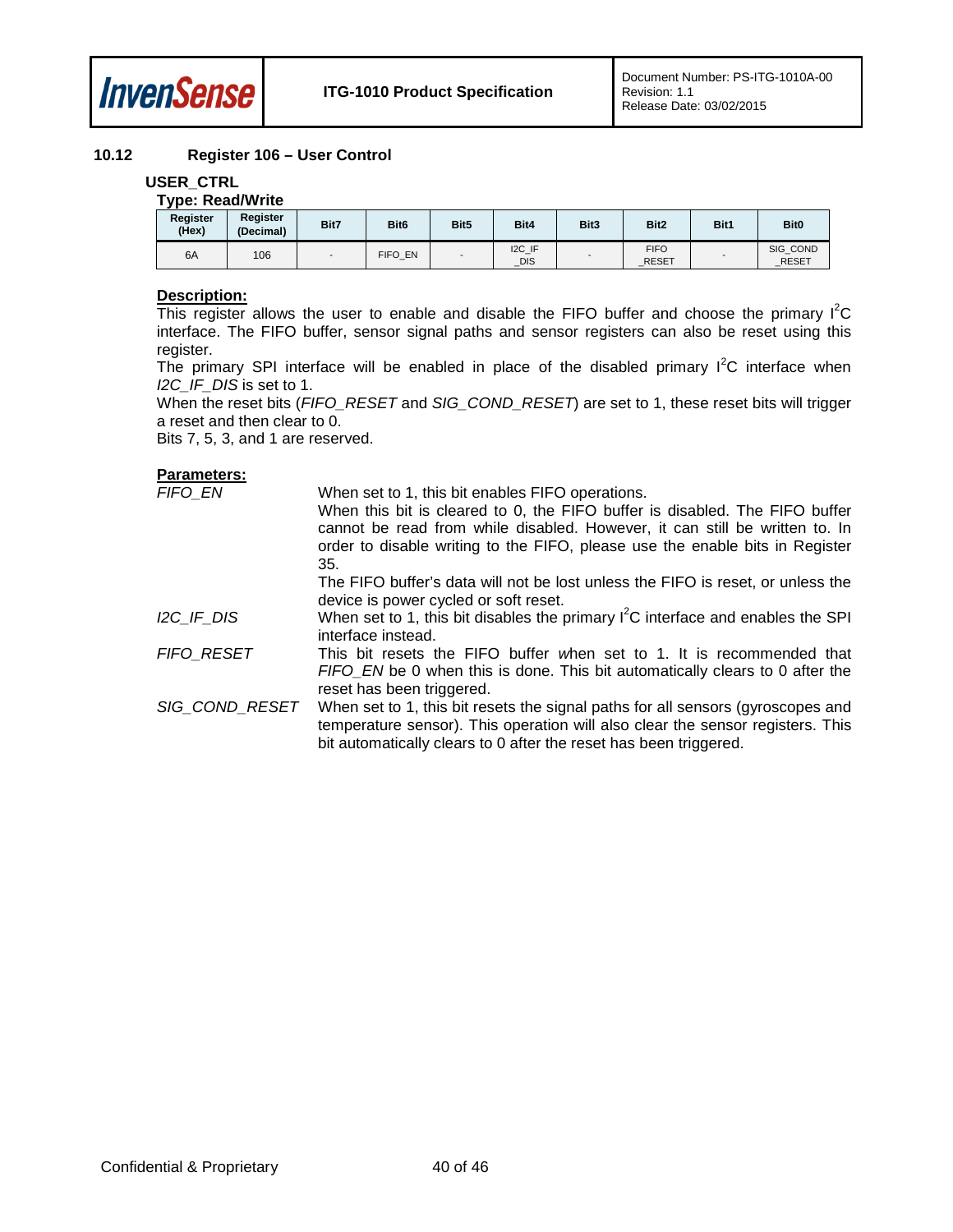

#### <span id="page-40-0"></span>**10.13 Register 107 – Power Management 1**

#### **PWR\_MGMT\_1**

#### **Type: Read/Write**

| Register<br>(Hex) | Register<br>(Decimal) | Bit7                          | Bit <sub>6</sub> | Bit5 | Bit4 | Bit3            | Bit2        | Bit1 | Bit <sub>0</sub> |
|-------------------|-----------------------|-------------------------------|------------------|------|------|-----------------|-------------|------|------------------|
| 6B                | 107                   | <b>DEVICE</b><br><b>RESET</b> | <b>SLEEP</b>     |      |      | <b>TEMP DIS</b> | CLKSEL[2:0] |      |                  |

#### **Description:**

This register allows the user to configure the power mode and clock source. It also provides a bit for resetting the entire device, and a bit for disabling the temperature sensor.

By setting *SLEEP* to 1, the device can be put into low power sleep mode.

An internal 20MHz oscillator or the gyroscope based clock (PLL) can be selected as the device clock source. The PLL is the default clock source upon power up. In order for the gyroscope to perform to spec, the PLL must be selected as the clock source.

When the internal 20MHz oscillator is chosen as the clock source, the device can operate while having the gyroscopes disabled. However, this is only recommended if the user wishes to use the internal temperature sensor in this mode.

The clock source can be selected according to the following table.

| <b>Clock Source</b>       |
|---------------------------|
| Internal 20MHz oscillator |
| <b>PLL</b>                |
| PLL                       |
| PLL                       |
| <b>PLL</b>                |
| <b>PLL</b>                |
| Internal 20MHz oscillator |
| Reserved                  |
|                           |

For further information regarding the device clock source, please refer to the relevant Product Specification document and the Power Mode Transition Descriptions section in the Appendix.

Bits 5 and 4 are reserved.

| <b>DEVICE RESET</b> | When set to 1, this bit resets all internal registers to their default values. |
|---------------------|--------------------------------------------------------------------------------|
|                     | The bit automatically clears to 0 once the reset is done.                      |
|                     | The default values for each register can be found in Section 3.                |
| <b>SLEEP</b>        | When set to 1, this bit puts the device into sleep mode.                       |
| <b>TEMP DIS</b>     | When set to 1, this bit disables the temperature sensor.                       |
| <b>CLKSEL</b>       | 3-bit unsigned value. Specifies the clock source of the device.                |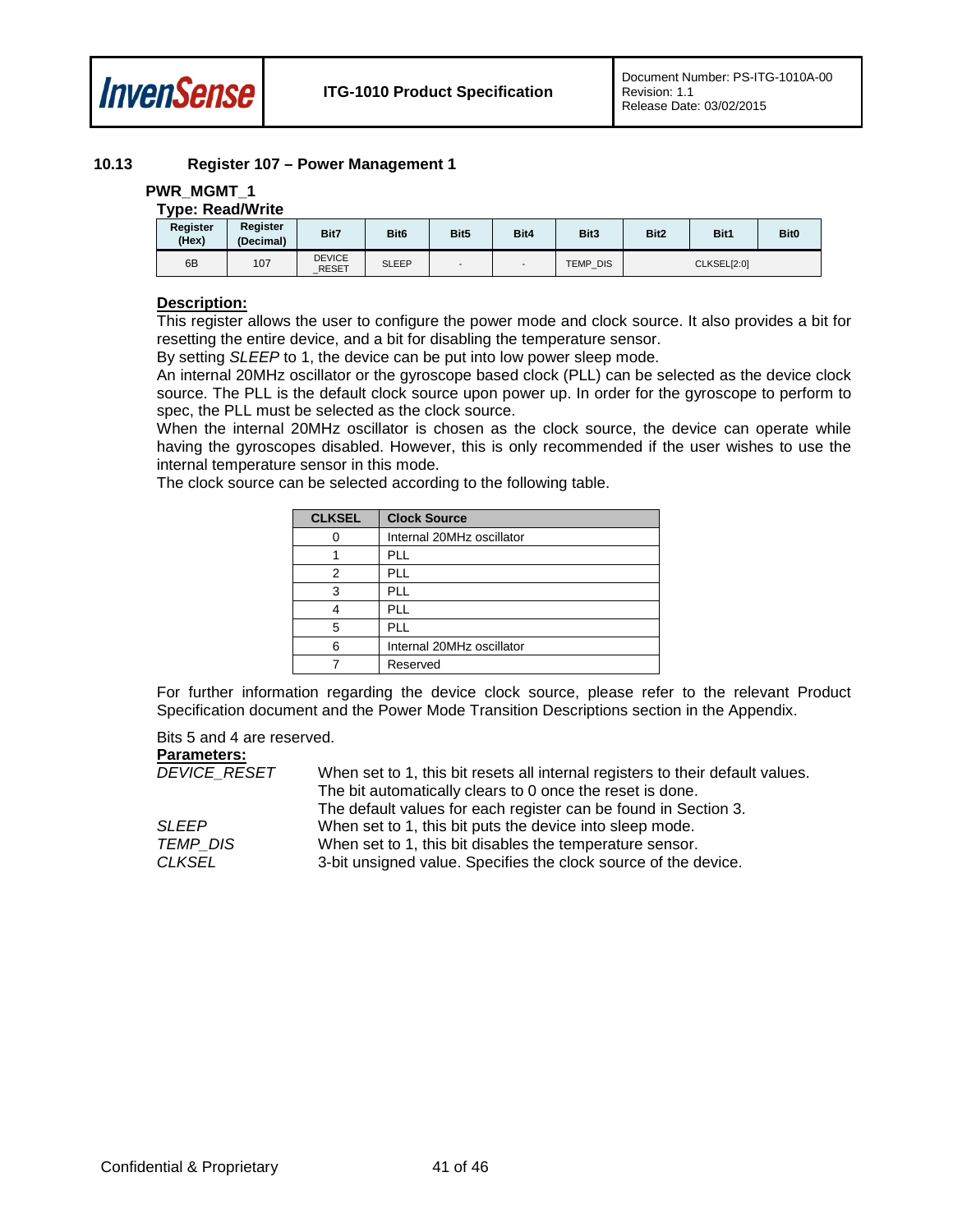

#### <span id="page-41-0"></span>**10.14 Register 108 – Power Management 2**

#### **PWR\_MGMT\_2**

| <b>Type: Read/Write</b> |                       |      |                  |      |      |      |                  |         |             |  |
|-------------------------|-----------------------|------|------------------|------|------|------|------------------|---------|-------------|--|
| Register<br>(Hex)       | Register<br>(Decimal) | Bit7 | Bit <sub>6</sub> | Bit5 | Bit4 | Bit3 | Bit <sub>2</sub> | Bit1    | <b>Bit0</b> |  |
| 6C                      | 108                   |      |                  | -    |      |      | STBY XG          | STBY_YG | STBY ZG     |  |

#### **Description:**

This register allows the user to put individual axes of the gyroscope into standby mode. Note that in order to activate any gyro axis again, all gyro axes must first be put into standby mode, and then be turned on simultaneously.

If the user wishes to put all three gyro axes into standby mode, the internal oscillator must be selected as the clock source (Register 107).

If all three gyro axes are put into standby mode while the clock source of the device is set to the PLL (with the gyro drive generating the reference clock), the chip will hang due to an absence of a clock. As long as one gyro axis is enabled, the drive circuit will remain active and the PLL will provide a clock.

Bits 7 through 3 are reserved.

| STBY XG | When set to 1, this bit puts the X axis gyroscope into standby mode.                                    |
|---------|---------------------------------------------------------------------------------------------------------|
|         | When cleared to 0 after all three gyro axes have been but into standby                                  |
|         | mode, the gyroscope turns on.                                                                           |
| STBY YG | When set to 1, this bit puts the Y axis gyroscope into standby mode.                                    |
|         | When cleared to 0 after all three gyro axes have been but into standby                                  |
|         | mode, the gyroscope turns on.                                                                           |
| STBY ZG | When set to 1, this bit puts the Z axis gyroscope into standby mode.                                    |
|         | When cleared to 0 after all three gyro axes have been but into standby<br>mode, the gyroscope turns on. |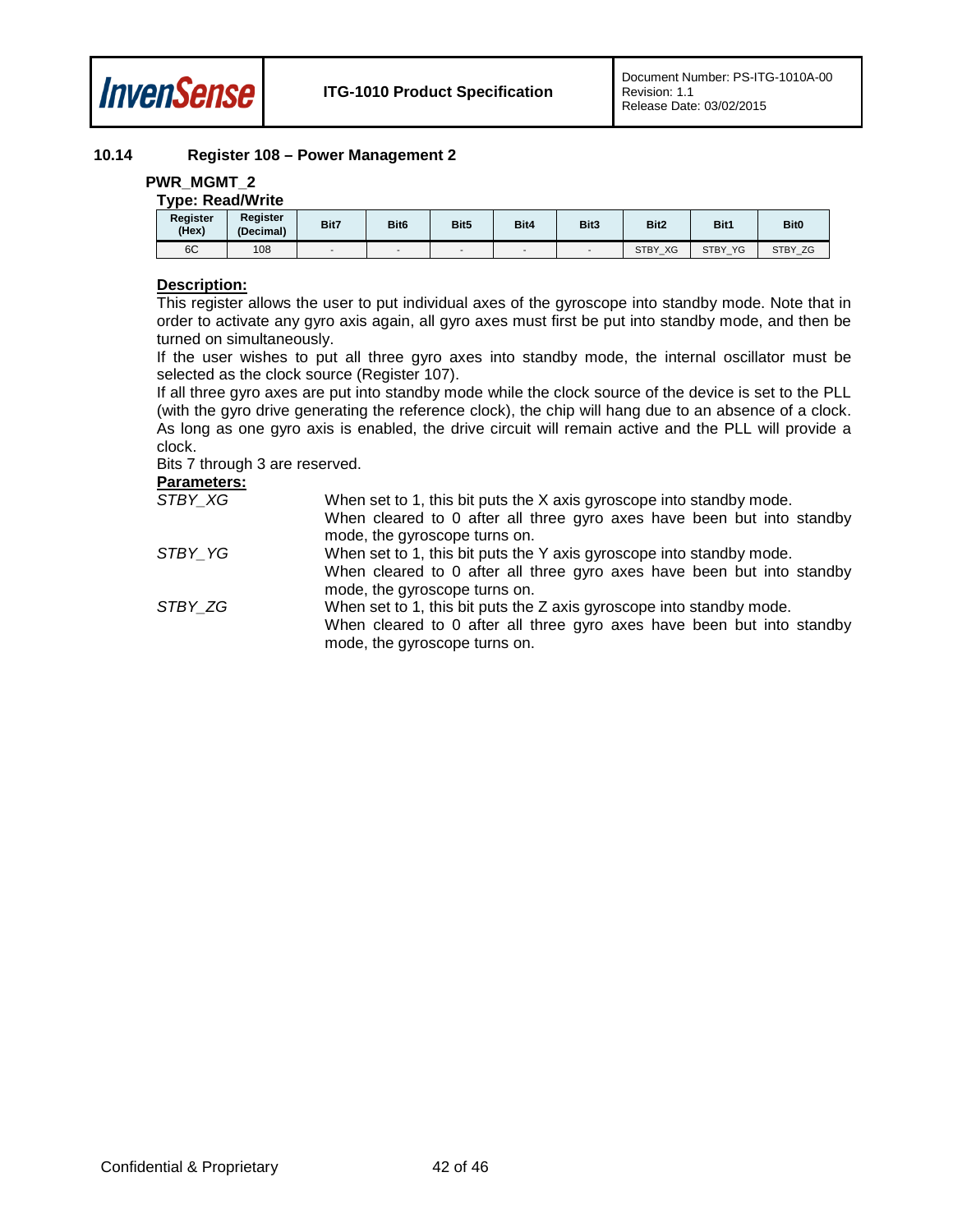

#### <span id="page-42-0"></span>**10.15 Register 114 and 115 – FIFO Count Registers**

### FIFO\_COUNT\_H and FIFO\_COUNT\_L

### **Type: Read Only**

| Register<br>(Hex) | Register<br>(Decimal) | Bit7   | Bit <sub>6</sub> | Bit <sub>5</sub> | Bit4   | Bit3                     | Bit2   | Bit1            | Bit <sub>0</sub> |
|-------------------|-----------------------|--------|------------------|------------------|--------|--------------------------|--------|-----------------|------------------|
| 72                | 114                   | $\sim$ | $\sim$           | -                | $\sim$ | $\overline{\phantom{0}}$ | $\sim$ | FIFO COUNT[9:8] |                  |
| 73                | 115                   |        | FIFO COUNT[7:0]  |                  |        |                          |        |                 |                  |

#### **Description:**

These registers keep track of the number of samples currently in the FIFO buffer in terms of the number of bytes stored.

These registers shadow the FIFO Count value. Both registers are loaded with the current sample count when FIFO\_COUNT\_H (Register 114) is read.

Note: Reading only FIFO\_COUNT\_L will not update the registers to the current FIFO COUNT value. FIFO\_COUNT\_H must be accessed first to update the contents of both these registers.

*FIFO\_COUNT* should always be read in high-low order in order to guarantee that the most current FIFO Count value is read.

Bits 7 through 2 of Register 114 are reserved.

# **Parameters:**

16-bit unsigned value. Indicates the number of bytes stored in the FIFO buffer. This number is in turn the number of bytes that can be read from the FIFO buffer and it is directly proportional to the number of samples available given the set of sensor data bound to be stored in the FIFO (register 35).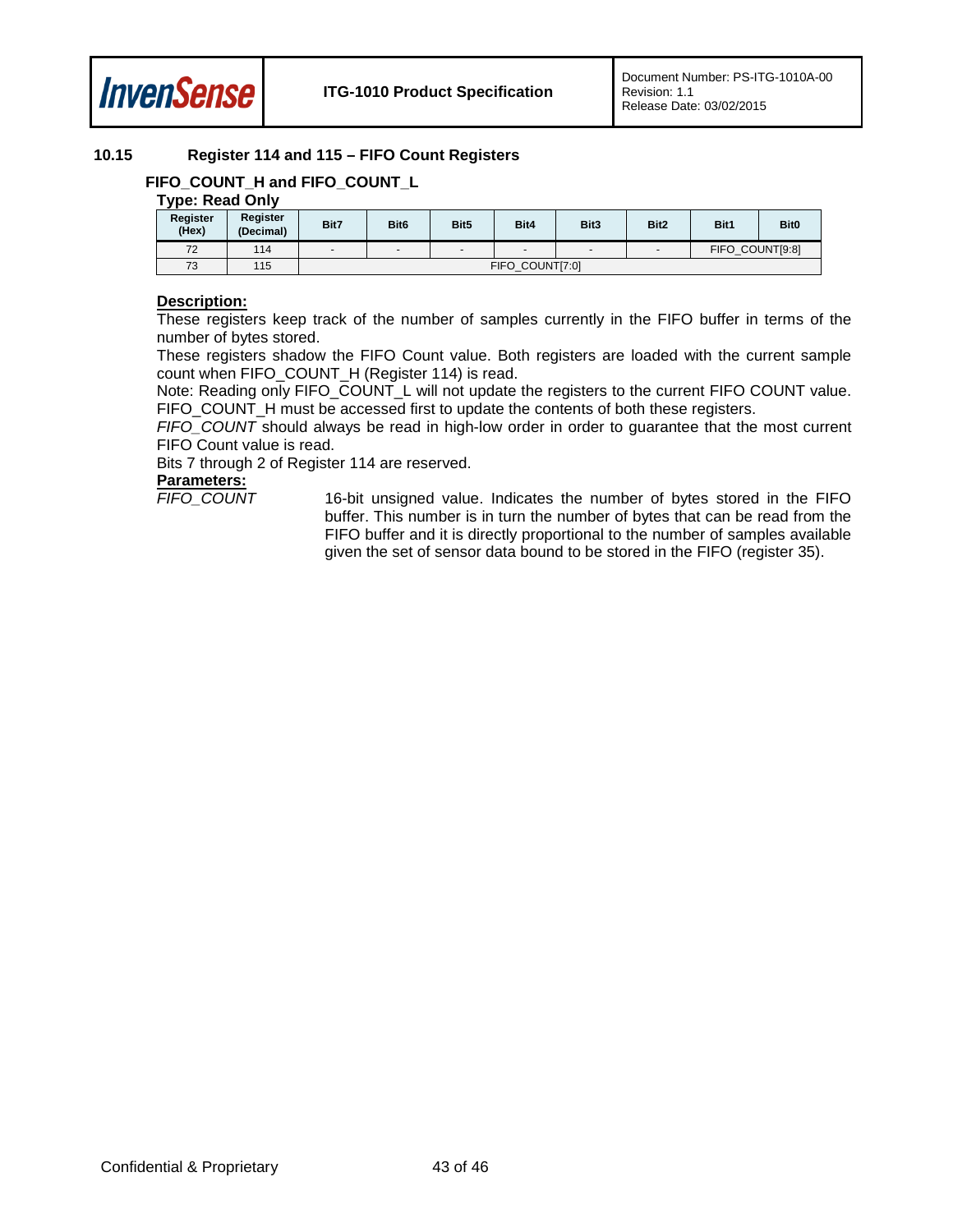

#### <span id="page-43-0"></span>**10.16 Register 116 – FIFO Read Write**

#### **FIFO\_R\_W**

| <b>Type: Read/Write</b>  |                       |      |                  |                  |      |      |      |      |                  |  |
|--------------------------|-----------------------|------|------------------|------------------|------|------|------|------|------------------|--|
| <b>Register</b><br>(Hex) | Register<br>(Decimal) | Bit7 | Bit <sub>6</sub> | Bit <sub>5</sub> | Bit4 | Bit3 | Bit2 | Bit1 | Bit <sub>0</sub> |  |
| 74                       | 116                   |      | FIFO DATA[7:0]   |                  |      |      |      |      |                  |  |

#### **Description:**

This register is used to read and write data from the FIFO buffer.

Data is written to the FIFO in order of register number (from lowest to highest). If all the FIFO enable flags (see below) are enabled, the contents of registers 65 through 72 will be written in order at the Sample Rate, based on the description for *SMPLRT\_DIV*, located in Register 25.

The contents of the sensor data registers (Registers 65 to 72) are written into the FIFO buffer when their corresponding FIFO enable flags are set to 1 in FIFO\_EN (Register 35).

If the FIFO buffer has overflowed, the status bit *FIFO\_OFLOW\_INT* is automatically set to 1. This bit is located in INT\_STATUS (Register 58). When the FIFO buffer has overflowed, the treatment of the new data is determined by the *FIFO\_MODE* bit in Register 26.

The user should check *FIFO\_COUNT* to ensure that the FIFO buffer is not read when empty, and that more data than available is not read from the FIFO.

#### **Parameters:**

*FIFO\_DATA* 8-bit data transferred to and from the FIFO buffer.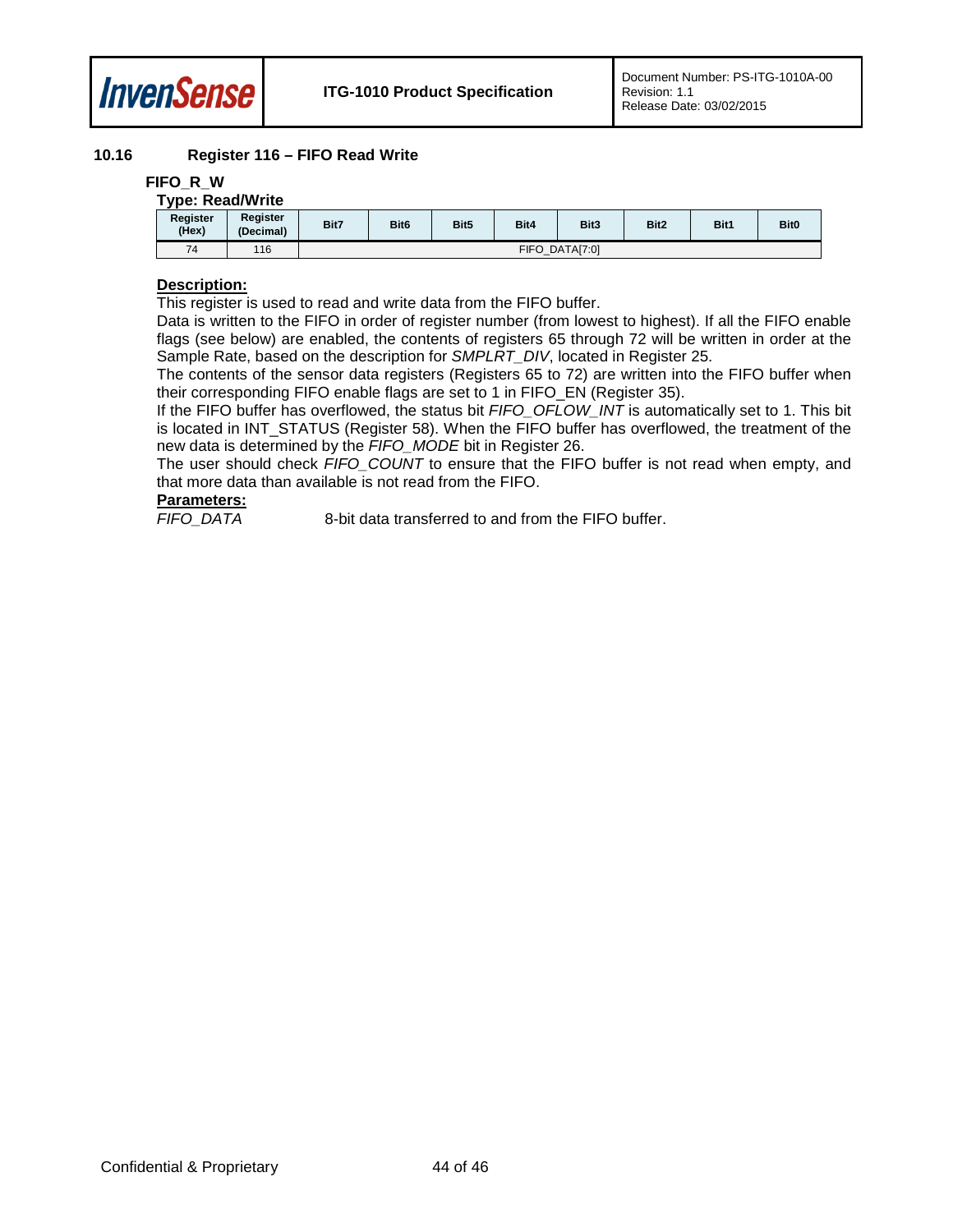

#### <span id="page-44-0"></span>**10.17 Register 117 – Who Am I**

#### **WHO\_AM\_I**

| <b>Type: Read Only</b> |                       |      |                  |                  |      |      |      |      |                  |  |  |
|------------------------|-----------------------|------|------------------|------------------|------|------|------|------|------------------|--|--|
| Register<br>(Hex)      | Register<br>(Decimal) | Bit7 | Bit <sub>6</sub> | Bit <sub>5</sub> | Bit4 | Bit3 | Bit2 | Bit1 | Bit <sub>0</sub> |  |  |
| 75                     | 117                   |      |                  | WHO_AM_I[5:0]    |      |      |      |      |                  |  |  |

#### **Description:**

This register is used to verify the identity of the device. The contents of *WHO\_AM\_I* are the upper 6 bits of the device's 7-bit  $I^2C$  address. The least significant bit of the IT devices's  $I^2C$  address is determined by the value of the AD0 pin. The value of the AD0 pin is not reflected in this register. The default value of the register is 0x68.

Bits 0 and 7 are reserved. (Hard coded to 0)

**Parameters:**

 $WHO\_AM\_I$  Contains the 6-bit  $I^2C$  address of the gyroscope device The Power-On-Reset value of Bit6:Bit1 is 110 100.